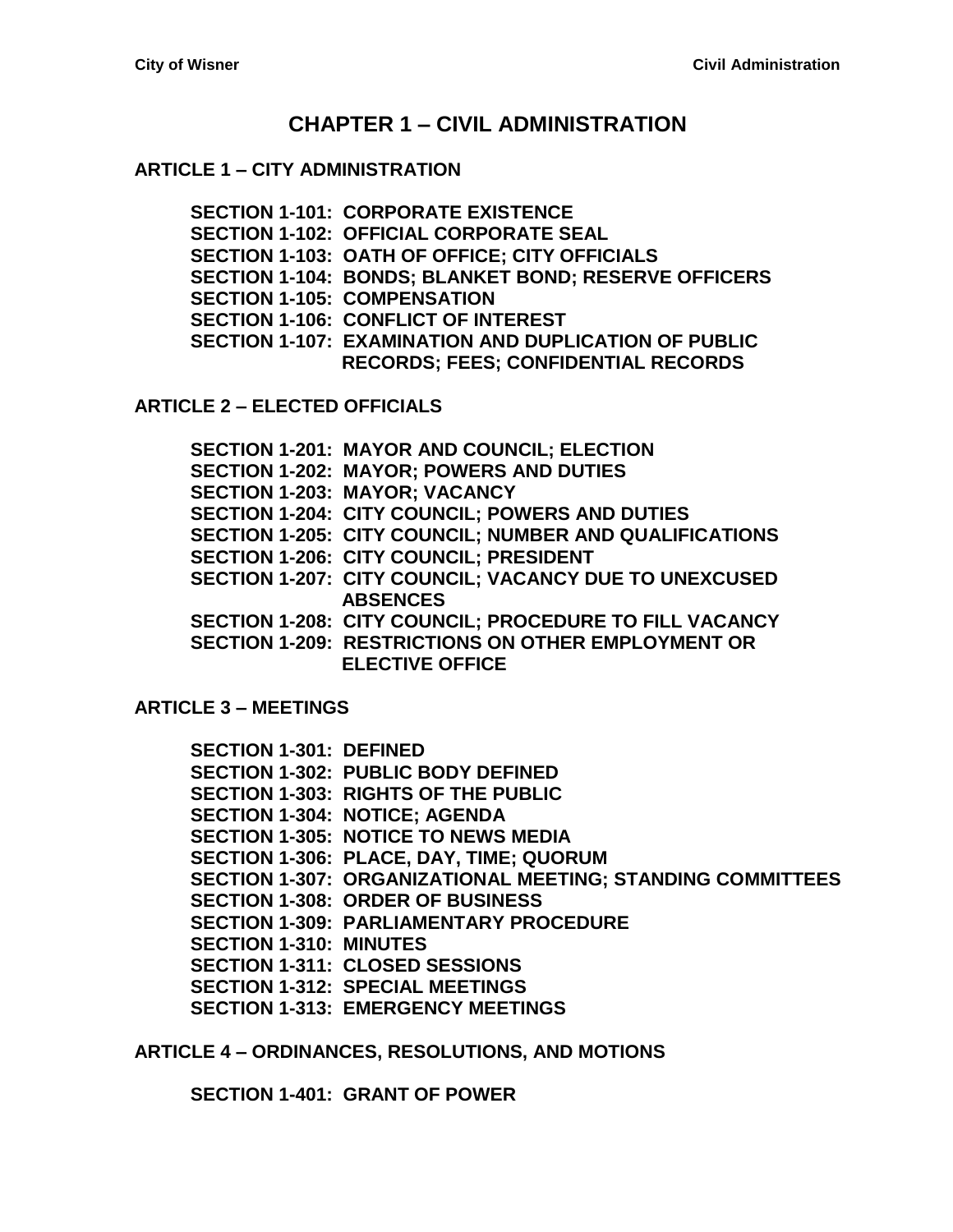**[SECTION 1-402: ORDINANCES; STYLE](#page-24-2) [SECTION 1-403: ORDINANCES; TITLE; AMENDMENTS AND REVISIONS](#page-24-3) [SECTION 1-404: ORDINANCES; INTRODUCTION](#page-24-4) [SECTION 1-405: ORDINANCES; READING AND PASSAGE; MAYOR'S](#page-24-5)  [VETO](#page-24-5) [SECTION 1-406: ORDINANCES; PUBLICATION OR POSTING;](#page-25-0)  [CERTIFICATE; PAMPHLET FORM](#page-25-0) [SECTION 1-407: ORDINANCES; EFFECTIVE DATE](#page-26-0) [SECTION 1-408: EMERGENCY ORDINANCES](#page-26-1) [SECTION 1-409: RESOLUTIONS AND MOTIONS](#page-26-2)**

**ARTICLE 5 – [APPOINTED OFFICIALS](#page-28-0)**

**[SECTION 1-501: GENERAL AUTHORITY](#page-28-1) [SECTION 1-502: MERGER OF OFFICES](#page-28-2) [SECTION 1-503: ADMINISTRATOR-CLERK-TREASURER POSITION](#page-29-0)  [CREATED](#page-29-0) [SECTION 1-504: CITY ADMINISTRATOR](#page-29-1) [SECTION 1-505: CITY CLERK](#page-30-0) [SECTION 1-506: CITY TREASURER](#page-31-0) [SECTION 1-507: CITY ATTORNEY](#page-33-0) [SECTION 1-508: SPECIAL ENGINEER](#page-33-1) [SECTION 1-509: CITY PHYSICIAN](#page-33-2) [SECTION 1-510: POLICE DEPARTMENT; CONTRACT WITH COUNTY](#page-34-0)  [SHERIFF](#page-34-0) [SECTION 1-511: POLICE; POWERS](#page-34-1) AND DUTIES [SECTION 1-512: FIRE CHIEF](#page-35-0) [SECTION 1-513: UTILITIES SUPERINTENDENT](#page-35-1)**

**ARTICLE 6 – [FISCAL MANAGEMENT](#page-40-0)**

**[SECTION 1-601: FISCAL YEAR](#page-40-1) [SECTION 1-602: PUBLIC FUNDS DEFINED](#page-40-2) [SECTION 1-603: DEPOSIT OF FUNDS](#page-40-3) [SECTION 1-604: INVESTMENT OF FUNDS](#page-41-0) [SECTION 1-605: CREDIT CARDS; AUTHORITY TO ACCEPT](#page-42-0) [SECTION 1-606: DEBT COLLECTION; AUTHORITY TO CONTRACT WITH](#page-43-0)  [COLLECTION AGENCY](#page-43-0) [SECTION 1-607: CLAIMS](#page-43-1) [SECTION 1-608: WARRANTS](#page-44-0) [SECTION 1-609: EXPENDITURES](#page-44-1) [SECTION 1-610: BOND ISSUES](#page-44-2) [SECTION 1-611: SINKING FUNDS;](#page-44-3) GIFTS OF MONEY OR PROPERTY [SECTION 1-612: COLLECTION OF SPECIAL ASSESSMENTS;](#page-46-0) [PROCEDURE](#page-46-0) [SECTION 1-613: SPECIAL ASSESSMENT FUND](#page-46-1)**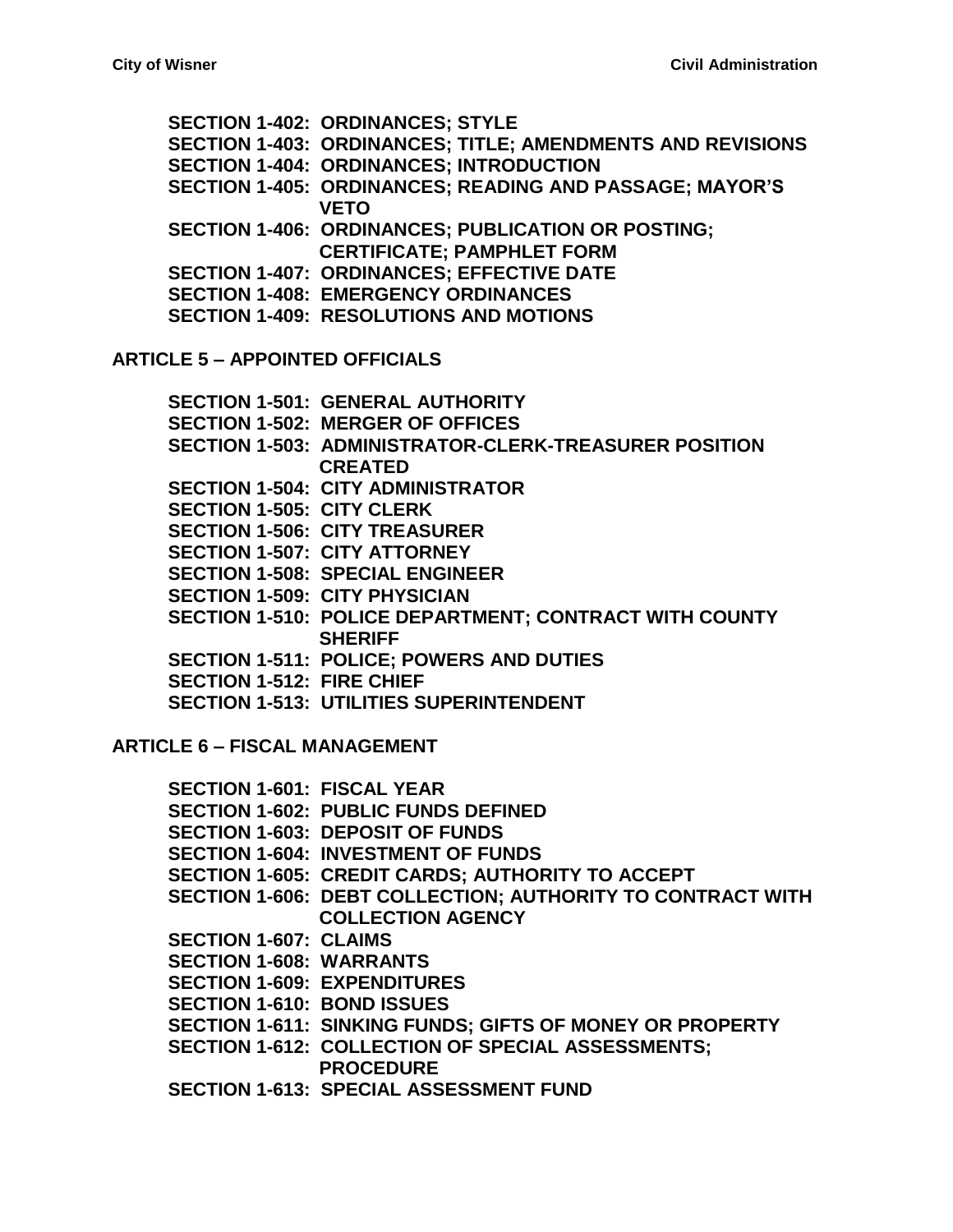**[SECTION 1-614: CONTRACTS; APPROPRIATION](#page-46-2) [SECTION 1-615: CONTRACTS AND PURCHASES; BIDDING AND OTHER](#page-47-0)  [REQUIREMENTS](#page-47-0) [SECTION 1-616: ANNUAL AUDIT](#page-48-0) [SECTION 1-617: GENERAL FUND](#page-49-0) [SECTION 1-618: BUDGET STATEMENT; APPROPRIATIONS](#page-49-1) [SECTION 1-619: BUDGET PROCEDURE; FORM AND MANUAL](#page-49-2)  [INCORPORATED](#page-49-2) [SECTION 1-620: EXPENDITURES PRIOR TO ADOPTION OF BUDGET](#page-49-3) [SECTION 1-621: EMERGENCY; TRANSFER OF FUNDS](#page-50-0) [SECTION 1-622: PROPRIETARY FUNCTIONS; FISCAL YEAR; BUDGET](#page-50-1)  [STATEMENTS; FILING; HEARING; ADOPTION;](#page-50-1)  [RECONCILIATION](#page-50-1) [SECTION 1-623: PROPERTY TAX; CERTIFICATION OF AMOUNT](#page-52-0) [SECTION 1-624: ALL-PURPOSE LEVY; ALLOCATION; ABANDONMENT;](#page-52-1)  [EXTRAORDINARY LEVIES](#page-52-1) [SECTION 1-625: PROPERTY TAX LEVY AND REQUEST; AUTHORITY TO](#page-52-2)  [SET](#page-52-2) [SECTION 1-626: PROPERTY TAX LEVY; MAXIMUM; AUTHORITY TO](#page-53-0)  [EXCEED](#page-53-0) [SECTION 1-627: PROPERTY](#page-53-1) TAX LEVY FOR GENERAL REVENUE [PURPOSES](#page-53-1) [SECTION 1-628: LEVY FOR OTHER](#page-53-2) TAXES AND SPECIAL [ASSESSMENTS](#page-53-2) [SECTION 1-629: MOTOR VEHICLE FEE](#page-53-3) [SECTION 1-630: SALES AND USE TAX](#page-54-0)**

**[ARTICLE 7 –](#page-56-0) ELECTIONS**

**[SECTION 1-701: ELECTIONS GENERALLY](#page-56-1) [SECTION 1-702: CERTIFICATIONS](#page-56-2) REQUIRED [SECTION 1-703: CITY COUNCIL](#page-56-3) [SECTION 1-704: CANDIDATE QUALIFICATIONS](#page-56-4) [SECTION 1-705: PETITION CANDIDATES](#page-57-0) [SECTION 1-706: WRITE-IN CANDIDATES](#page-57-1) [SECTION 1-707: CAUCUS CANDIDATES](#page-58-0) [SECTION 1-708: PRIMARY ELECTION; NUMBER OF CANDIDATES](#page-58-1)  [FILING](#page-58-1) [SECTION 1-709: PRIMARY ELECTION CANDIDATES; INCUMBENTS;](#page-58-2)  [FILING](#page-58-2) [SECTION 1-710: FILING FEE](#page-59-0) [SECTION 1-711: BALLOTS](#page-59-1) [SECTION 1-712: PRIMARY OR GENERAL ELECTION NOTICE](#page-59-2) [SECTION 1-713: GENERAL ELECTION; PREPARATION OF BALLOT](#page-60-0) [SECTION 1-714: SPECIAL CITY ELECTION](#page-60-1) [SECTION 1-715: EXIT POLLS](#page-61-0)**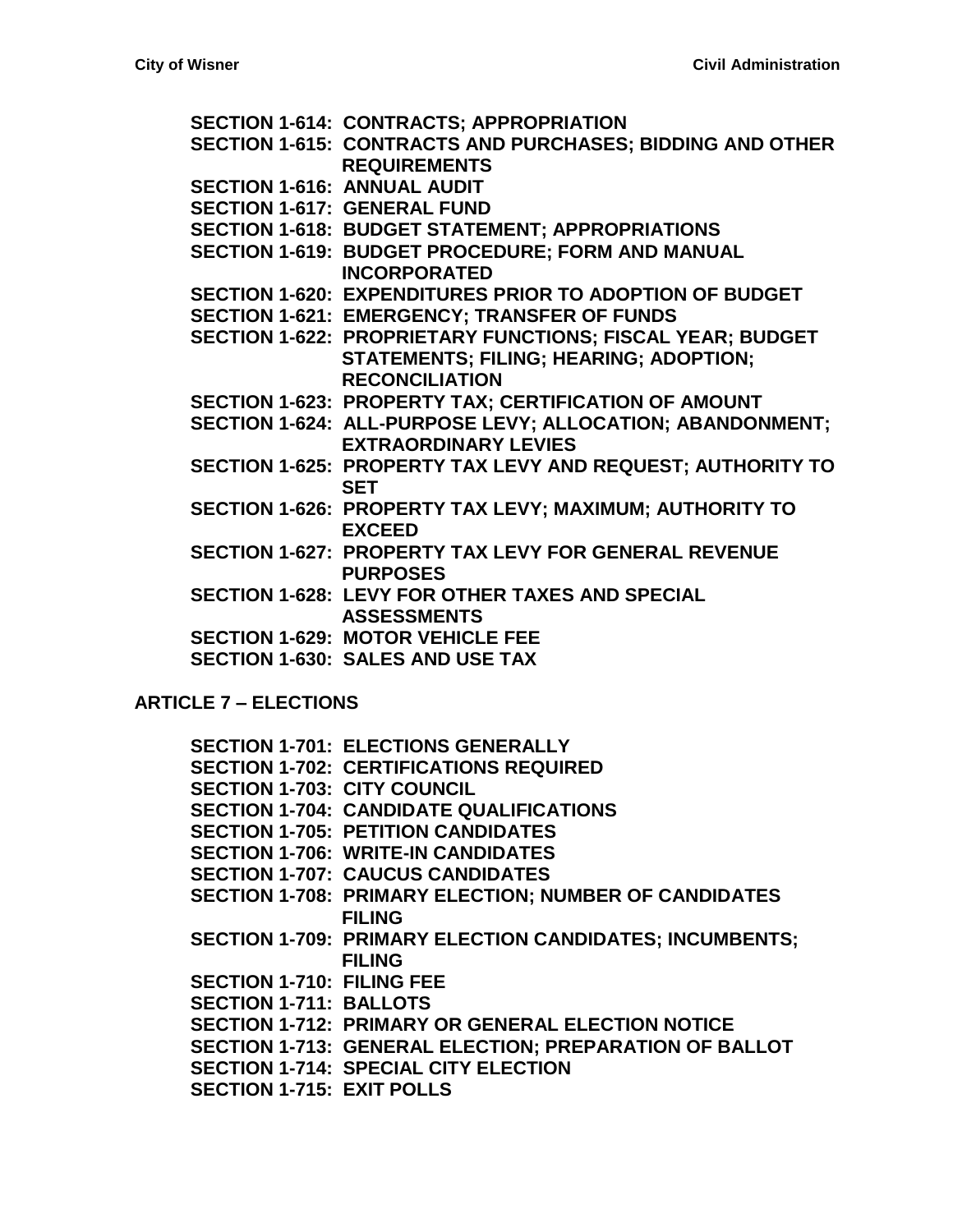**[SECTION 1-716: RECOUNT OF BALLOTS](#page-61-1) [SECTION 1-717: CERTIFICATE OF](#page-61-2) ELECTION [SECTION 1-718: RECALL PROCEDURE](#page-61-3)**

# **ARTICLE 8 – [PENAL PROVISION](#page-62-0)**

**[SECTION 1-801: VIOLATION; PENALTY](#page-62-1)**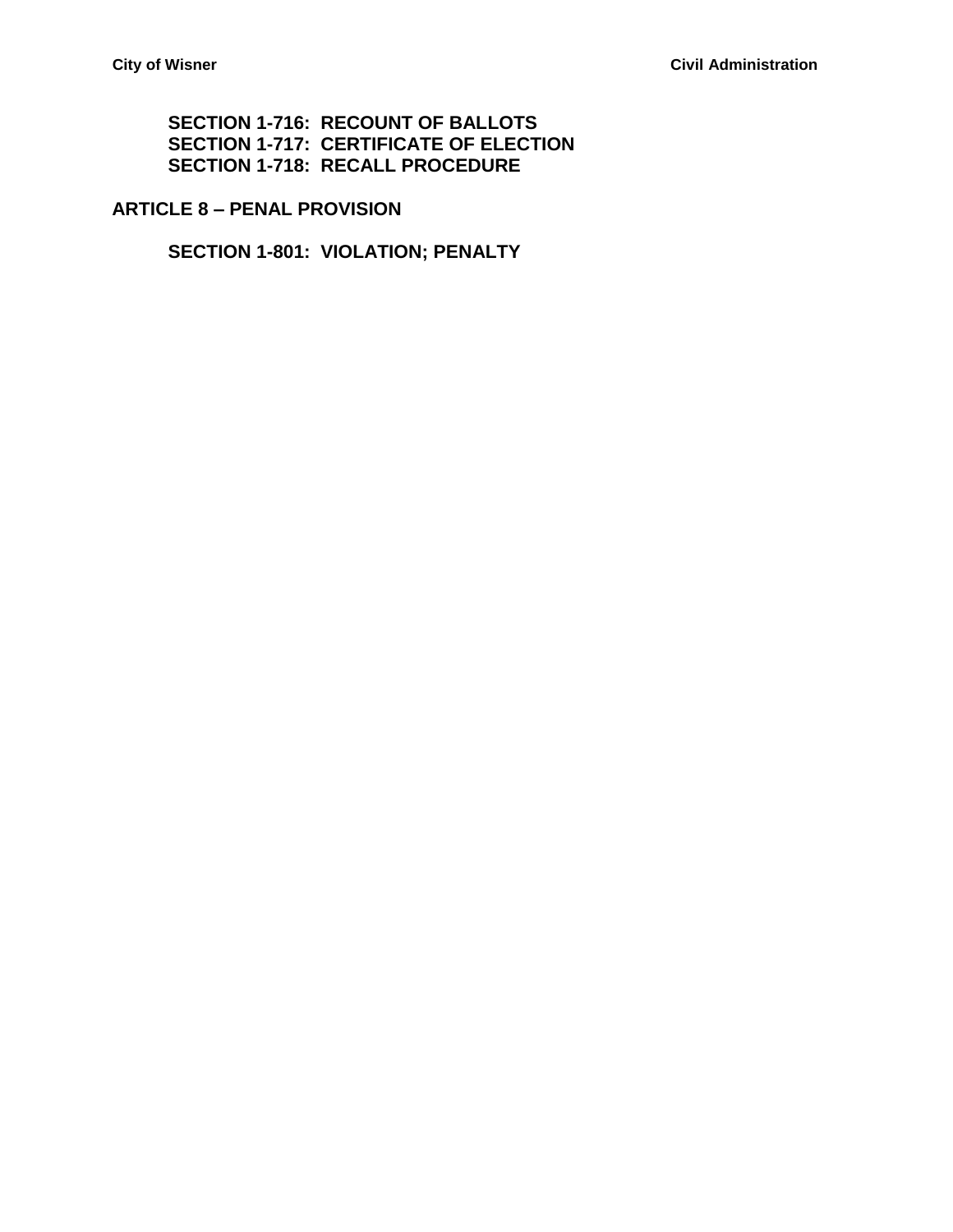# **CHAPTER 1 – CIVIL ADMINISTRATION**

# **Article 1 – City Administration**

### <span id="page-4-2"></span><span id="page-4-1"></span><span id="page-4-0"></span>**SECTION 1-101: CORPORATE EXISTENCE**

The City of Wisner, Nebraska, is hereby declared to be a city of the second class and shall be governed in all respects by the laws regulating cities of the second class. (Neb. Rev. Stat. §17-101)

### <span id="page-4-3"></span>**SECTION 1-102: OFFICIAL CORPORATE SEAL**

The official corporate seal of the city shall be kept in the office of the city clerk and may bear the following inscription: "City of Wisner, Wisner, Nebraska, Seal." The city clerk shall affix an impression of the said official seal to all warrants, licenses, permits, ordinances, and all other official papers issued by order of the City Council and countersigned by the city clerk. (Neb. Rev. Stat. §17-502)

#### <span id="page-4-4"></span>**SECTION 1-103: OATH OF OFFICE; CITY OFFICIALS**

A. All elected or appointed officials of the city shall, before entering upon their respective duties, take and subscribe the following oath which shall be endorsed upon their respective bonds, except when a different oath is specifically provided herein:

"I, \_\_\_\_\_\_\_\_\_\_\_\_\_\_\_, do solemnly swear that I will support the Constitution of the United States and the Constitution of the State of Nebraska against all enemies, foreign and domestic; that I will bear true faith and allegiance to the same; that I take this obligation freely and without mental reservation or for the purpose of evasion; and that I will faithfully and impartially perform the duties of the office of according to law and to the best of my ability. And I do further swear that I do not advocate nor am I a member of any political party or organization that advocates the overthrow of the government of the United States or of this state by force or violence; and that during such time as I am in this position I will not advocate nor become a member of any political party or organization that advocates the overthrow of the government of the United States or of this state by force or violence. So help me God."

B. If any such officer is not required to give bond, the oath shall be filed in the office of the secretary of state or with the city clerk. (Neb. Rev. Stat. §11-101)

# <span id="page-4-5"></span>**SECTION 1-104: BONDS; BLANKET BOND; RESERVE OFFICERS**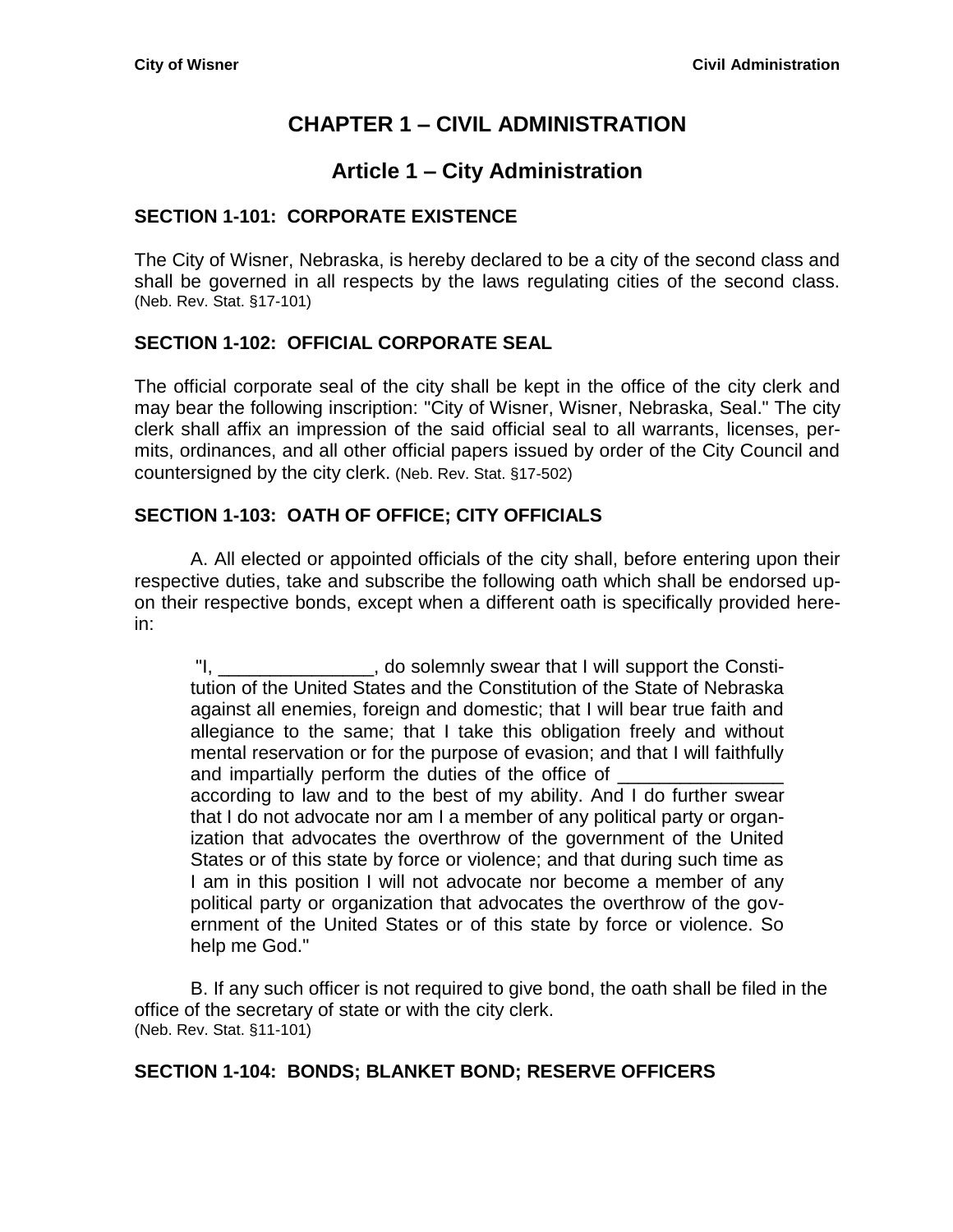A. The city may enact ordinances or bylaws to require from all officers and servants, elected or appointed, bonds and security or evidence of equivalent insurance for the faithful performance of their duties. All official bonds of city officers must be in form, joint and several, and made payable to the city in such penalty as the City Council may fix. All official bonds shall obligate the principal and sureties for the faithful discharge of all duties required by law of such principal, and shall inure to the benefit of any persons injured by a breach of the conditions of such bonds. The approval of each official bond shall be endorsed upon such bond by the officer approving the same, and no bond shall be filed and recorded until so approved. No bond shall be deemed to be given or complete until the approval of the City Council and all sureties are endorsed in writing on the instrument by the mayor and city clerk pursuant to the approval of the City Council. In place of the individual bonds required to be furnished by municipal officers, a blanket bond or undertaking, or evidence of equivalent insurance, may be given by municipal officers. The city may pay the premium for the bond or insurance coverage, which shall be, at a minimum, an aggregate of the amounts fixed by law or by the City Council and with such terms and conditions as may be required.

B. All official bonds of local officers shall be executed by the principal named in such bonds and by at least two sufficient sureties who shall be freeholders of the county in which such bonds are given; or any official bond of a local officer may be executed by the officer as principal and by a guaranty, surety, fidelity or bonding company as surety or by two or more of such companies. Only such companies as are legally authorized to transact business in this state shall be eligible to suretyship on the bond of a local officer. No official bond shall be rendered void by reason of any informality or irregularity in its execution or approval.

C. Official bonds, with the oath endorsed thereon, shall be filed in the proper office within the following time: (1) of all officers elected at any general election, following receipt of their election certificate and not later than ten days before the first Thursday after the first Tuesday in January next succeeding the election; (2) of all appointed officers, within 30 days after their appointment; and (3) of officers elected at any special election and city officers, within 30 days after the canvass of the votes of the election at which they were chosen. The filing of the bond with the oath endorsed thereon does not authorize a person to take any official action prior to the beginning of his or her term of office pursuant to Article XVII, Section 5, of the Constitution of Nebraska.

D. The officers with whom any official bonds are required by law to be filed shall carefully record and preserve the same in their respective offices and shall give certified copies thereof, when required, under the seal of their office, and shall be entitled to receive for the same the usual fee allowed by law for certified copies of records in other cases.

E. If any person elected or appointed to any office neglects to have his or her official bond executed and approved as provided by law and filed for record within the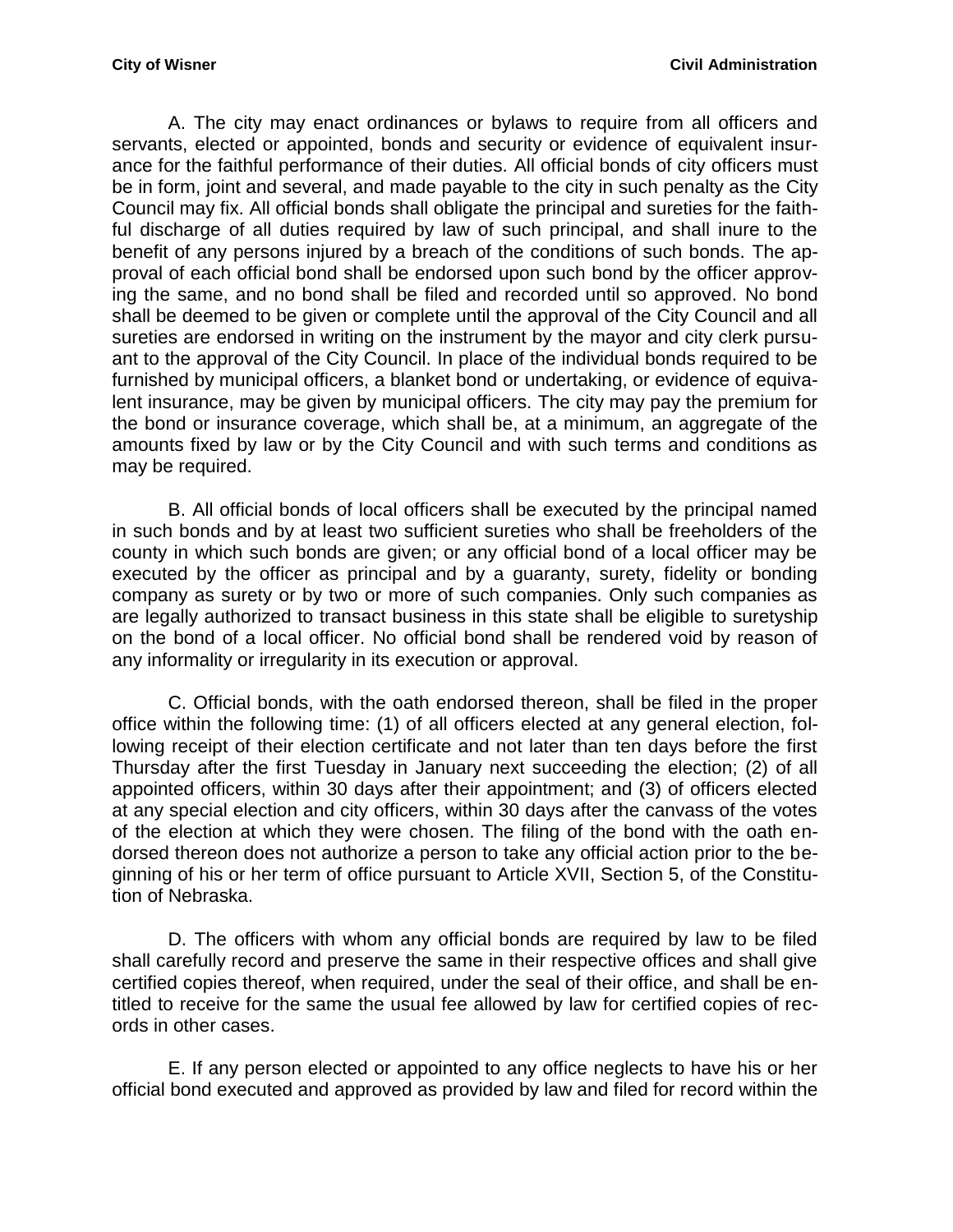time limited by Neb. Rev. Stat. §[§11-101](http://www.casemakerlegal.com/bDocView.aspx?catCalled=Statutes&categoryAlias=STATUTES&state=Nebraska&statecd=NE&codesec=11-101&sessionyr=2014&Title=11&datatype=S&noheader=0&nojumpmsg=0) to [11-122,](http://www.casemakerlegal.com/bDocView.aspx?catCalled=Statutes&categoryAlias=STATUTES&state=Nebraska&statecd=NE&codesec=11-122&sessionyr=2014&Title=11&datatype=S&noheader=0&nojumpmsg=0) the provisions of Neb. Rev. Stat. §11-115 shall apply.

F. Any person appointed to fill a vacancy, before entering upon the duties of the office, must give a bond corresponding in substance and form with the bond required of the officer originally elected or appointed, as herein provided. When the incumbent of an office is re-elected or re-appointed, he or she shall qualify by taking the oath and giving the bond as above directed, but when such officer has had public funds or property in his or her control, his or her bond shall not be approved until he or she has produced and fully accounted for such funds and property. When it is ascertained that the incumbent of an office holds over by reason of the nonelection or non-appointment of a successor or of the neglect or refusal of the successor to qualify, he or she shall qualify anew within ten days from the time at which his or her successor, if elected, should have qualified.

G. If the sureties on the official bond of any appointed officer of the city, in the opinion of the City Council, become insufficient, the council may, by resolution, fix a reasonable time within which the officer may give a new bond or additional sureties as directed. If the officer fails, refuses, or neglects to give a new bond or additional sureties to the satisfaction and approval of the council, the office shall, by such failure, refusal, or neglect, become vacant and it shall be the duty of the council to appoint a competent and qualified person to fill the office.

H. No appointment of a law enforcement reserve officer shall be valid until a bond in the amount of \$2,000.00, payable to the city, has been filed with the city clerk by the individual appointed or a blanket surety bond arranged and paid for by the City Council and bonding all such officers of the council has been filed. Every such bond shall be subject to the provisions of Neb. Rev. Stat. Chapter 11, Article 1. (Ord. No. 569, 2/2/87)

(Neb. Rev. Stat. §§11-103 to 11-105, 11-109 to 11-113, 11-115 to 11-117, 17-604, 81-1444)

#### <span id="page-6-0"></span>**SECTION 1-105: COMPENSATION**

A. The officers and employees of the city shall receive such compensation as the mayor and City Council shall fix by ordinance. The city may enact ordinances or bylaws to regulate and prescribe the compensation of officers not provided for in state law. No officer shall receive any pay or perquisites from the city other than his or her salary. The council shall not pay or appropriate any money or other valuable thing to any person not an officer for the performance of any act, service or duty, the doing or performance of which shall come within the proper scope of the duties of any officer of the city.

B. The compensation of any elective official of the city shall not be increased or diminished during the term for which he or she shall have been elected except when there has been a merger of offices; provided, the compensation of the members of the City Council, a board or commission may be increased or diminished at the beginning of the full term of any member whether or not the terms of one or more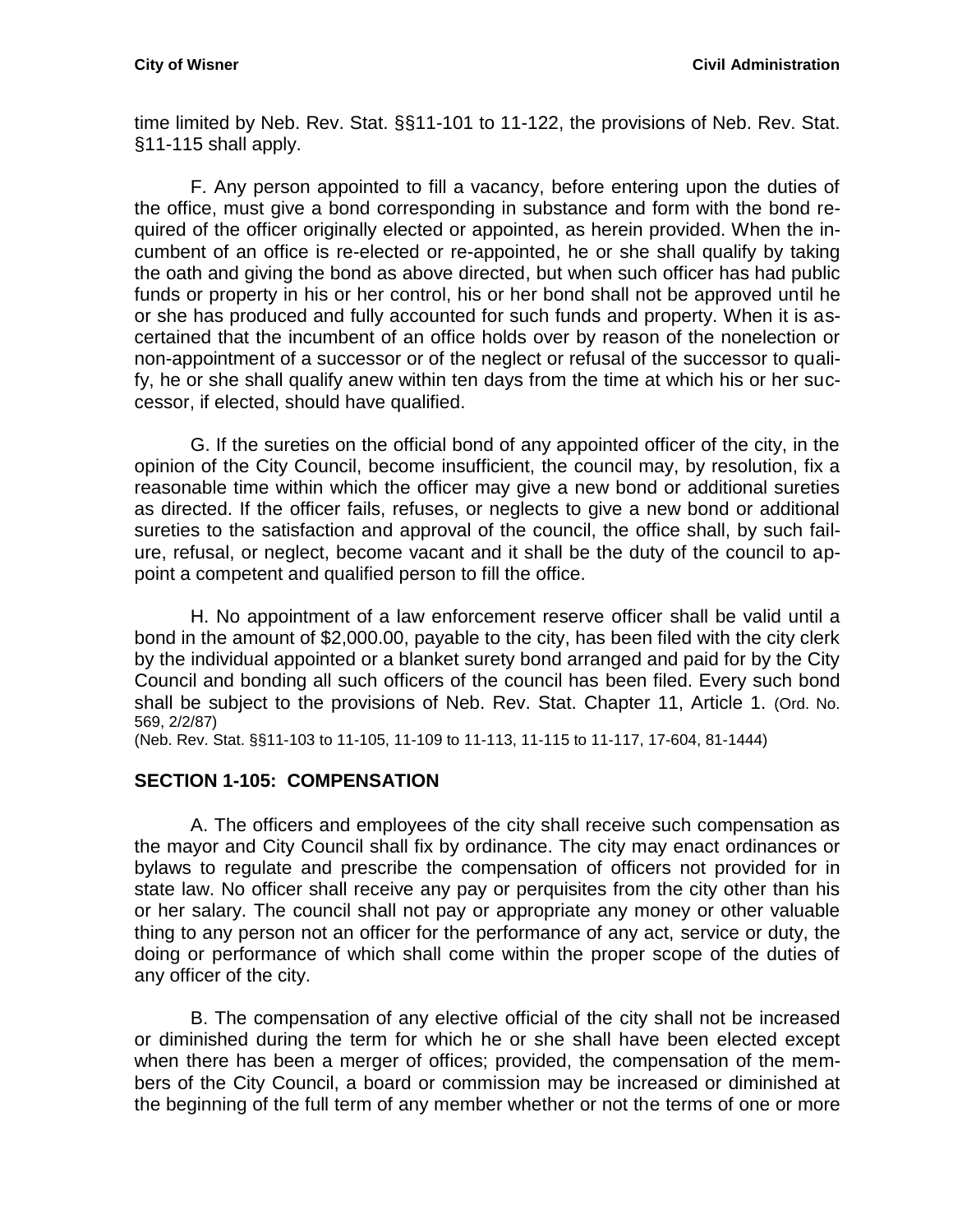members commence and end at different times. No elected official may be rehired at a greater salary if he or she resigns and desires to be rehired during the unexpired term of office. The official may be rehired after the term of office during which he or she resigned at a greater salary.

C. All salaries of the elective officers of the city shall be set by ordinance of the City Council and placed on file at the office of the city clerk for public inspection. (Neb. Rev. Stat. §§17-108, 17-108.02, 17-604, 17-611, 17-612) (Ord. No. 2005-987, 6/6/05)

#### <span id="page-7-0"></span>**SECTION 1-106: CONFLICT OF INTEREST**

A. For purposes of this section, "officer" shall mean: (1) any member of any council or commission of the city; (2) any appointed official if such city official serves on a council or commission which spends and administers its own funds and is dealing with a contract made by such council or commission; or (3) any elected city official. "Immediate family" shall mean a child residing in an individual's household, a spouse of an individual, or an individual claimed by that individual or that individual's spouse as a dependent for federal income tax purposes.

B. Unless specified otherwise, volunteer firefighters and ambulance drivers shall not be considered officers for purposes of this section with respect to their duties as firefighters and ambulance drivers.

C. No officer of the city shall be permitted to benefit from any contract to which the city is a party. The existence of such an interest in any contract renders the contract voidable by decree of a court of competent jurisdiction as to any person who entered into the contract or took assignment thereof with actual knowledge of the prohibited conflict. An action to have a contract declared void under this section may be brought by the city or by any resident thereof and must be brought within one year after the contract is signed or assigned. Any such decree may provide for the reimbursement of any person for the reasonable value of all money, goods, material, labor, or services furnished under the contract, to the extent that the city has benefited thereby. The prohibition in this section shall apply only when the officer or his or her parent, spouse, or child:

> 1. Has a business with which the individual is associated or a business association which shall mean a business (a) in which the individual is a partner, director or officer or (b) in which the individual or a member of the individual's immediate family is a stockholder of a closed corporation stock worth \$1,000.00 or more at fair market value or which represents more than 5% equity interest, or is a stockholder of publicly traded stock worth \$10,000.00 or more at fair market value or which represents more than 10% equity interest; an individual who occupies a confidential professional relationship protected by law shall be exempt from the definition herein and this definition shall not apply to publicly traded stock under a trading account if the filer reports the name and address of the stockbroker; or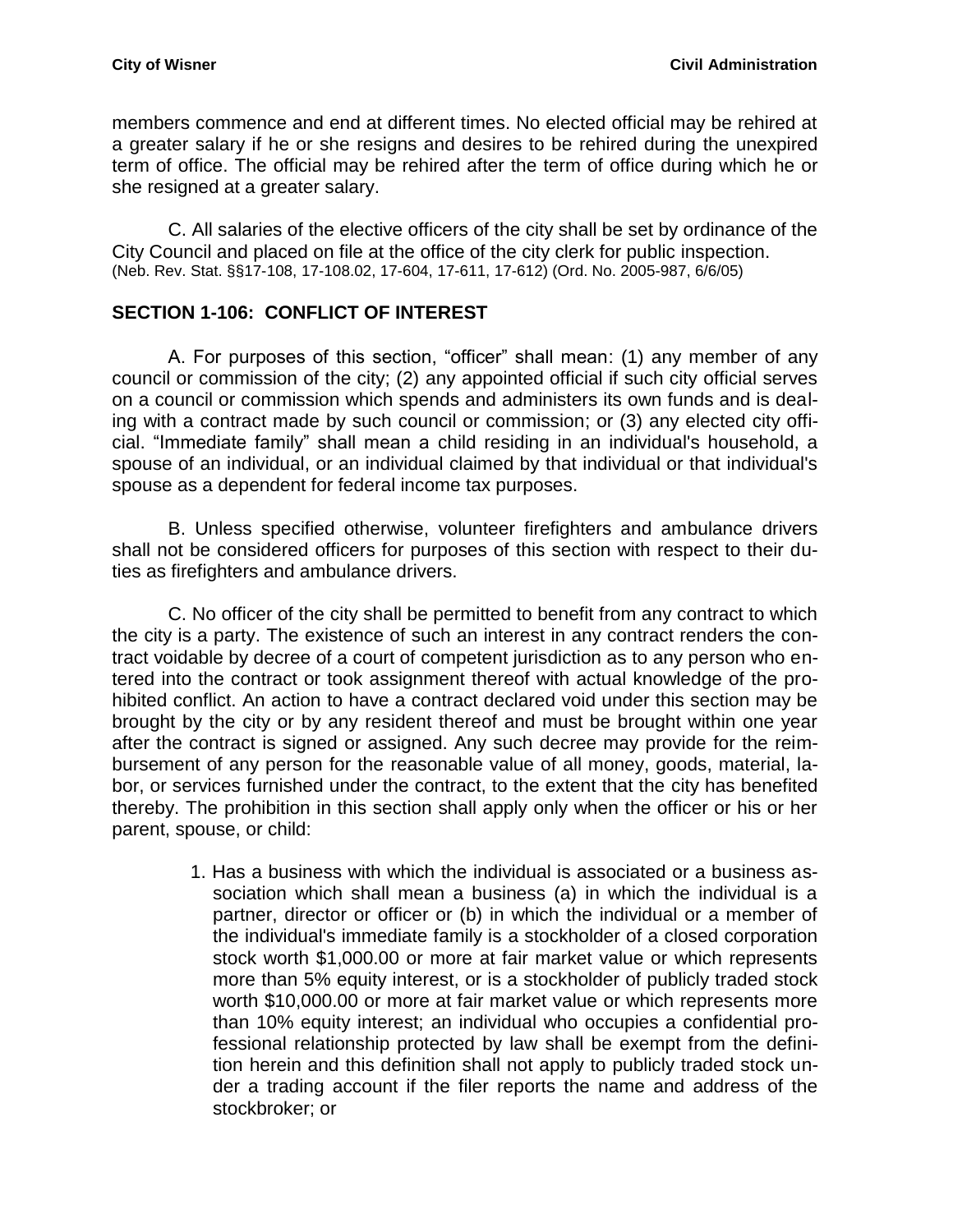- 2. Will receive a direct pecuniary fee or commission as a result of the contract; provided, however, if such officer is an employee of the business involved in the contract and has no ownership interest or will not receive a pecuniary fee, such officer shall not be deemed to have an interest within the meaning of this section.
- D. The provisions of this section shall not apply if the interested officer:
	- 1. Makes a declaration on the record to the governmental body responsible for approving the contract regarding the nature and extent of his or her interest, prior to official consideration of the contract;
	- 2. Does not vote on the matter of granting the contract, except that if the number of members of the body declaring an interest in the contract would prevent the body, with all members present, from securing a quorum on the issue, then all members may vote on the matter; and
	- 3. Does not act for the governing body as to inspection or performance under the contract in which he or she has an interest.

E. The receiving of deposits, cashing of checks, and buying and selling of warrants and bonds of indebtedness of any city by a financial institution shall not be considered a contract under the provisions of this section. The ownership of less than 5% of the outstanding shares of a corporation shall not constitute an interest within the meaning of this section. Notwithstanding the provisions of subsections (D)(1) through (3) above, if an officer's parent, spouse or child is an employee of the city, the officer may vote on all issues of the contract which are generally applicable to all employees or all employees within a classification and do not single out his or her parent, spouse, or child for special action. If an officer has the power to employ personnel and he or she hires his or her parent, spouse, or child, such officer shall disclose the hiring pursuant to subsections  $(F)(1)$  through (5) below, except that if the parent, spouse, or child is already employed in the position at the time the officer takes office and such position does not change, no disclosure need be made. Notwithstanding any other provision of this section, any contract entered into with an interested officer shall be subject to applicable competitive bidding requirements and shall be fair and reasonable to the city.

F. The city clerk shall maintain, separately from other records, a ledger containing the information listed in this subsection about every contract entered into by the city in which an officer has an interest as specified above for which disclosure is made as provided in subsections  $(D)(1)$  through  $(3)$  above. Such information shall be kept in the ledger for five years from the date of the officer's last day in office and shall include the (1) names of the contracting parties; (2) nature of the interest of the officer in question; (3) date that the contract was approved by the city; (4) amount of the contract; and (5) basic terms of the contract.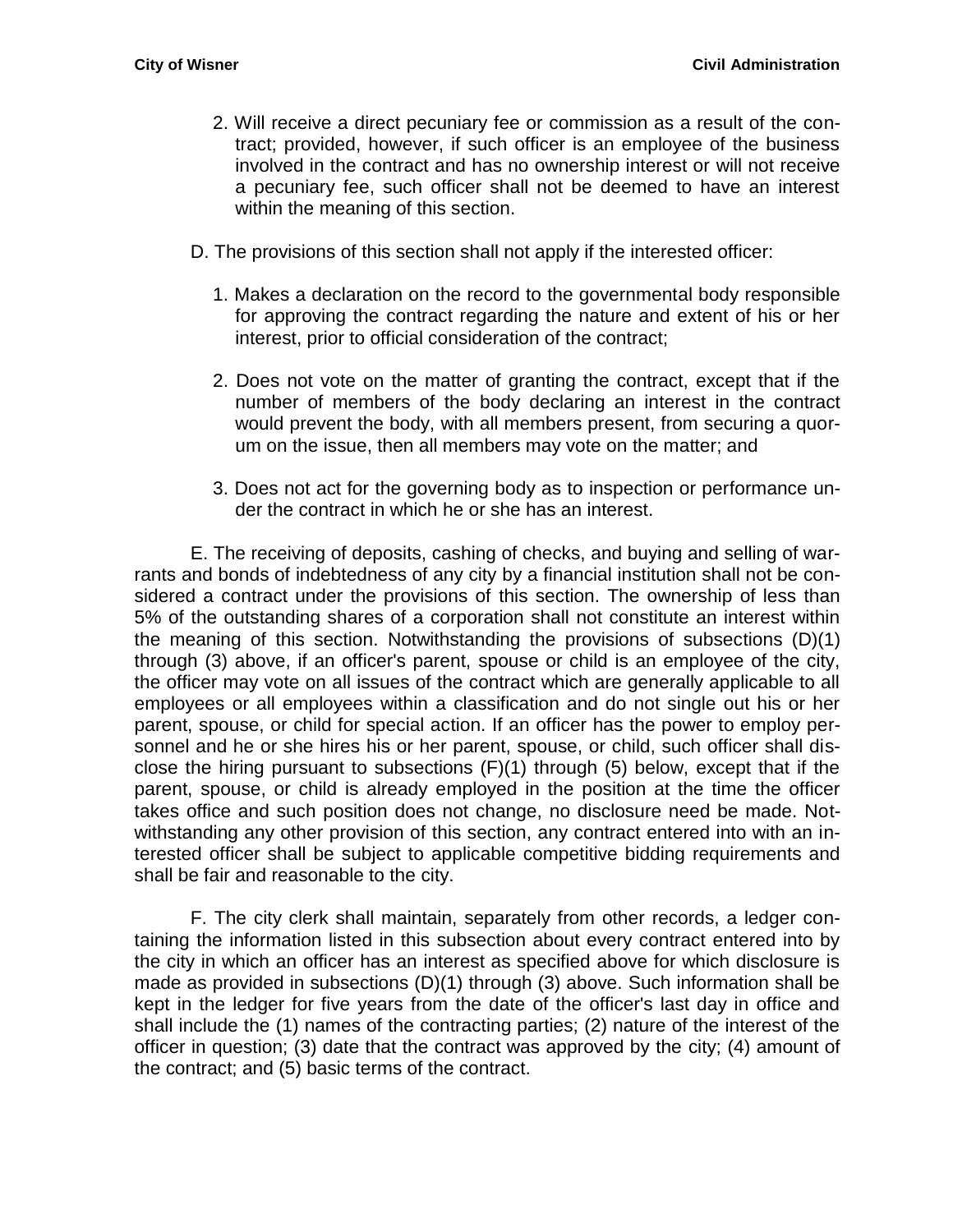G. The information supplied relative to the contract shall be provided to the clerk not later than ten days after the contract has been signed by both parties. The ledger kept by the clerk shall be available for public inspection during normal working hours.

H. An open account established for the benefit of the city or entity thereof, with a business in which an officer has an interest, shall be deemed a contract subject to the provisions of this section. The statement required to be filed pursuant to this section shall be filed within ten days after such account is opened. Thereafter, the clerk shall maintain a running account of all amounts purchased on the open account. Purchases made from petty cash or a petty cash fund shall not be subject to the provisions of this section.

I. Any officer who knowingly violates the provisions of Neb. Rev. Stat. §§49- 14,103.01 through 49-14,103.03 shall be guilty of a Class III misdemeanor. Any officer who negligently violates Neb. Rev. Stat. §§49-14,103.01 through 49-14,103.03 shall be guilty of a Class V misdemeanor.

J. The city may enact ordinances exempting from the provisions of this section contracts involving \$100.00 or less in which an officer of such city may have an interest.

K. No officer shall receive any pay or perquisites from the city other than his or her salary. The City Council shall not pay or appropriate any money or other valuable thing to pay a person who is not an officer for the performance of any act, service, or duty which shall come within the proper scope of the duties of any officer of the city. (Neb. Rev. Stat. §§17-611, 18-305 through 18-312, 49-1408, 49-1425, 49-14,103.01 through 49- 14,103.03, 49-14,103.06)

### <span id="page-9-0"></span>**SECTION 1-107: EXAMINATION AND DUPLICATION OF PUBLIC RECORDS; FEES; CONFIDENTIAL RECORDS**

All citizens of the city and all other persons interested in the examination of the public records of the city are fully empowered and authorized to examine such records and make memoranda copies thereof as provided in Neb. Rev. Stat. §84-712. Payment of fees may be required. Records which may be withheld from the public shall be as stated in Neb. Rev. Stat. §84-712.05. (Neb. Rev. Stat. §§84-712, 84-712.03 through 84- 712.06)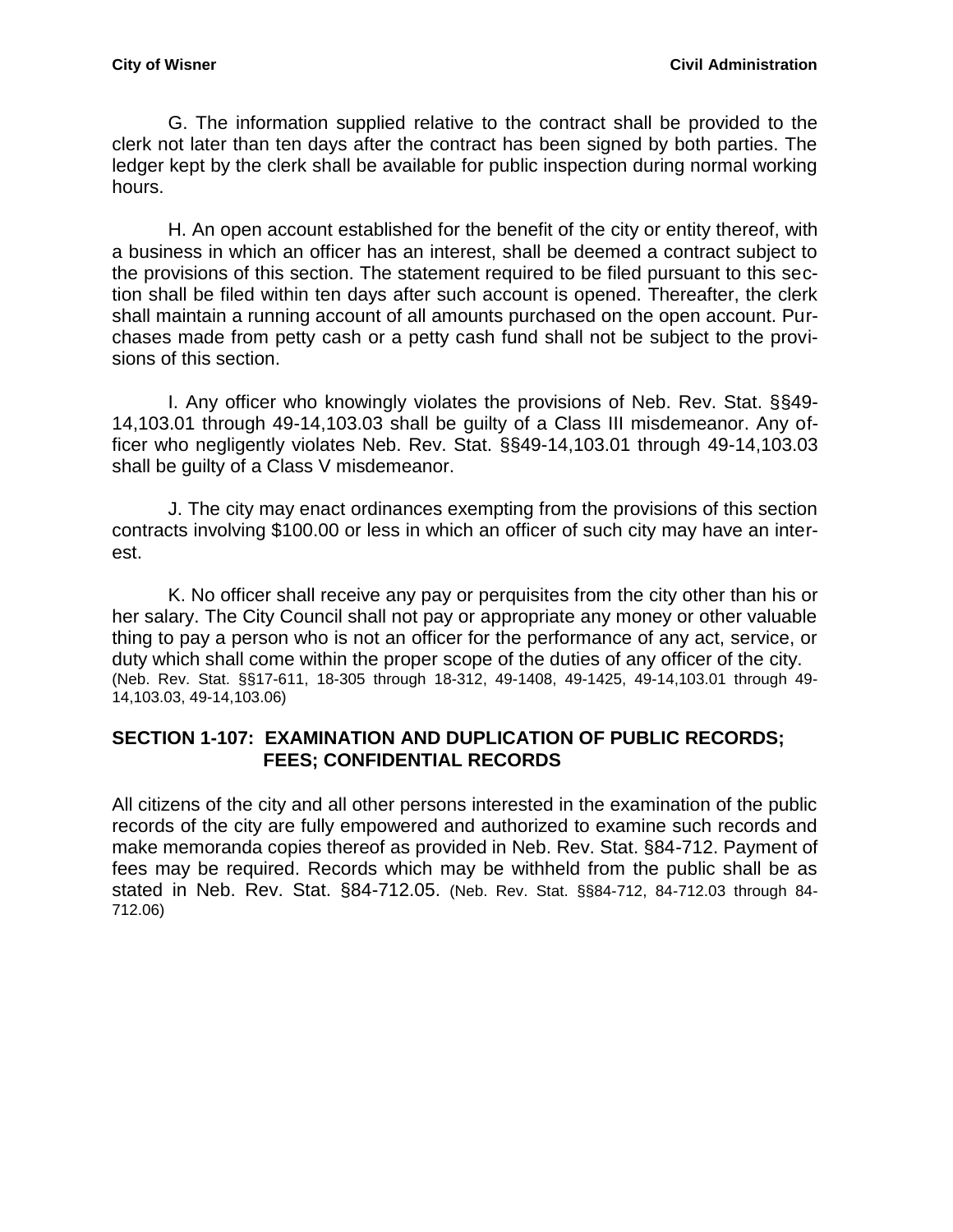# **Article 2 – Elected Officials**

### <span id="page-10-1"></span><span id="page-10-0"></span>**SECTION 1-201: MAYOR AND COUNCIL; ELECTION**

All elected officers shall be nominated at the statewide primary election and elected at the statewide general election. They shall serve terms of four years or until their successors are elected and qualified. (Neb. Rev. Stat. §32-533)

### <span id="page-10-2"></span>**SECTION 1-202: MAYOR; POWERS AND DUTIES**

A. The mayor of a city of the second class shall be elected in the manner provided in the Election Act. The mayor shall take office on the date of the first regular meeting of the City Council held in December following the statewide general election. The mayor shall be a resident and registered voter of the city and shall have the general and immediate control over all property and officials, whether elected or appointed, of the city.

B. The mayor shall preside at all meetings of the City Council and may vote when his or her vote would provide the additional vote required to attain the number of votes equal to a majority of the number of members elected to the City Council (quorum) on any pending matter, legislation, or transaction, and the mayor shall, for the purpose of such vote, be deemed to be a member of the council.

C. The mayor shall sign the city clerk's minutes of all meetings, all resolutions which have been passed and warrants for the payment of money when ordered by the City Council. The mayor's veto powers shall be as provided in Section 1-405(C) herein.

D. The mayor, with the consent of the council, may appoint such officers as shall be required by ordinance or otherwise required by law. Their terms of office shall be as provided in Section 1-501. Such officers may be removed from office by the mayor. He or she shall, by and with the consent of the council, appoint such a number of regular police officers as may be necessary and may remove the same.

E. The mayor shall, from time to time, communicate to the City Council such information and recommend such measures as, in his or her opinion, may improve the finances, the police, health, security, ornament, comfort, and general prosperity of the city.

F. The mayor shall have the power, when he or she deems it necessary, to require any officer of the city to exhibit his or her accounts or other papers and to make reports to the council, in writing, touching any subject or matter pertaining to his or her office.

G. The mayor shall have such jurisdiction as may be vested in him or her by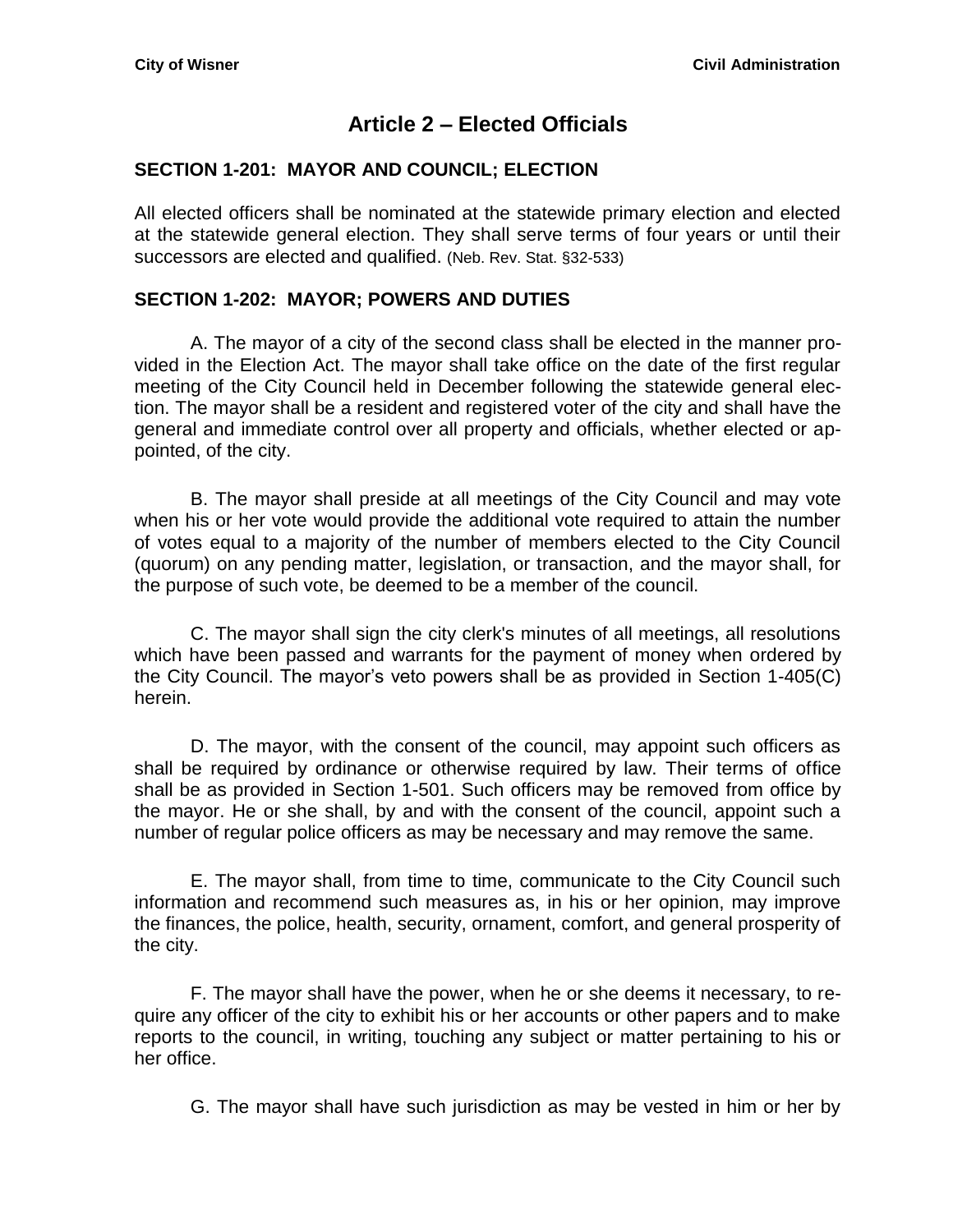ordinance over all places within five miles of the corporate limits of the city for the enforcement of any health or quarantine ordinance and regulation thereof. He or she shall have jurisdiction in all matters vested in him or her by ordinance, excepting taxation, within one-half mile of the corporate limits of said city.

H. The mayor shall have power to remit fines and forfeitures and to grant reprieves and pardons for all offenses arising under the ordinances of the city.

I. The mayor shall have such other duties as the City Council may by resolution confer upon him or her or in any other matters which the laws of the State of Nebraska repose in him or her.

(Neb. Rev. Stat. §§17-107, 17-110 through 17-114, 17-117)

### <span id="page-11-0"></span>**SECTION 1-203: MAYOR; VACANCY**

Whenever a vacancy occurs in the office of mayor or in case of his or her disability or absence, the president of the council shall exercise the office of mayor until such vacancy is filled or such disability is removed or, in case of temporary absence, until the mayor returns. When the successful candidate for mayor shall be prevented from assuming office, the incumbent mayor shall not be entitled to hold over the term but such office shall automatically become vacant and the president of the council shall exercise the office of mayor until such vacancy is filled. If the president of the council shall for any cause assume the office of mayor for the remainder of the unexpired term, there shall be a vacancy on the council which shall be filled as provided in Neb. Rev. Stat. §32-568. (Neb. Rev. Stat. §17-107)

#### <span id="page-11-1"></span>**SECTION 1-204: CITY COUNCIL; POWERS AND DUTIES**

The governing body of the city shall be the City Council, which shall exercise all the powers which have been or may be authorized by law. The council shall have the power to make all such ordinances, bylaws, rules, regulations, and resolutions not inconsistent with the laws of the state, as may be expedient for maintaining the peace, good government, and welfare of the city and its trade, commerce, and manufactories, to enforce all ordinances by inflicting fines or penalties for the breach thereof, and to assess such taxes and fees as are necessary and appropriate. (Neb. Rev. Stat. §§17-505, 19-611)

#### <span id="page-11-2"></span>**SECTION 1-205: CITY COUNCIL; NUMBER AND QUALIFICATIONS**

A. The City Council shall consist of four residents of the city who are registered voters. All council members shall be nominated and elected on a nonpartisan ballot unless the city provides for a partisan ballot by ordinance. Terms of office shall begin on the first regular meeting of the council in December following the statewide general election.

B. Members of the council shall be elected by wards.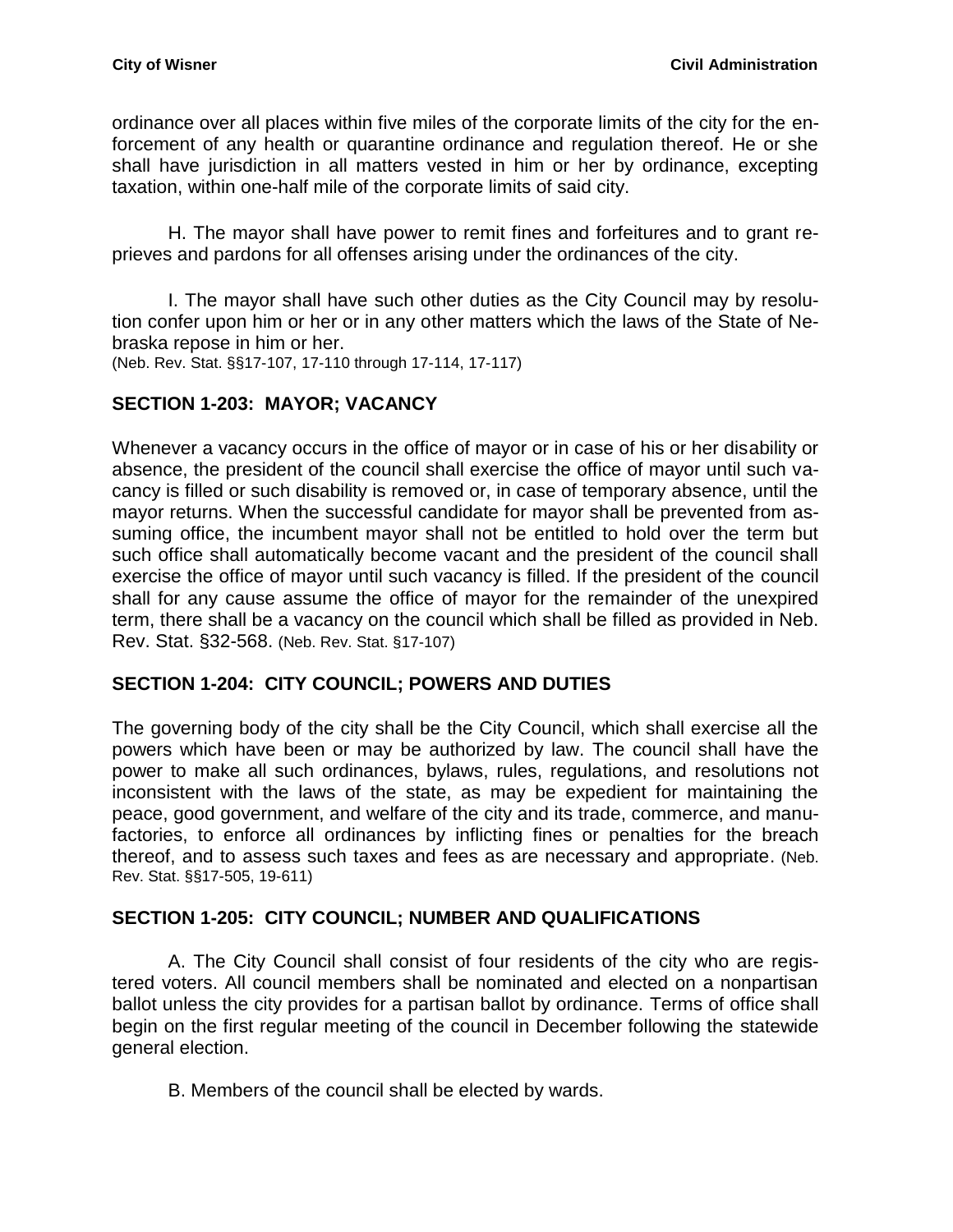- 1. The city shall be divided into not less than two nor more than six wards, as may be provided by ordinance of the City Council, and each ward shall contain, as nearly as practical, an equal portion of the population;
- 2. Each ward of the city shall have at least two council members elected in the manner provided in the Election Act; no person shall be eligible to the office of council member who is not at the time of the election an actual resident of the ward for which he or she is elected and a registered voter; and,
- 3. Such wards shall be substantially equal in population as determined by the most recent federal decennial census.

C. Any council member who ceases to possess any of the qualifications required by this section or who has been convicted of a felony or of any public offense involving the violation of the oath of office of such member while in office shall forthwith forfeit such office.

(Neb. Rev. Stat. §§17-102 through 17-104, 32-533, 32-553, 32-557)

### <span id="page-12-0"></span>**SECTION 1-206: CITY COUNCIL; PRESIDENT**

The City Council shall elect one of its own body each year who shall be styled the president of the council and who shall preside at all meetings of the council in the absence of the mayor. In the absence of the mayor and the president, the council shall elect one of its own body to occupy his or her place temporarily, who shall be styled acting president of the council. Both the president of the council and the acting president, when occupying the position of the mayor, shall have the same privileges as the other members of the City Council and all acts of the president or acting president of the council, while so acting, shall be as binding upon the council and upon the city as if done by the elected mayor. (Neb. Rev. Stat. §§17-148, 19-617)

# <span id="page-12-1"></span>**SECTION 1-207: CITY COUNCIL; VACANCY DUE TO UNEXCUSED ABSENCES**

In addition to the events listed in Neb. Rev. Stat. §32-560 and any other reasons for a vacancy provided by law, after notice and a hearing, a vacancy on the City Council shall exist if a member is absent from more than five consecutive regular meetings of the council unless the absences are excused by a majority vote of the remaining members. (Neb. Rev. Stat. §19-3101)

#### <span id="page-12-2"></span>**SECTION 1-208: CITY COUNCIL; PROCEDURE TO FILL VACANCY**

A. Any vacancy on the City Council shall be filled as provided below. In the case of any vacancy in the office of mayor or in case of his or her disability or absence, the president of the council shall exercise the office of mayor for the unexpired term, until such disability is removed or, in case of temporary absence, until the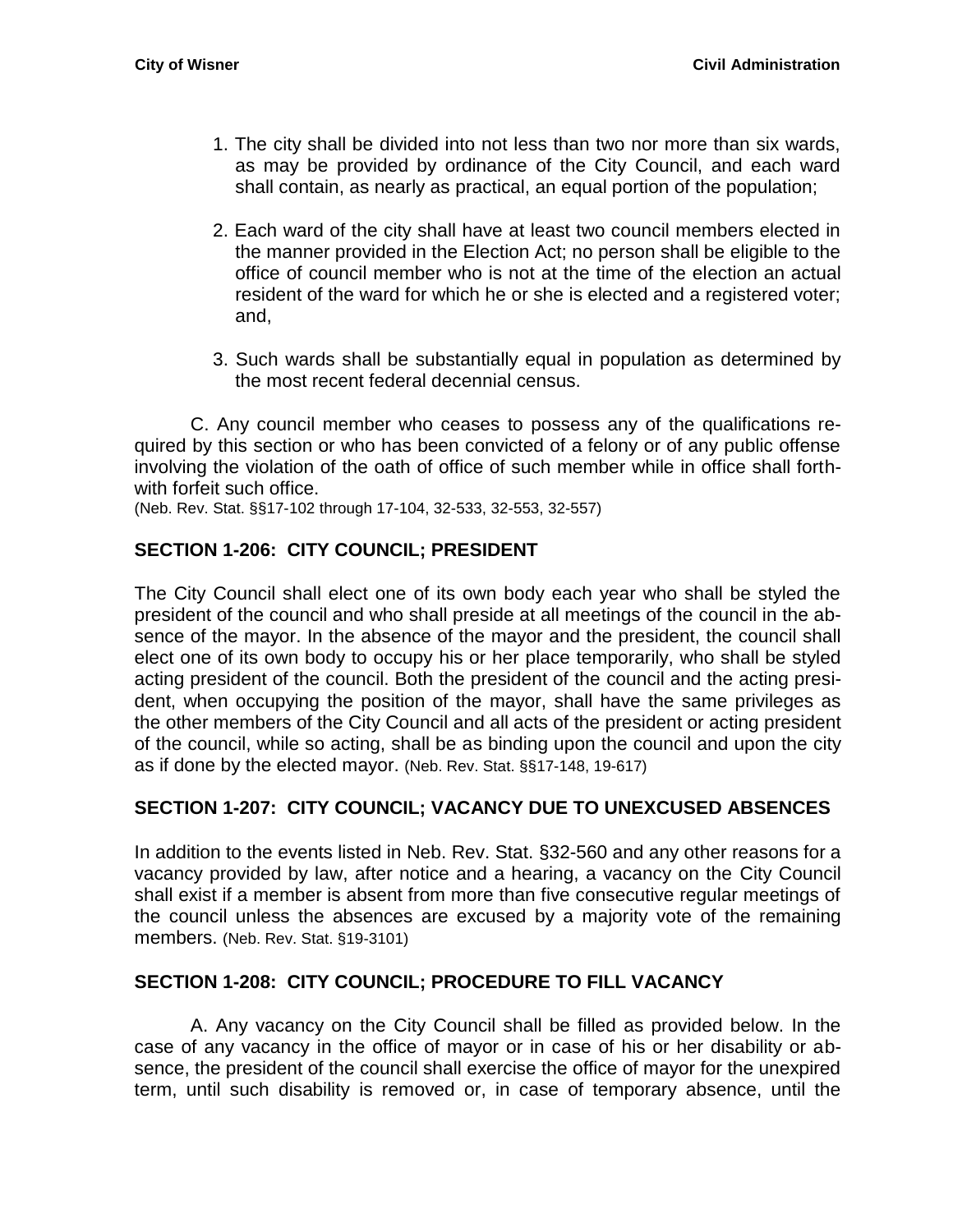mayor returns. If the president of the council assumes the office of mayor for the unexpired term, there shall be a vacancy on the council.

B. Except as otherwise provided in subsection (D) or (E) of this section or subsection (A) above, vacancies in city elected offices shall be filled by the mayor and council for the balance of the unexpired term. Notice of a vacancy, except a vacancy resulting from the death of the incumbent, shall be in writing and presented to the council at a regular or special meeting and shall appear as a part of the minutes of such meeting. The council shall at once give public notice of the vacancy by causing to be published in a newspaper of general circulation within the city or by posting in three public places in the city the office vacated and the length of the unexpired term.

C. The mayor shall call a special meeting of the council or place the issue of filling such vacancy on the agenda at the next regular meeting, at which time the mayor shall submit the name of a qualified registered voter to fill the vacancy for the balance of the unexpired term. The regular or special meeting shall occur upon the death of the incumbent or within four weeks after the meeting at which such notice of vacancy has been presented. The council shall vote upon such nominee and if a majority votes in favor of such nominee, the vacancy shall be declared filled. If the nominee fails to receive a majority of the votes, the nomination shall be rejected and the mayor shall at the next regular or special meeting submit the name of another qualified registered voter to fill the vacancy. If the subsequent nominee fails to receive a majority of the votes, the mayor shall continue at such meeting to submit the names of qualified registered voters in nomination and the council shall continue to vote upon such nominations at such meeting until the vacancy is filled. The mayor shall cast his or her vote for or against the nominee in the case of a tie vote of the council. Every council member present shall cast a ballot for or against the nominee. Any member of the council who has been appointed to fill a vacancy on the council shall have the same rights, including voting, as if such person were elected.

D. The mayor and council may, in lieu of filling a vacancy in a city elected office as provided in subsections (B) and (C) of this section, call a special city election to fill such vacancy.

E. If vacancies exist in the offices of one-half or more of the members of the City Council, the secretary of state shall conduct a special city election to fill such vacancies.

F. No official who is removed at a recall election or resigns after the initiation of the recall process shall be appointed to fill the vacancy resulting from his or her removal or the removal of any other member of the same City Council during the remainder of his or her term of office.

G. Every elective office shall be vacant upon the happening of any of the events specified in Neb. Rev. Stat. §32-561. (Neb. Rev. Stat. §§32-568, 32-569, 32-1308)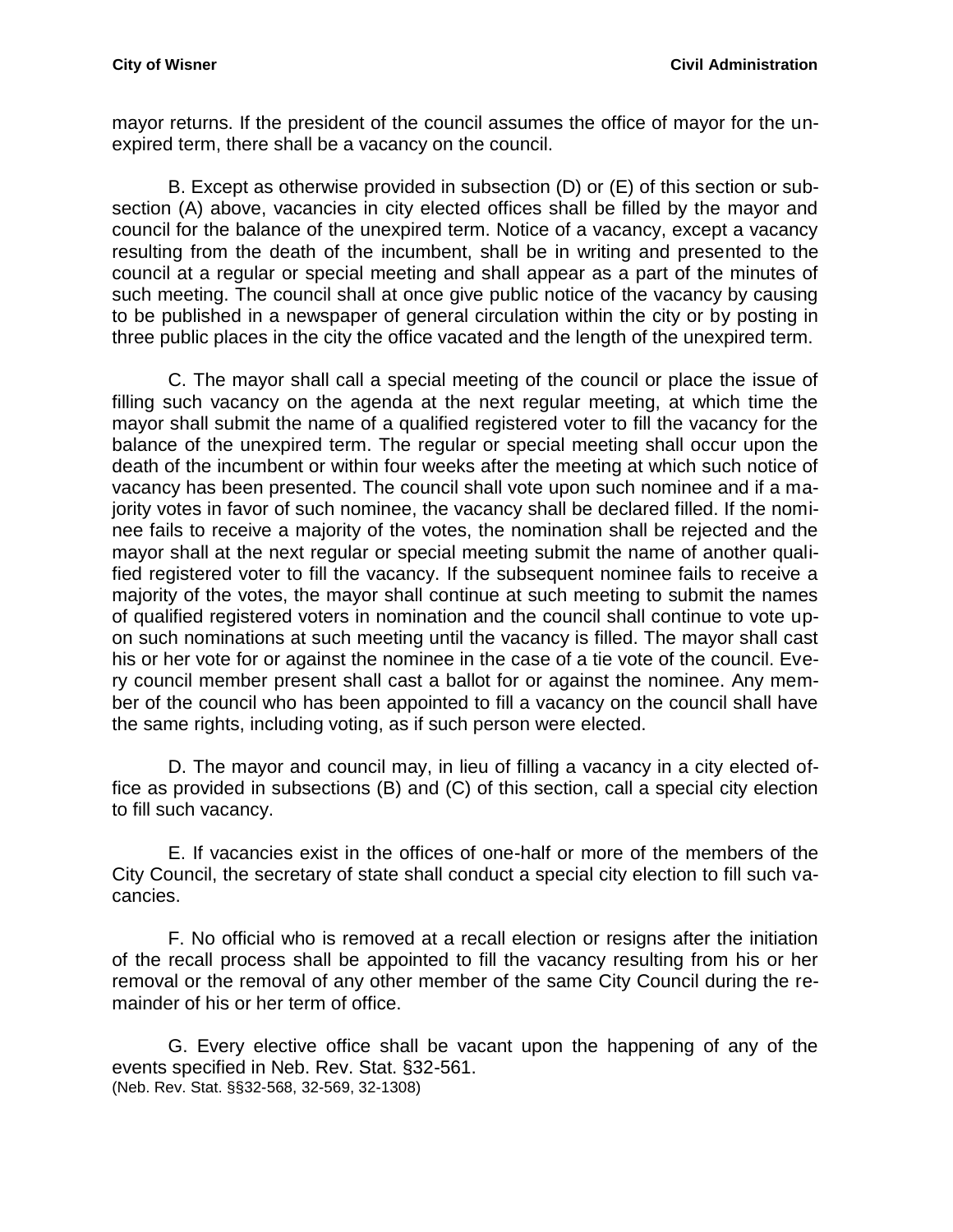#### <span id="page-14-0"></span>**SECTION 1-209: RESTRICTIONS ON OTHER EMPLOYMENT OR ELECTIVE OFFICE**

A. The mayor and members of the council shall hold no other elective or appointive office or employment with the city.

B. For purposes of this section:

- 1. "Elective office" means any office which has candidates nominated or elected at the time of a statewide primary election; any office which has candidates nominated at the time of a statewide primary election and elected at the time of a statewide general election; any office which has candidates elected at the time of a statewide general election; any office which has candidates nominated or elected at a city election; and any office created by an act of the Legislature which has candidates elected at an election and includes an office which is filled at an election held in conjunction with the annual meeting of a public body created by an act of the Nebraska Legislature; and
- 2. "High elective office" means a member of the Legislature; an elective office described in Article IV, Sections 1 or 20 or Article VII, Sections 3 or 10 of the Constitution of Nebraska; or a county, city or school district elective office.

C. No candidate for member of the Legislature or an elective office described in Article IV, Sections 1 or 20 or Article VII, Sections 3 or 10 of the Constitution of Nebraska shall be eligible to file as a candidate, to petition on the ballot as a candidate, to accept nomination by a political party or by party convention, caucus or committee to fill a vacancy or to be declared a write-in candidate for more than one elective office to be filled at the same election, except for the position of delegate to a county, state or national party convention. No candidate for any other high elective office shall be eligible to file as a candidate, to petition on the ballot as a candidate, to accept a nomination by a political party or by party convention, caucus or committee to fill a vacancy or to be declared write-in candidate for more than one elective office to be filled at the same election.

D. Except as provided in subsection (E) or (G) of this section, no person shall be precluded from being elected or appointed to or holding an elected office for the reason that he/she has been elected or appointed to or holds another elected office.

E. No person serving as a member of the Legislature or in an elective office described in Article IV, Sections 1 or 20 or Article VII, Sections 3 or 10 of the Constitution of Nebraska shall simultaneously serve in another elective office which is filled at an election held in conjunction with the annual meeting of a public body.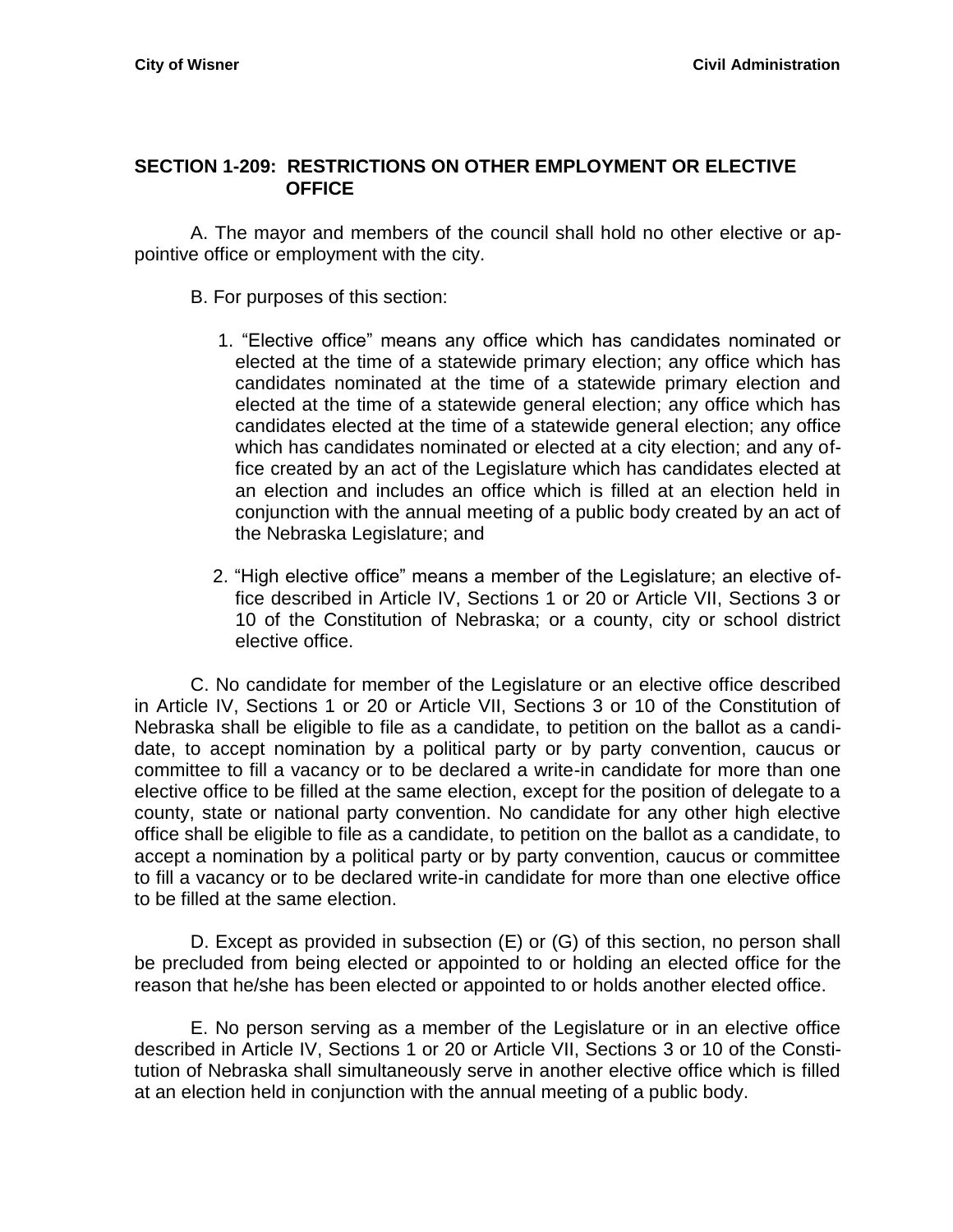F. Whenever an incumbent serving as a member of the Legislature or in an elective office described in Article IV, Sections 1 or 20 or Article VII, Sections 3 or 10 of the Constitution of Nebraska assumes another elective office, except an elective office filled at an election held in conjunction with the annual meeting of a public body, the office first held by the incumbent shall be deemed vacant.

G. No person serving in a high elective office shall simultaneously serve in any other high elective office.

H. Notwithstanding subsections (E) through (G) of this section, any person holding more than one high elective office on September 13, 1997, shall be entitled to continue to serve the remainder of all terms for which he/she was elected or appointed.

(Neb. Rev. Stat. §§17-108.02, 32-109, 32-603, 32-604) (Ord. No. 639, 10/13/98)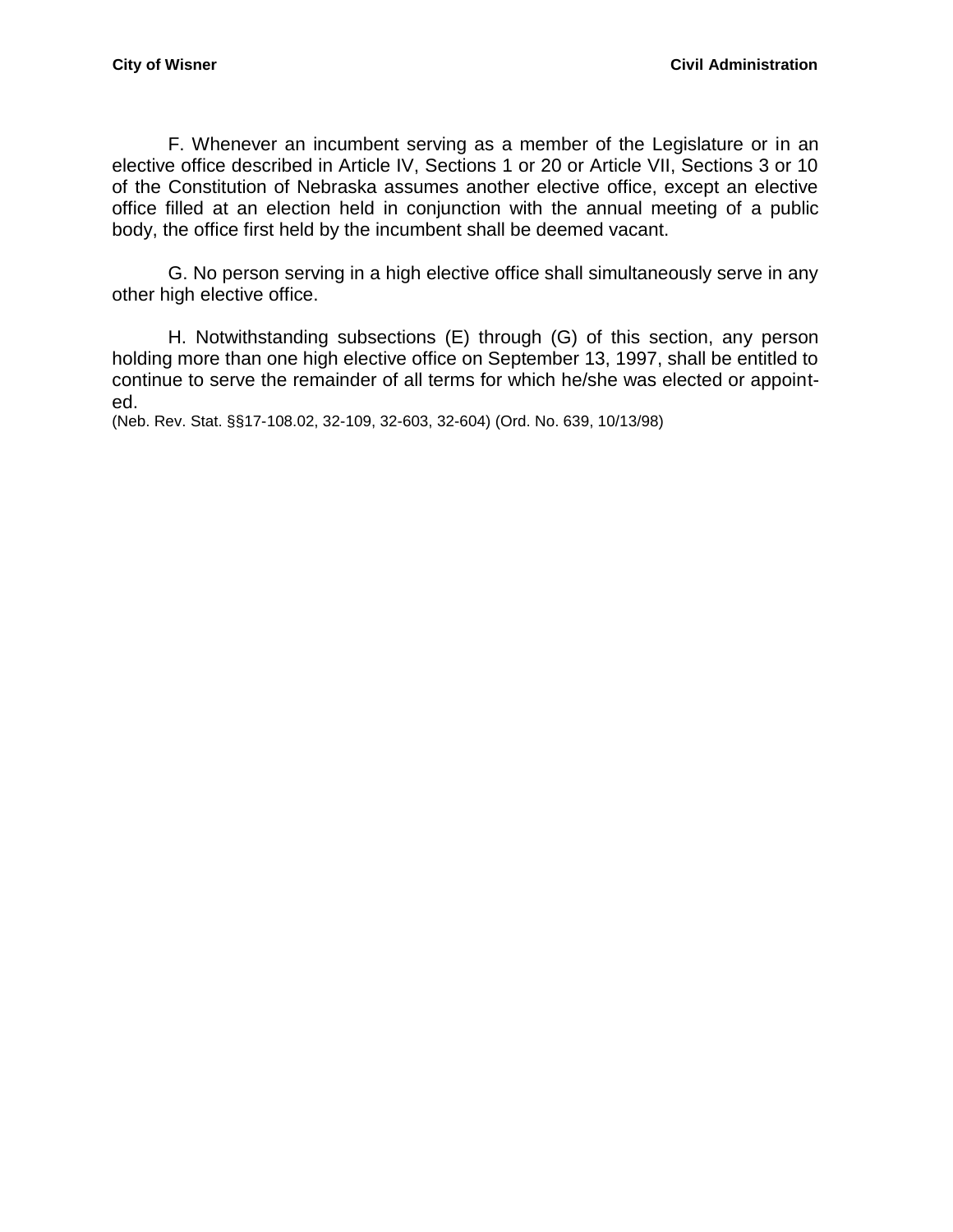# **Article 3 – Meetings**

### <span id="page-16-1"></span><span id="page-16-0"></span>**SECTION 1-301: DEFINED**

"Meetings" as used in this article shall mean all regular, special, or called meetings of a public body for purposes of briefing, discussion of public business, formation of tentative policy, or the taking of any formal action. (Neb. Rev. Stat. §84-1409[2])

### <span id="page-16-2"></span>**SECTION 1-302: PUBLIC BODY DEFINED**

"Public body" as used in this article shall mean: (A) the City Council, (B) all independent boards, commissions, bureaus, committees, councils, sub-units, or any other bodies now or hereafter created by the Constitution of Nebraska, statute, ordinance, or otherwise pursuant to law; and (C) advisory committees of the bodies listed above. This article shall not apply to subcommittees of such bodies unless such subcommittees are holding hearings, making policy, or taking formal action on behalf of their parent bodies. (Neb. Rev. Stat. §84-1409[1])

#### <span id="page-16-3"></span>**SECTION 1-303: RIGHTS OF THE PUBLIC**

A. The formation of public policy is public business and may not be conducted in secret. Every meeting of a public body shall be open to the public in order that citizens may exercise their democratic privilege of attending and speaking at meetings of public bodies, except as otherwise provided by the Constitution of Nebraska, federal statutes, and the Open Meetings Act. At least one current copy of the Open Meetings Act shall be posted in the meeting room at a location accessible to members of the public. At the beginning of each meeting, the public shall be informed about the location of the posted information.

B. Subject to the Open Meetings Act, the public shall have the right to attend and the right to speak at meetings of public bodies. All or any part of a meeting of the City Council except for closed meetings called pursuant to Section 1-311 may be videotaped, televised, photographed, broadcast, or recorded by any person in attendance by means of a tape recorder, camera, video equipment, or any other means of pictorial or sonic reproduction or in writing.

C. It shall not be a violation of this section for the City Council to make and enforce reasonable rules and regulations regarding the conduct of persons attending, speaking at, videotaping, televising, photographing, broadcasting, or recording its meetings. The council may not be required to allow citizens to speak at each meeting but it may not forbid public participation at all meetings.

D. The council shall not require members of the public to identify themselves as a condition for admission to the meeting nor shall such body require that the name of any member of the public be placed on the agenda prior to such meeting in order to speak about items on the agenda. The council may require any member of the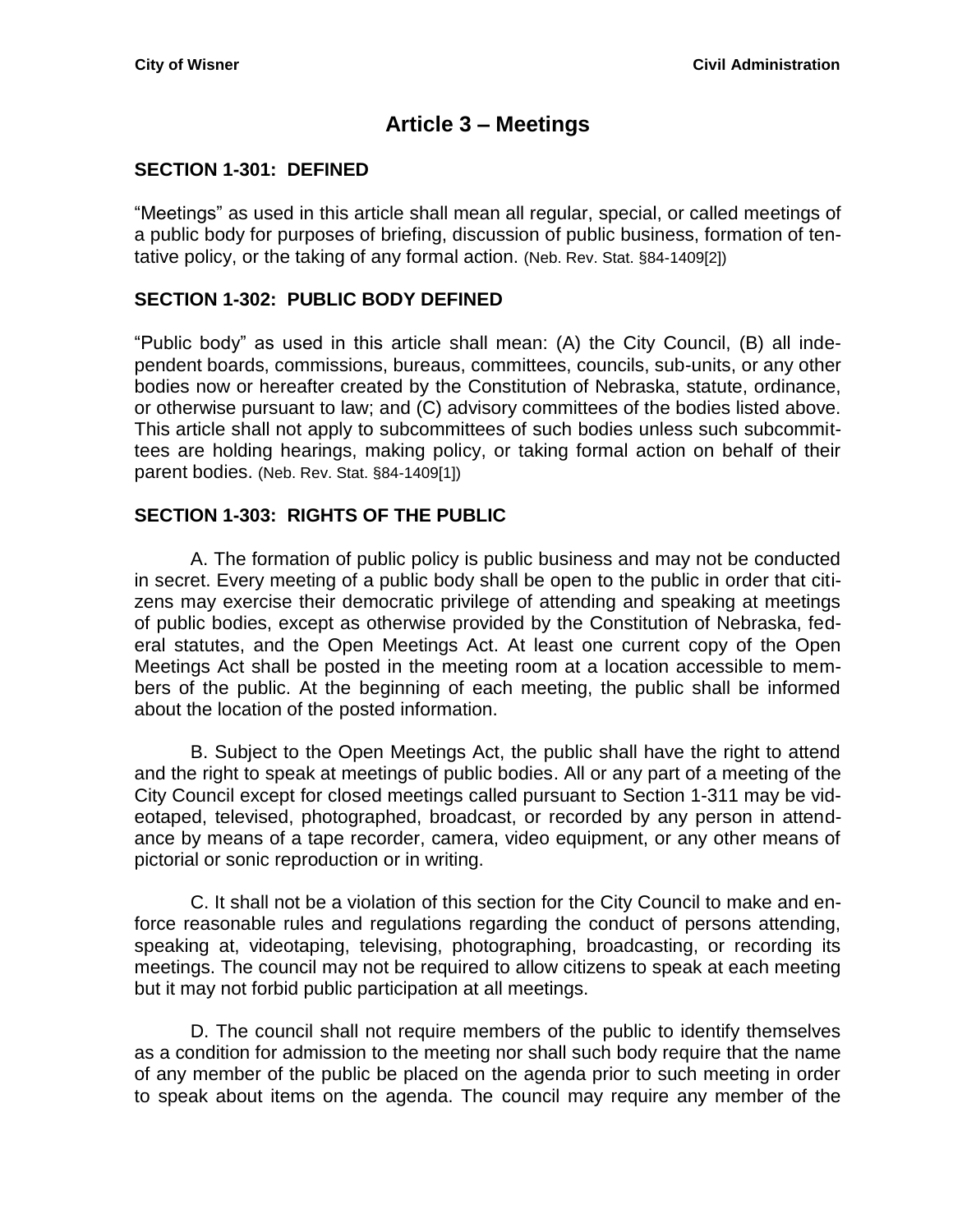public desiring to address the body to identify himself or herself.

E. The council shall not, for the purpose of circumventing the Open Meetings Act, hold a meeting in a place known by the body to be too small to accommodate the anticipated audience. The council shall not be deemed in violation of this section if it holds its meeting in its traditional meeting place which is located in this state.

F. The council shall, upon request, make a reasonable effort to accommodate the public's right to hear the discussion and testimony presented at the meeting and shall make available at the meeting, for examination and copying by members of the public, at least one copy of all reproducible written material to be discussed at an open meeting.

(Neb. Rev. Stat. §§84-1408, 84-1412)

# <span id="page-17-0"></span>**SECTION 1-304: NOTICE; AGENDA**

A. The City Council shall give reasonable advance publicized notice of the time and place of each meeting by a method designated by the council and recorded in its minutes. Such notice shall be transmitted to all council members and to the public. Such notice shall contain an agenda of subjects known at the time of the publicized notice or a statement that the agenda, which shall be kept continually current, shall be readily available for public inspection at the city office during normal business hours. Agenda items shall be sufficiently descriptive to give the public reasonable notice of the matters to be considered at the meeting.

B. Except for items of an emergency nature, the agenda shall not be altered later than 24 hours before the scheduled commencement of the meeting or 48 hours before the scheduled commencement of a City Council meeting scheduled outside the corporate limits of the municipality. The public body shall have the right to modify the agenda to include items of an emergency nature only at such public meeting. (Neb. Rev. Stat. §§84-1411[1])

# <span id="page-17-1"></span>**SECTION 1-305: NOTICE TO NEWS MEDIA**

The city clerk shall maintain a list of the news media requesting notification of meetings and shall make reasonable efforts to provide advance notification to them of the time and place of each meeting and the subjects to be discussed. (Neb. Rev. Stat. §84- 1411[4])

# <span id="page-17-2"></span>**SECTION 1-306: PLACE, DAY, TIME; QUORUM**

A. The meetings of the City Council shall be held in council chambers. Regular meetings shall be held on the first and third Mondays of each month at the hour of 7:00 p.m.

B. A majority of the council shall constitute a quorum for the transaction of any business but a fewer number may adjourn from time to time and compel the attend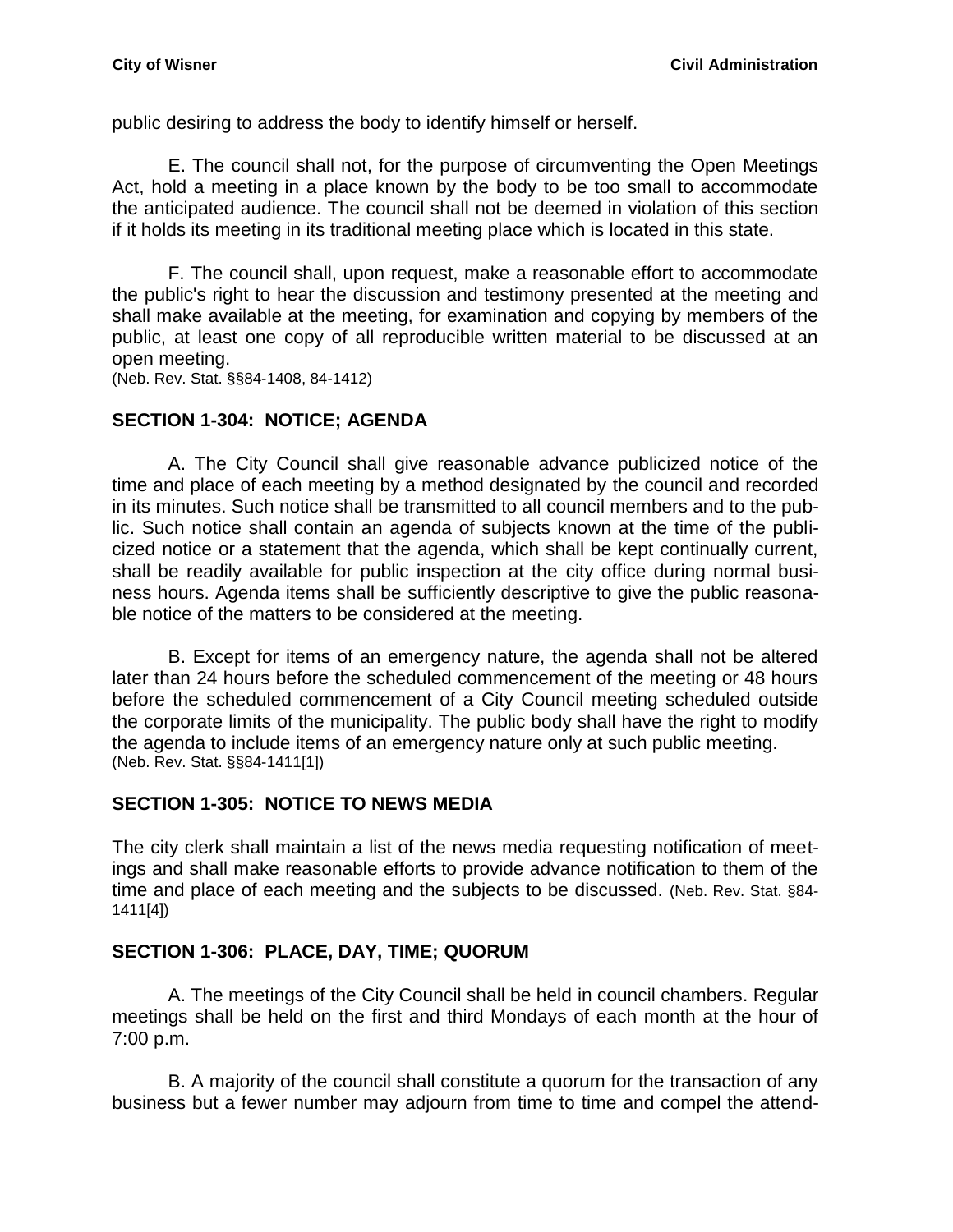ance of absent members. Unless a greater vote is required by law, an affirmative vote of at least one-half of the elected members shall be required for the transaction of any business.

C. At the hour appointed for the meeting, the city clerk shall proceed to call the roll of members and announce whether a quorum is present. If a quorum is present, the council shall be called to order by the mayor, if present, or if absent, by the president of the council. In the absence of both the mayor and the president of the council, the meetings shall be called to order by the president *pro tempore*. (Neb. Rev. Stat. §17-105)

# <span id="page-18-0"></span>**SECTION 1-307: ORGANIZATIONAL MEETING; STANDING COMMITTEES**

A. Council members elected to office shall convene at the regular place of meeting on the first regular meeting in December each year in which a city election is held immediately after the prior council adjourns and proceed to organize themselves for the ensuing year. The mayor shall call the meeting to order. The council shall then proceed to examine the credentials of its members and other elective officers to see that each has been duly and properly elected and to see that such oaths and bonds have been given as are required.

B. At the organizational meeting of the City Council, the mayor shall appoint members to such standing committees as the council may by ordinance or resolution create. The membership of such standing committees may be changed at any time by the mayor, who shall be a member *ex officio* of each standing committee. The members of the standing committees shall serve terms of office of one year, unless reappointed.

C. The following standing committees shall be appointed or reappointed each year until changed by the City Council:

- 1. Water, Sewer, Light and Gas
- 2. City Buildings
- 3. Fire Department
- 4. Streets, Walks and Alleys
- 5. Parks
- 6. City Dump
- 7. Swimming Pool
- 8. Wisner Care Center
- 9. Zoning

(Neb. Rev. Stat. §17-104) (Am. Res. No. 2000-2, 2/21/00)

# <span id="page-18-1"></span>**SECTION 1-308: ORDER OF BUSINESS**

Promptly at the hour set by law on the day of each regular meeting, the mayor, the council members, the city clerk, and such other city officials that may be required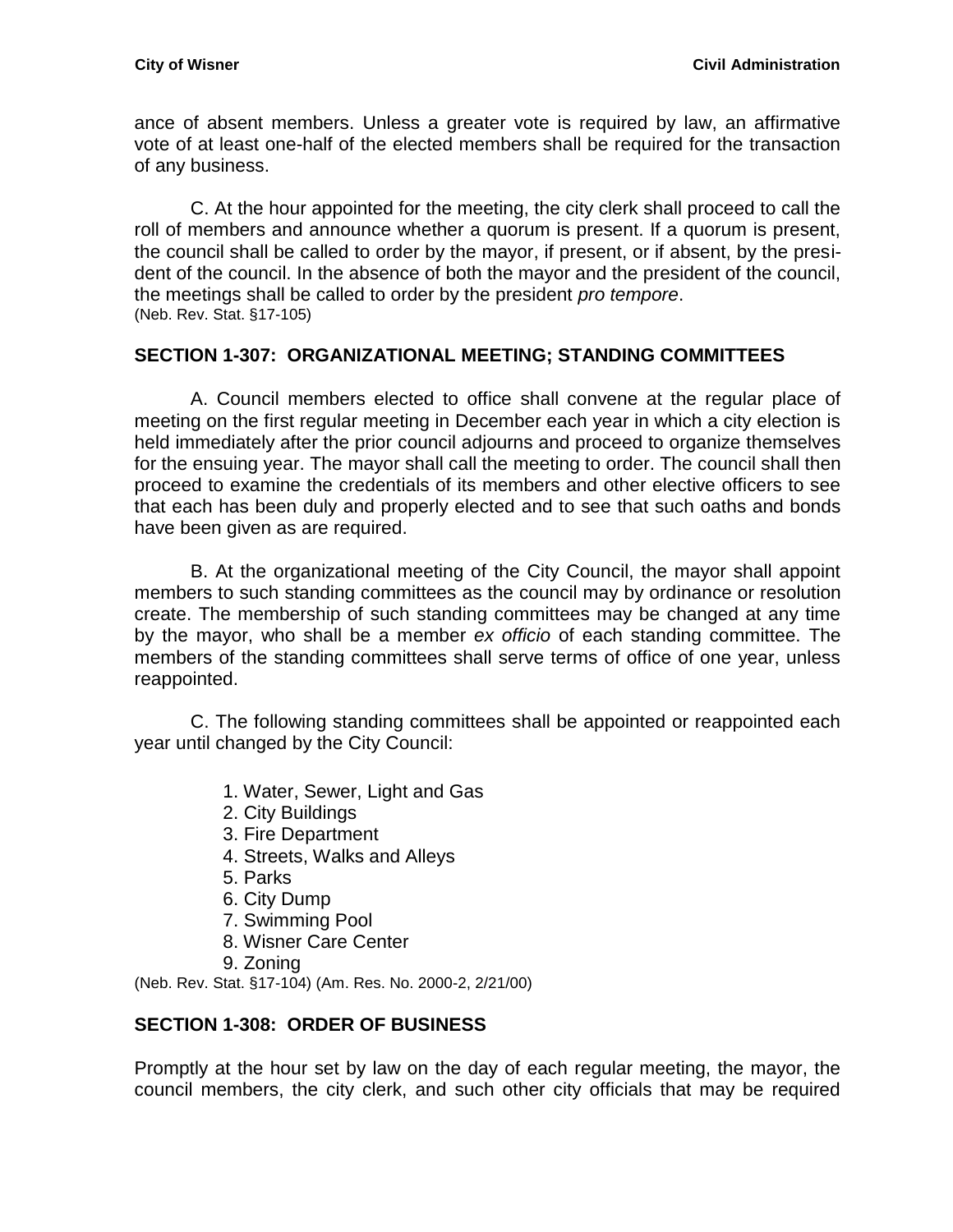shall take their regular stations in the meeting place and the business of the city shall be taken up for consideration and disposition in the manner prescribed by the official agenda on file at the office of the city clerk.

#### <span id="page-19-0"></span>**SECTION 1-309: PARLIAMENTARY PROCEDURE**

A. Unless the City Council provides otherwise, the rules of parliamentary procedure specified in this section shall apply to meetings of the council. The mayor shall preserve order during meetings of the City Council and shall decide all questions of order, subject to an appeal to the council. When any person is called to order, he or she shall be seated until the point is decided. When the mayor is putting the question, no person shall leave the meeting room. Everyone who wishes to speak shall raise his or her hand and address the presiding officer while seated. While speaking, the person shall confine his or her comments to the question. When two or more persons raise their hands at once, the mayor shall recognize the one who spoke first.

B. All resolutions or motions shall be reduced to writing before being acted upon, if requested by the city clerk or any member of the council. Every member of the council who is present when a question is voted upon shall cast his or her vote unless excused by a majority of the council members present. No motion shall be put or debated unless seconded. When seconded, it shall be stated by the mayor before being debatable.

C. In all cases where a motion or resolution is entered on the minutes, the name of the council member making the motion or resolution shall be entered also. After each vote, the "yeas" and "nays" shall be taken and entered in the minutes.

D. Before the vote is actually taken, any resolution, motion, or proposed ordinance may be withdrawn from consideration by the sponsor with the consent of the council member seconding the resolution, motion, or ordinance. In the consideration of an ordinance, when different times or amounts are proposed, the question shall be put on the largest sum or the longest time.

E. A question to reconsider shall be in order when made by a member voting with the majority, but the motion to reconsider must be made before the expiration of the third regular meeting after the initial consideration of the question. When any question is under debate, no motion shall be made, entertained, or seconded except the previous question, a motion to table and to adjourn. Each of those motions shall be decided without debate.

F. Any of the rules of the council for meetings may be suspended by a twothirds vote of the members present. Questions of procedure and conduct at City Council meetings shall be decided by the mayor in accordance with *Robert's Rules of Order*.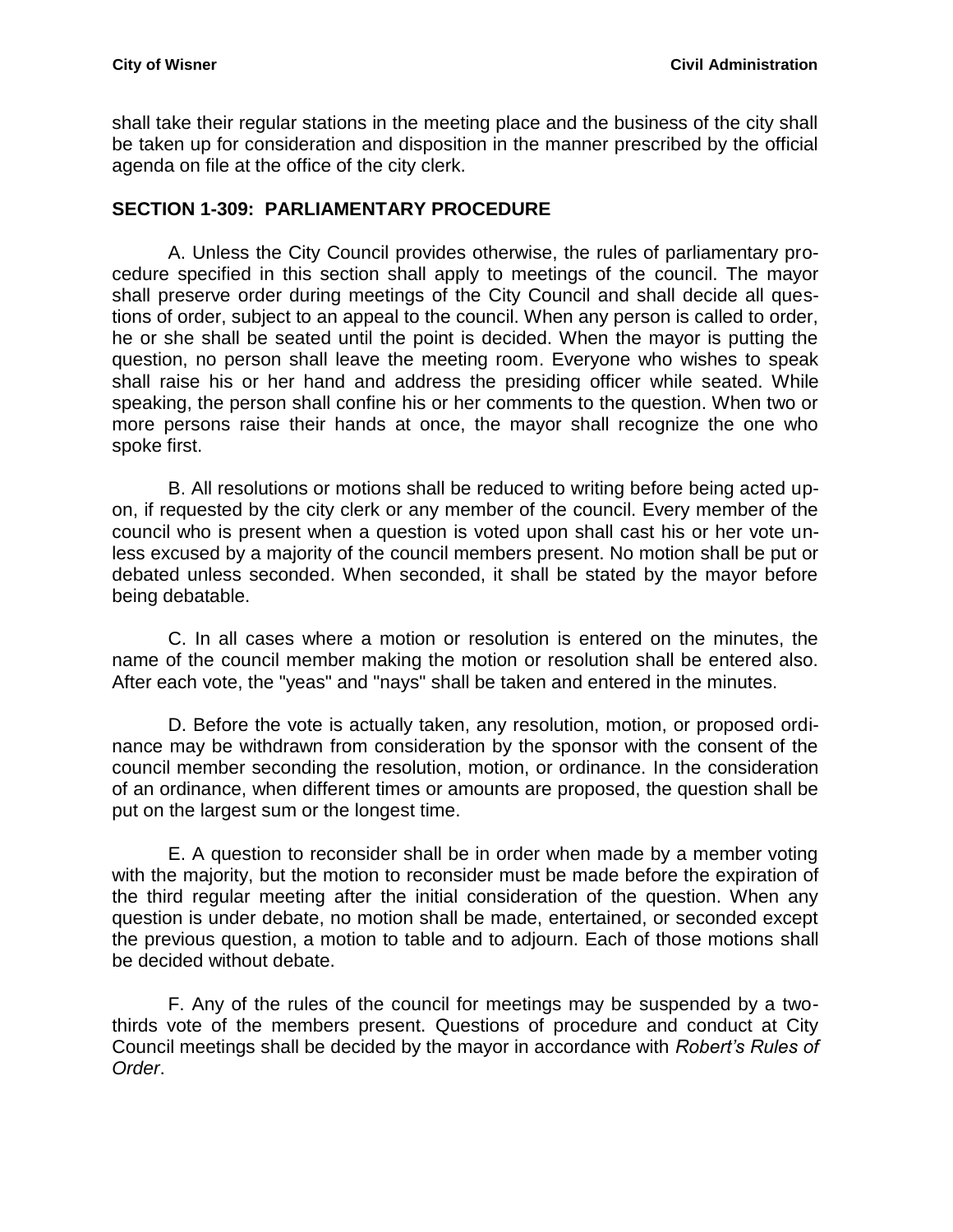#### <span id="page-20-0"></span>**SECTION 1-310: MINUTES**

A. The City Council shall keep minutes of all meetings showing the time, place, members present and absent, and the substance of all matters discussed.

B. Any action taken on any question or motion duly moved and seconded shall be by roll call vote of the council in open session, and the record shall state how each member voted or if the member was absent or not voting. The requirements of a roll call or voice vote shall be satisfied if the city utilizes an electronic voting device which allows the "yeas" and "nays" of each member of the City Council to be readily seen by the public.

C. The vote to elect leadership within the council may be taken by secret ballot but the total number of votes for each candidate shall be recorded in the minutes.

D. The minutes of all meetings and evidence and documentation received or disclosed in open session shall be public records and open to public inspection during normal business hours.

E. The minutes of any meeting of the City Council shall be written and available for public inspection within ten working days of the meeting or prior to the next convened meeting, whichever occurs earlier, except that the city clerk may have an additional ten working days if absent due to a serious illness or emergency. (Neb. Rev. Stat. §§17-616, 84-1413)

#### <span id="page-20-1"></span>**SECTION 1-311: CLOSED SESSIONS**

A. The City Council may hold a closed session by the affirmative vote of a majority of its voting members if a closed session is clearly necessary for the protection of the public interest or for the prevention of needless injury to the reputation of an individual and if such individual has not requested a public meeting. The subject matter and the reason necessitating the closed session shall be identified in the motion to close. Closed sessions may be held for, but shall not be limited to, such reasons as:

- 1. Strategy sessions with respect to collective bargaining, real estate purchases, or litigation which is imminent as evidenced by communication of a claim or threat of litigation to or by the public body;
- 2. Discussion regarding deployment of security personnel or devices;
- 3. Investigative proceedings regarding allegations of criminal misconduct; or
- 4. Evaluation of the job performance of a person when necessary to prevent needless injury to the reputation of a person and if such person has not requested a public meeting.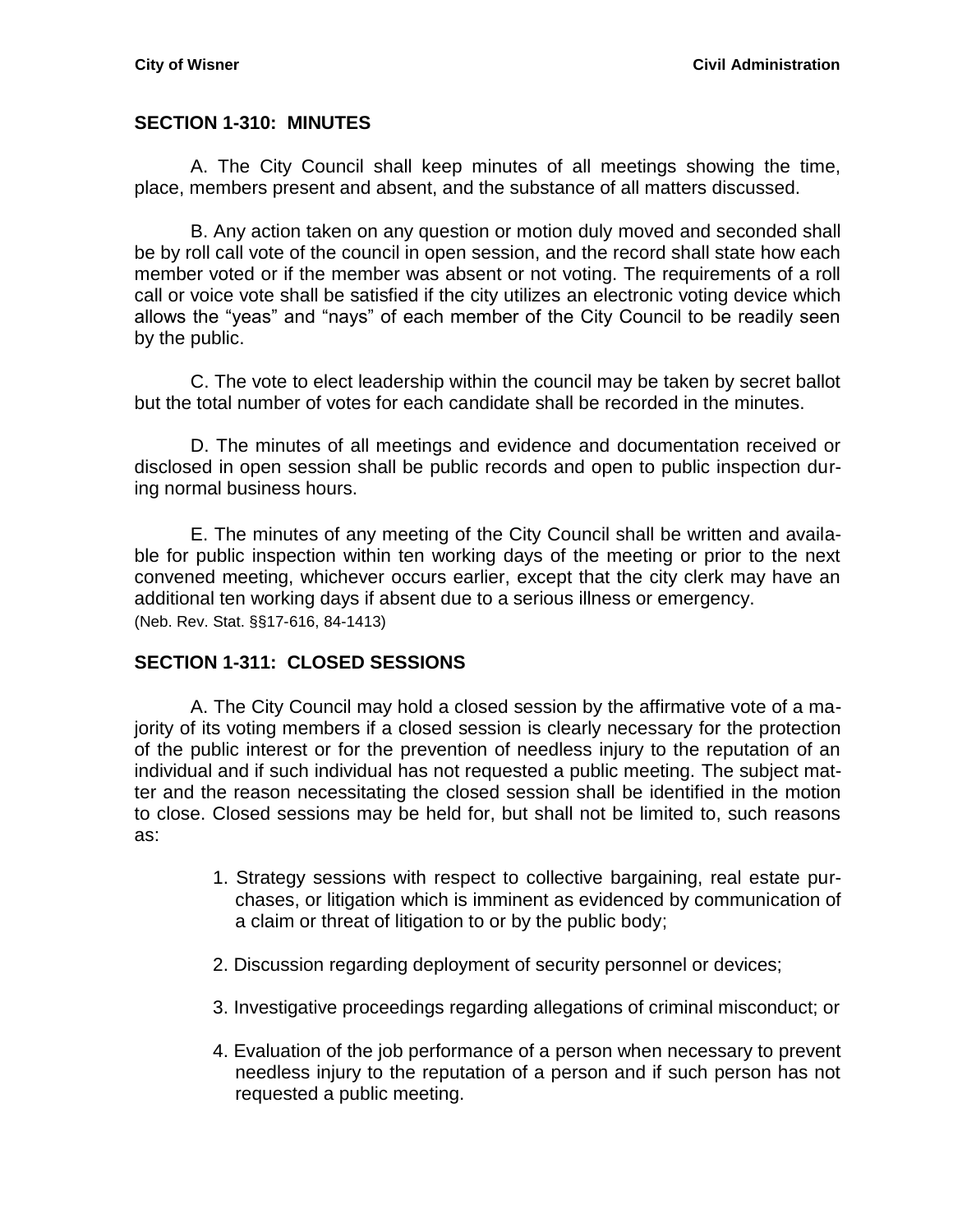B. Nothing in this section shall permit a closed meeting for discussion of the appointment or election of a new member to the council.

C. The vote to hold a closed session shall be taken in open session. The vote of each member on the question of holding a closed session, the reason for the closed session, and the time when the closed session commenced and concluded shall be recorded in the minutes. The City Council shall restrict its consideration to matters during the closed portions to only those purposes set forth in the minutes as the reason for the closed session. The meeting shall be reconvened in open session before any formal action may be taken. For purposes of this section, "formal action" shall include a collective decision or a collective commitment or promise to make a decision on any question, motion, proposal, resolution, order, or ordinance or formation of a position or policy but shall not include negotiating guidance given by council members to legal counsel or other negotiators in closed sessions authorized under subsection (A) of this section.

D. Any council member shall have the right to challenge the continuation of a closed session if the member determines that the session has exceeded the reason stated in the original motion to hold a closed session or if the member contends that the closed session is neither clearly necessary for (1) the protection of the public interest or (2) the prevention of needless injury to the reputation of an individual. Such challenge shall be overruled only by a majority vote of the council members. Such challenge and its disposition shall be recorded in the minutes.

E. Nothing in this section shall be construed to require that any meeting be closed to the public. The City Council shall not fail to invite a portion of its members to a meeting and the council shall not designate itself a subcommittee of the whole body for the purpose of circumventing the provisions of this article. No closed session, informal meeting, chance meeting, social gathering, or electronic communication shall be used for the purpose of circumventing the provisions of this article.

F. The provisions of this article shall not apply to chance meetings or to attendance at or travel to conventions or workshops of the council members at which there is no meeting of the council then intentionally convened, if there is no vote or other action taken regarding any matter over which the council has supervision, control, jurisdiction, or advisory power. (Neb. Rev. Stat. §84-1410)

#### <span id="page-21-0"></span>**SECTION 1-312: SPECIAL MEETINGS**

Special meetings may be called by the mayor or by any three members of the City Council, the object of which shall be submitted to the council in writing. The call and object as well as the disposition thereof shall be entered upon the journal by the city clerk. On filing the call for a special meeting, the city clerk shall notify the council members of the special meeting, stating the time and its purpose. Notice of a special meeting need not be given to a council member known to be out of the state or physically unable to be present. (Neb. Rev. Stat. §17-106)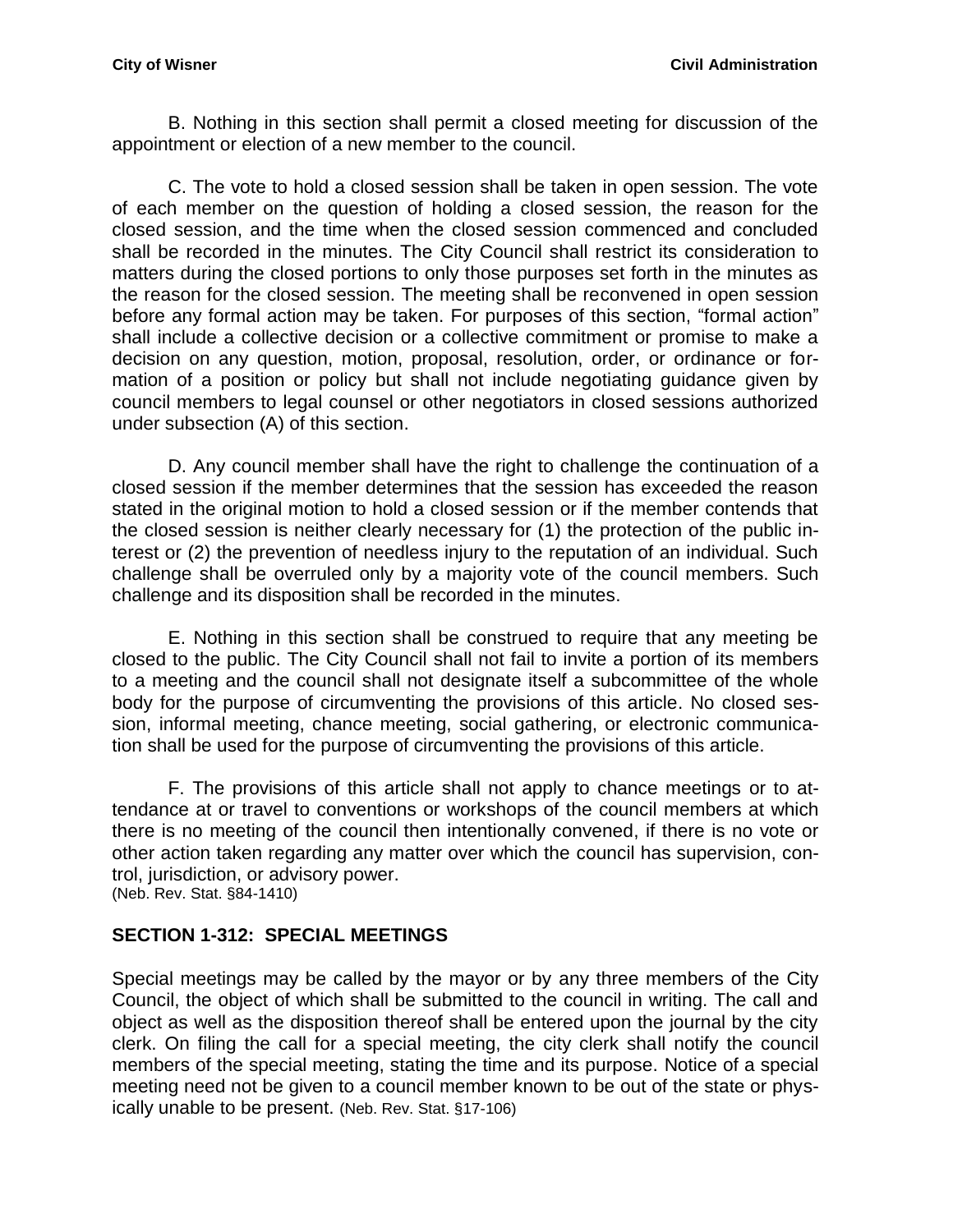### <span id="page-22-0"></span>**SECTION 1-313: EMERGENCY MEETINGS**

When it is necessary to hold an emergency meeting without reasonable advance public notice, the nature of the emergency shall be stated in the minutes and any formal action taken in such meeting shall pertain only to the emergency. Such emergency meetings may be held by means of electronic or telecommunication equipment. The provisions of Section 1-305 (Notice to News Media) shall be complied with in conducting emergency meetings. Complete minutes of such emergency meetings specifying the nature of the emergency and any formal action taken at the meeting shall be made available to the public by no later than the end of the next regular business day. (Neb. Rev. Stat. §84-1411)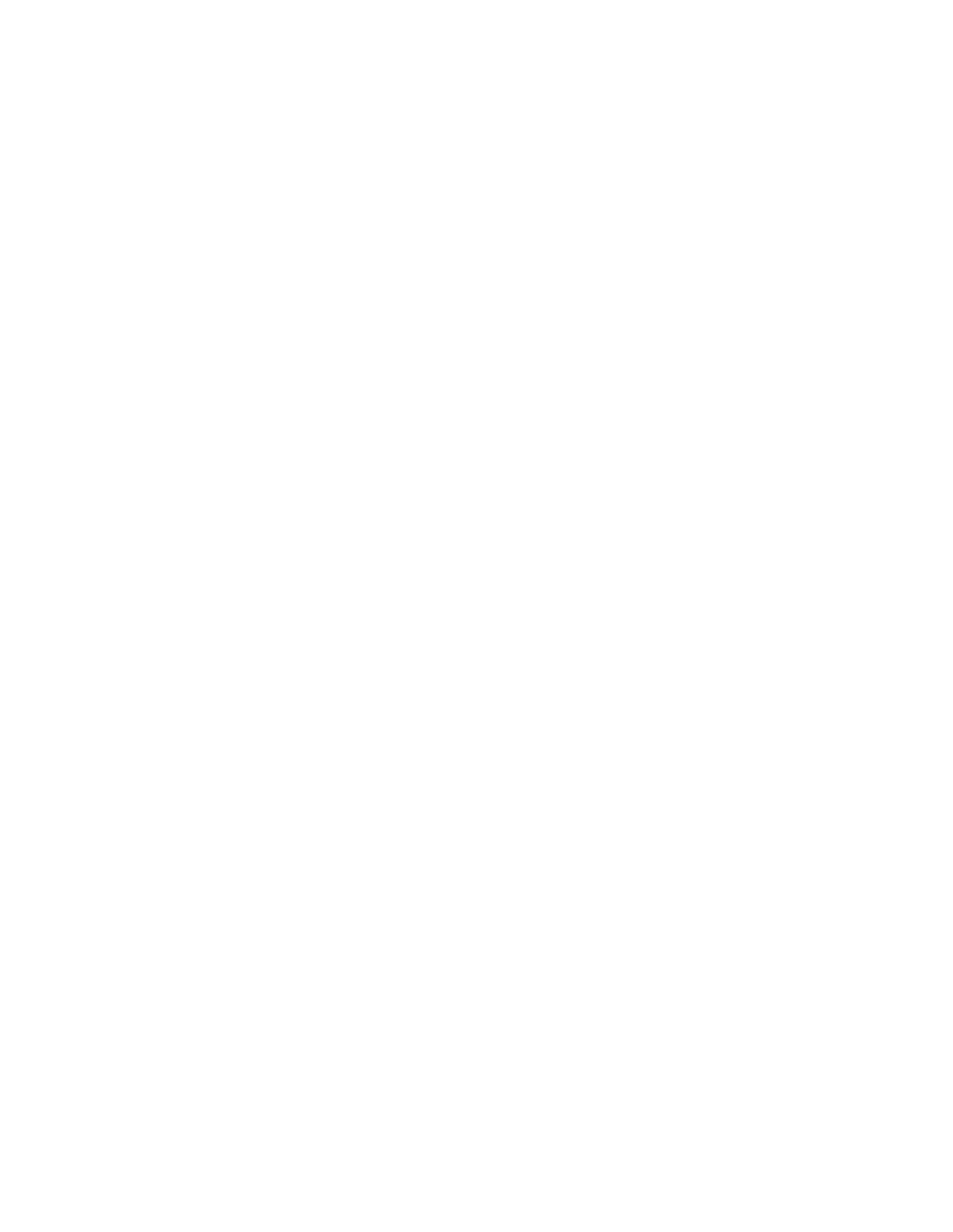# **Article 4 – Ordinances, Resolutions, and Motions**

# <span id="page-24-1"></span><span id="page-24-0"></span>**SECTION 1-401: GRANT OF POWER**

The City Council shall have the responsibility of making all ordinances, bylaws, rules, regulations, and resolutions not inconsistent with the laws of the State of Nebraska as may be necessary and proper for maintaining the peace, good government, and welfare of the city and its trade, commerce, and manufactories and to enforce all ordinances by inflicting fines or penalties for the breach thereof. (Neb. Rev. Stat. §17-505)

# <span id="page-24-2"></span>**SECTION 1-402: ORDINANCES; STYLE**

The style of all ordinances shall be: "Be it ordained by the Mayor and City Council of the City of Wisner, Nebraska…" (Neb. Rev. Stat. §17-613)

# <span id="page-24-3"></span>**SECTION 1-403: ORDINANCES; TITLE; AMENDMENTS AND REVISIONS**

A. No ordinance shall contain a subject not clearly expressed in its title.

B. No ordinance or section thereof shall be revised or amended unless the new ordinance contains the entire ordinance or section as revised or amended and the ordinance or section so amended shall be repealed, except that an ordinance revising all the ordinances of the city and modifications to zoning building districts may be adopted as otherwise provided by law. (Neb. Rev. Stat. §17-614)

# <span id="page-24-4"></span>**SECTION 1-404: ORDINANCES; INTRODUCTION**

Ordinances shall be introduced in either of the following ways:

A. With the recognition of the mayor, a council member may, in the presence and hearing of a majority of the City Council, read aloud the substance of his or her proposed ordinance and file a copy of the same with the city clerk for future consideration; or

B. With the recognition of the mayor, a council member may present his or her proposed ordinance to the clerk who, in the presence and hearing of a majority of the council, shall read aloud the substance of the same and shall file the same for future consideration.

(Neb. Rev. Stat. §§17-614, 17-616)

# <span id="page-24-5"></span>**SECTION 1-405: ORDINANCES; READING AND PASSAGE; MAYOR'S VETO**

A. All ordinances and resolutions or orders for the appropriation or payment of money shall require for their passage or adoption the concurrence of a majority of the City Council. The mayor may vote when his or her vote would provide the additional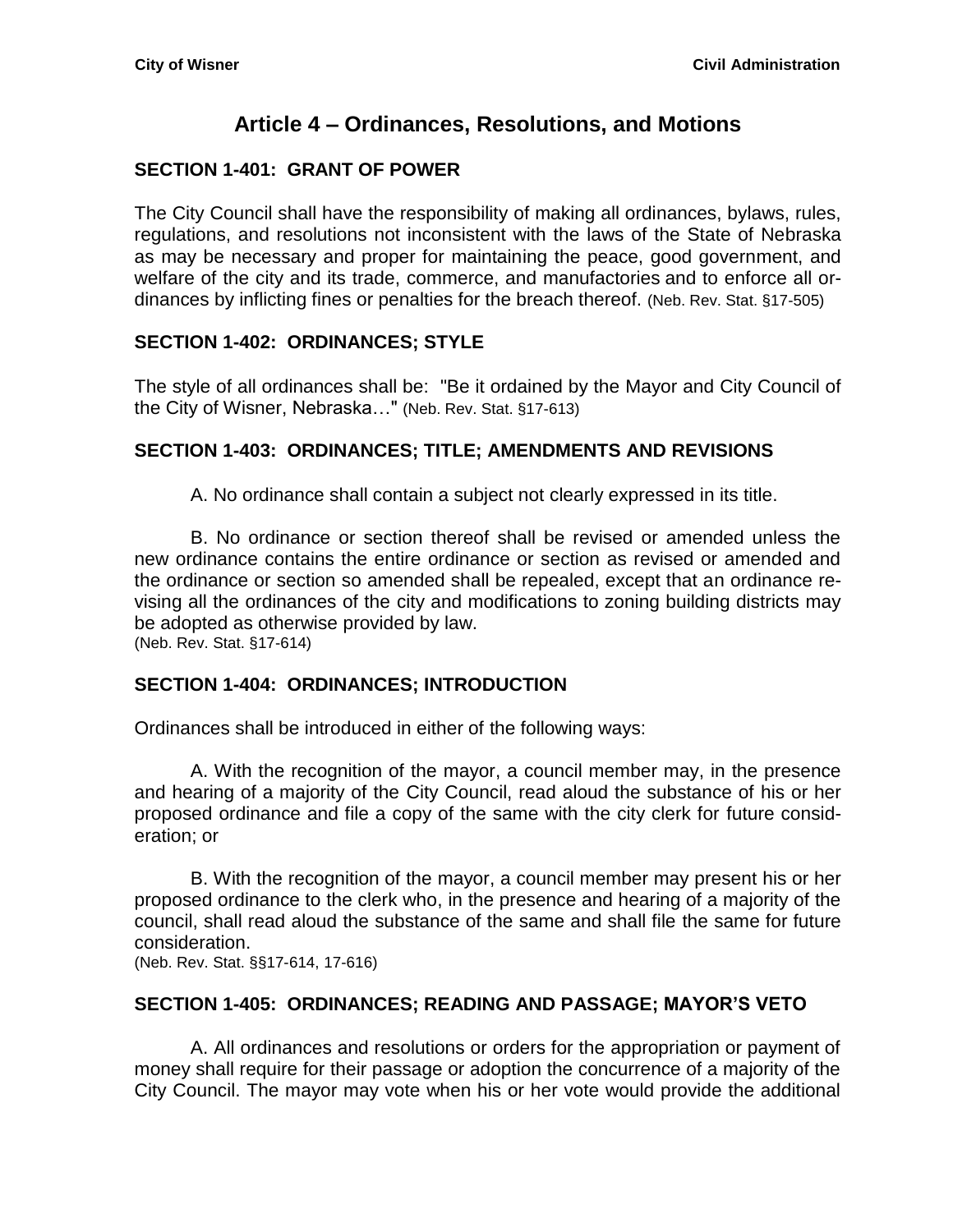vote required to attain the number of votes equal to a majority of the number of members elected to the council (quorum), and the mayor shall, for the purpose of such vote, be deemed to be a member of the council.

B. Ordinances of a general or permanent nature shall be read by title on three different days unless three-fourths of the council votes to suspend this requirement, except that such requirement shall not be suspended for any ordinance for the annexation of territory. In case such requirement is suspended, the ordinances shall be read by title and then moved for final passage. Three-fourths of the council may require a reading of any such ordinance in full before enactment under either procedure set out in this section.

C. The mayor shall have power to veto or sign any ordinance passed by the City Council and to approve or veto any order, bylaw, resolution, award of or vote to enter into any contract, or the allowance of any claim. If the mayor approves the ordinance, order, bylaw, resolution, contract, or claim, he or she shall sign it and it shall become effective. If the mayor vetoes the ordinance, order, bylaw, resolution, contract, or any item or items of appropriations or claims, he or she shall return it to the City Council, stating that the measure is vetoed. The mayor may issue the veto at the meeting at which the measure passed or within seven calendar days after the meeting. If the mayor issues the veto after the meeting, he or she shall notify the city clerk of the veto in writing. The clerk shall notify the City Council in writing of the mayor's veto. Any ordinance, order, bylaw, resolution, award of or vote to enter into any contract, or the allowance of any claim vetoed by the mayor may be passed over his or her veto by a vote of two-thirds of the members of the council. If the mayor neglects or refuses to sign any ordinance, order, bylaw, resolution, award of or vote to enter into any contract, or the allowance of any claim but fails to veto the measure within the time required by this section, the measure shall become effective without his or her signature. The mayor may veto any item or items of any appropriation bill or any claims bill and approve the remainder thereof, and the item or items vetoed may be passed by the council over the veto as in other cases. (Neb. Rev. Stat. §§17-111, 17-614)

### <span id="page-25-0"></span>**SECTION 1-406: ORDINANCES; PUBLICATION OR POSTING; CERTIFICATE; PAMPHLET FORM**

A. All ordinances of a general nature shall be published one time within 15 days after passage in a newspaper published in the city or, if no paper is published in the city, then by posting a written or printed copy thereof in each of three public places in the city.

B. The passage, approval, and publication or posting of all ordinances shall be sufficiently proven by a certificate under the seal of the city from the city clerk, showing that the said ordinance was passed and approved, when and in what paper the same was published or when, by whom, and where the same was posted.

C. When an ordinance is printed in book or pamphlet form, purporting to be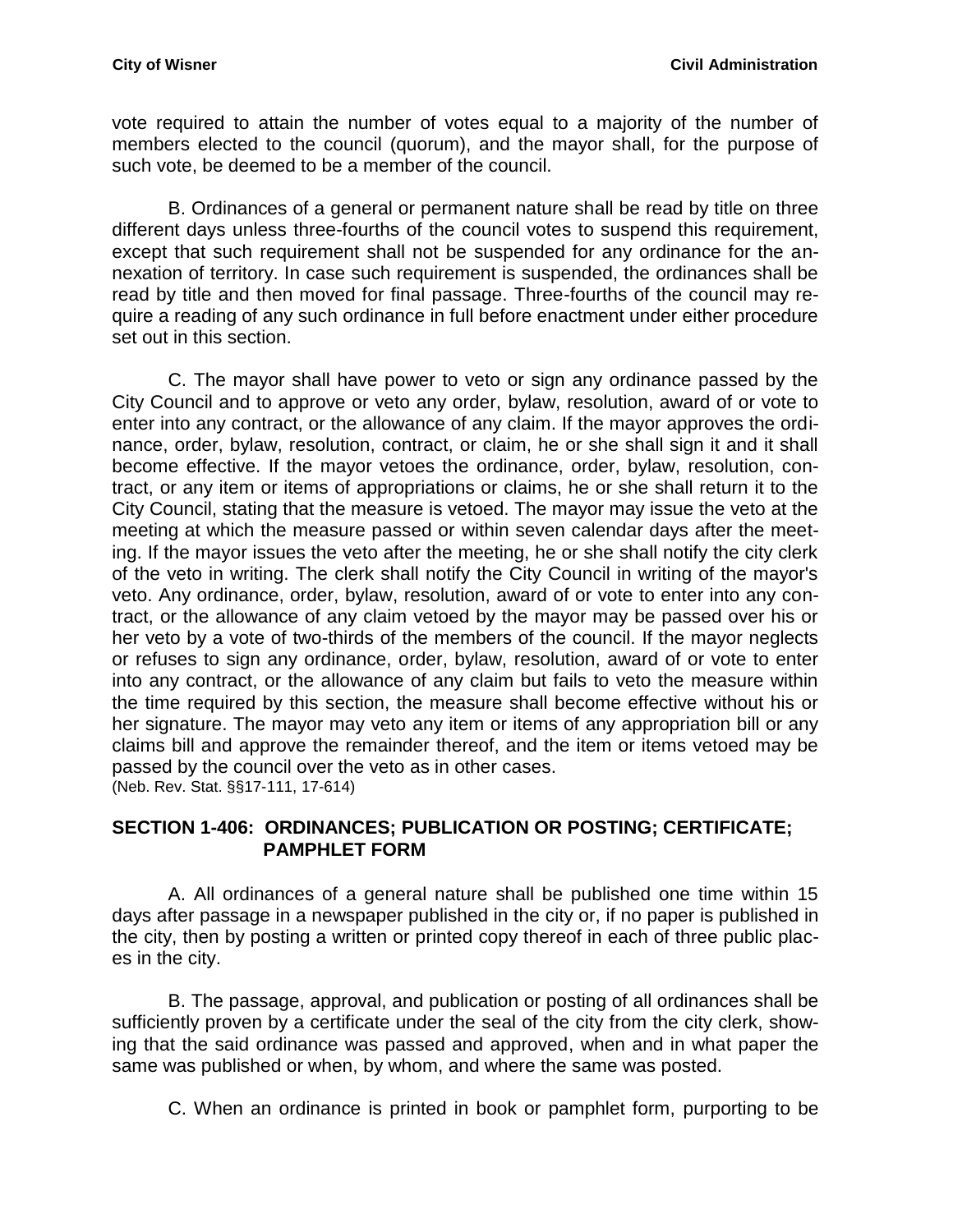published by authority of the City Council, the same need not be otherwise published and such book or pamphlet shall be received as evidence of the passage and legal publication of such ordinance as of the date mentioned in such book or pamphlet. (Neb. Rev. Stat. §17-613)

### <span id="page-26-0"></span>**SECTION 1-407: ORDINANCES; EFFECTIVE DATE**

All ordinances for the government of the city, adopted by the voters after submission to them by either initiative or referendum petition, shall become immediately effective thereafter; but no ordinance for the government of the city which has been adopted without submission to the voters shall go into effect until 15 days after the passage of such ordinance except as provided in Neb. Rev. Stat. §17-613. (Neb. Rev. Stat. §19- 3701)

#### <span id="page-26-1"></span>**SECTION 1-408: EMERGENCY ORDINANCES**

An ordinance passed in the case of riot, infectious or contagious diseases or other impending danger, failure of a public utility, or other emergency requiring its immediate operation shall take effect upon the proclamation of the mayor and the posting thereof in at least three of the most public places in the city. Such emergency notice shall recite the emergency, shall be passed by a three-fourths vote of the City Council, and shall be entered of record upon the city clerk's minutes. (Neb. Rev. Stat. §§17- 613, 19-3701)

# <span id="page-26-2"></span>**SECTION 1-409: RESOLUTIONS AND MOTIONS**

Resolutions and motions shall be introduced in one of the methods prescribed for the introduction of ordinances. After their introduction, they shall be fully and distinctly read one time in the presence and hearing of a majority of the City Council. The issue raised by any such resolution or motion shall be disposed of in accordance with the usage of parliamentary law adopted for the guidance of the council. A majority vote shall be required to pass any resolution or motion. The vote on any resolution or motion shall be by roll call vote.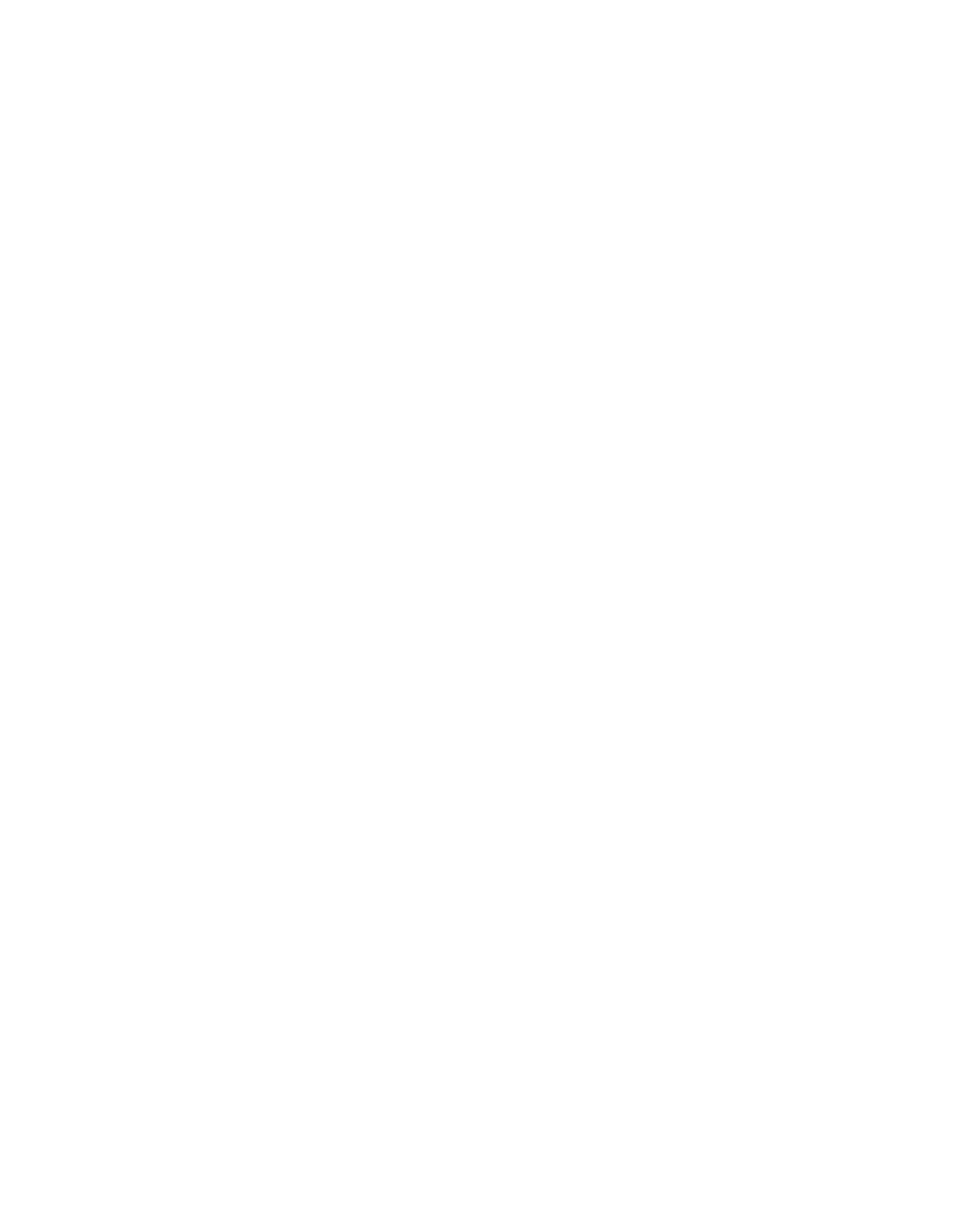# **Article 5 – Appointed Officials**

### <span id="page-28-1"></span><span id="page-28-0"></span>**SECTION 1-501: GENERAL AUTHORITY**

A. The mayor, with the consent of the City Council, may appoint such officers as shall be required by ordinance or otherwise required by law. Such officers may be removed from office by the mayor. All officers appointed by the mayor and confirmed by the council, except regular police officers, shall hold office until the end of the mayor's term of office and until their successors are appointed and qualified, unless sooner removed.

B. The mayor, by and with the consent of the City Council, shall appoint such a number of regular police officers as may be necessary. All police officers appointed by the mayor and council may be removed, demoted, or suspended at any time by the mayor as provided in Neb. Rev. Stat. §17-107. A police officer, including the chief of police, may appeal to the council such removal, demotion, or suspension with or without pay. After a hearing, the council may uphold, reverse, or modify the action.

C. The city may enact ordinances or bylaws to regulate and prescribe the powers, duties, and compensation of officers not provided for in state law. If the mayor and City Council appoint any of the officials specified within this article or any other officials, they shall have the powers and duties, if any, provided in this article or otherwise provided by city ordinances and state law. (Neb. Rev. Stat. §§17-107, 17-604) (Am. Ord. No. 98-815, 4/6/98)

#### <span id="page-28-2"></span>**SECTION 1-502: MERGER OF OFFICES**

A. The City Council may, at its discretion, by ordinance combine and merge any elective or appointive office or employment or any combination of duties of any such offices or employments, except mayor and council member, with any other elective or appointive office or employment so that one or more of such offices or employments or any combination of duties of any such offices or employments may be held by the same officer or employee at the same time.

B. The offices or employments so merged and combined shall always be construed to be separate and the effect of the combination or merger shall be limited to a consolidation of official duties only. The salary or compensation of the officer or employee holding the merged or combined offices or employments or offices and employments shall not be in excess of the maximum amount provided by law for the salary or compensation of the office, offices, employment, or employments so merged and combined. For purposes of this section, volunteer firefighters and ambulance drivers shall not be considered officers.

(Neb. Rev. Stat. §17-108.02) (Am. Ord. Nos. 537, 12/17/84; 645, 12/2/91)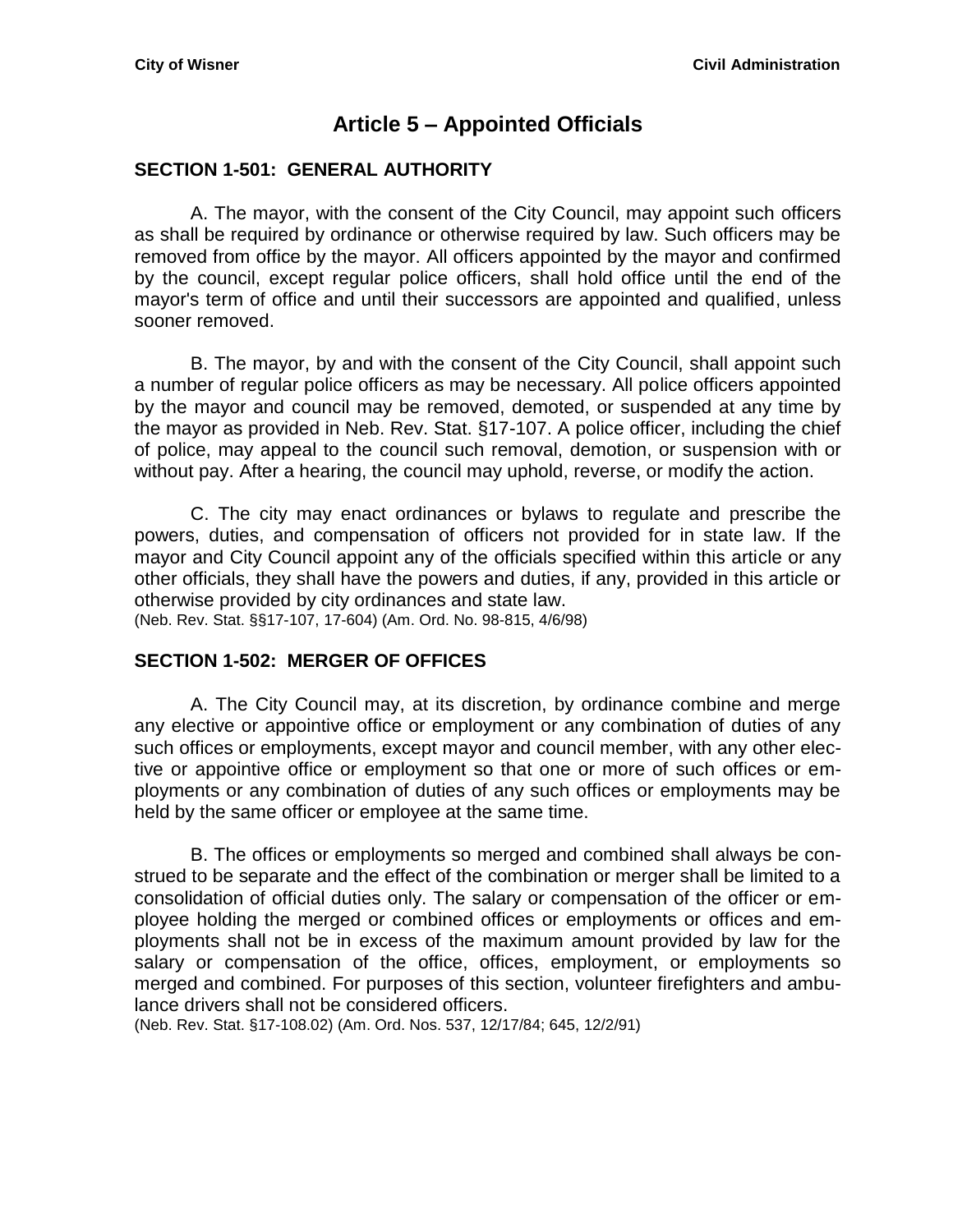#### <span id="page-29-0"></span>**SECTION 1-503: ADMINISTRATOR-CLERK-TREASURER POSITION CREATED**

The appointive offices of city administrator, city clerk and city treasurer are hereby combined and merged in accordance with the authority granted to the City Council by Section 1-502. The offices so merged and combined shall always be construed to be separate and the effect of the combination or merger shall be limited to a consolidation of official duties only. The salary of the officer holding the merged offices shall not be in excess of the maximum amount provided by law for the salary of the offices so combined. (Am. Ord. No. 2014-1083, 2/3/14)

#### <span id="page-29-1"></span>**SECTION 1-504: CITY ADMINISTRATOR**

A. *Annual Appointment.* The city administrator shall be appointed on an annual basis by the mayor with the consent of a majority of the City Council. Said position shall commence December 1 each year.

B. *Conditions.* The purpose of the office of the city administrator is to provide centralization of the administrative responsibilities of the city. The city administrator shall be the administrative head of the city government under the direction and control of the mayor and council and shall be responsible to the same for the efficient conduct of his or her office. The office of city administrator may not be held by the mayor. The city administrator may be removed at any time by the mayor with the consent of a majority of the council.

C. *Duties*. The general duties of the city administrator shall be to carry out the directions and recommendations of the mayor and council in coordination of the administrative functions and operations of the various departments. The specific duties of the city administrator shall be enumerated in a resolution passed and approved by the mayor and council which may be amended from time to time. The city administrator shall keep a copy of the latest list of duties on file in his or her office at all times, copies of which may be obtained upon request by the mayor and council or any person(s) designated by them to receive the same.

D. *Salary*. The salary of the city administrator shall be fixed by ordinance of the City Council.

E. *Bond*. The city administrator shall furnish a corporate surety bond to be approved by the City Council. The sum of said bond may be determined by the City Council and shall be conditioned upon the faithful performance of the duties of the city administrator as imposed by the mayor and council. Any fee for said bond shall be paid by the city.

F. *Line of Authority*. The city administrator shall be subordinate to the mayor and City Council and shall have authority over all city personnel except the city attorney and city physician and except the Wisner Care Center nursing home. (Am. Ord. No. 2014-1083, 2/3/14)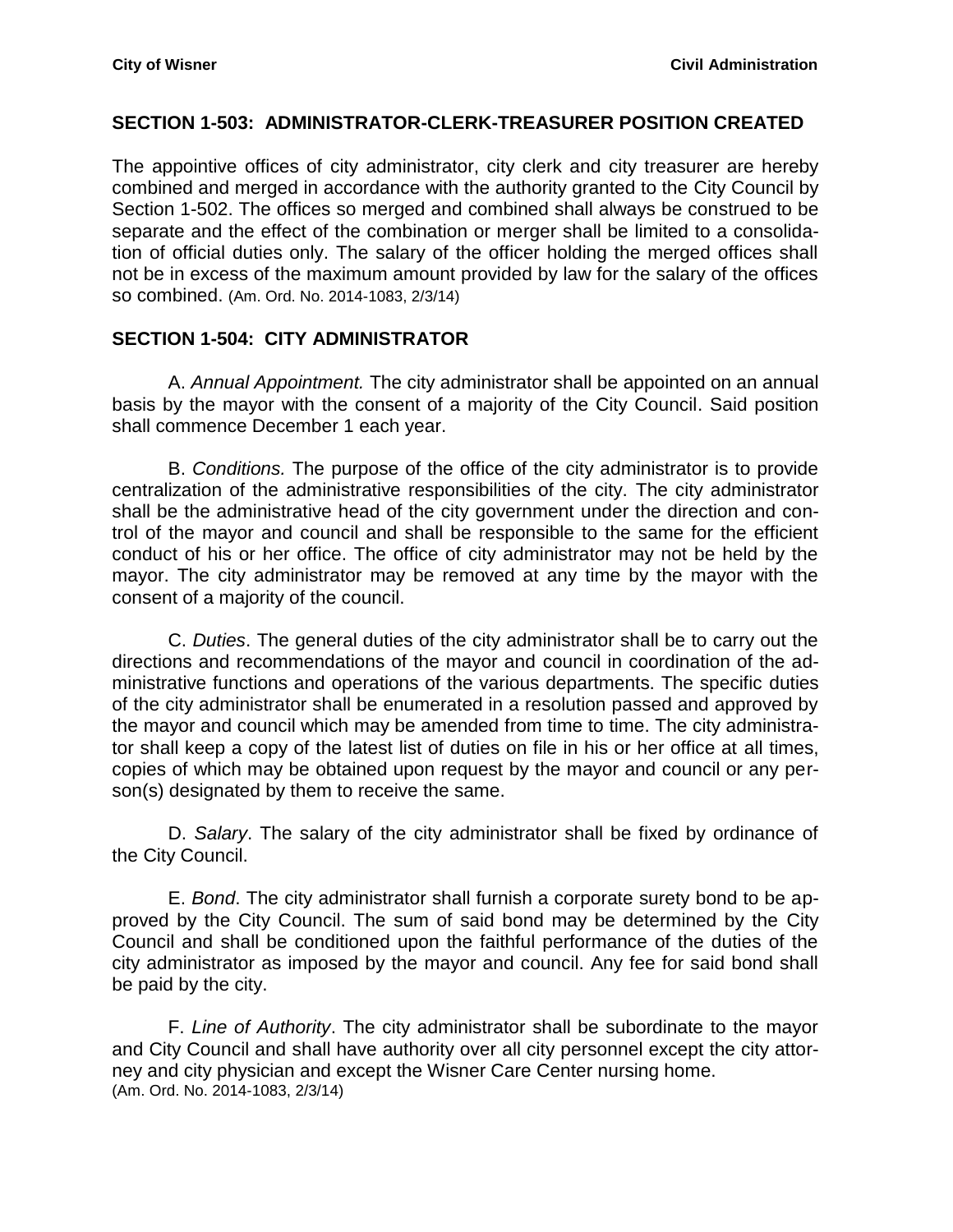### <span id="page-30-0"></span>**SECTION 1-505: CITY CLERK**

A. The city clerk shall attend the meetings of the City Council and keep a correct journal of the proceedings of that body. Within 30 days after any council meeting, the clerk shall prepare and publish the official proceedings in a legal newspaper of general circulation in the city and which was duly designated as such by the council. Said publication shall set forth a statement of the proceedings thereof and shall also include the amount of each claim allowed, the purpose of the claim, and the name of the claimant, except that the aggregate amount of all payroll claims may be included as one item.

B. After the period of time specified by the state records administrator pursuant to Neb. Rev. Stat. §§84-1201 to 84-1220, the clerk may transfer the journal of the council proceedings to the state archives of the Nebraska State Historical Society for permanent preservation.

C. The clerk shall issue and sign all licenses, permits, and occupation tax receipts authorized by law and required by the city ordinances, collect all occupation taxes and license money except where some other city officer is specifically charged with that duty, and keep a register of all licenses granted in the city and the purpose for which they were issued.

D. The clerk shall keep an accurate and complete account of the appropriation of the several funds and draw, sign, and attest all warrants ordered for the payment of money on the particular funds from which the same are payable. At the end of each month the clerk shall make a report of the amounts appropriated to the various funds and the amount of the warrants drawn thereon.

E. The clerk shall deliver all warrants, ordinances and resolutions under his or her charge to the mayor for his or her signature. The clerk shall also deliver to officers, employees, and committees all resolutions and communications which are directed to them. With the seal of the city, the clerk shall duly attest the mayor's signature on all ordinances, deeds and papers required to be attested to.

F. Between July 15 and August 15 of each year, the employee job titles and the current annual, monthly, or hourly salaries corresponding to such job titles shall be published. The charge for such publication shall not exceed the rates provided by state statutes. Said publication shall be charged against the general fund. The clerk shall then keep in a book with a proper index copies of all notices required to be published or posted by order of the City Council or under the ordinances of the city. The printer's affidavit of publication shall be attached to each of the file copies of said notices if the said notices are required to be published or the city clerk's certificate under seal where the same are required to be posted only.

G. The clerk shall receive all objections to creation of paving districts and other street improvements. The clerk shall receive the claims of any person against the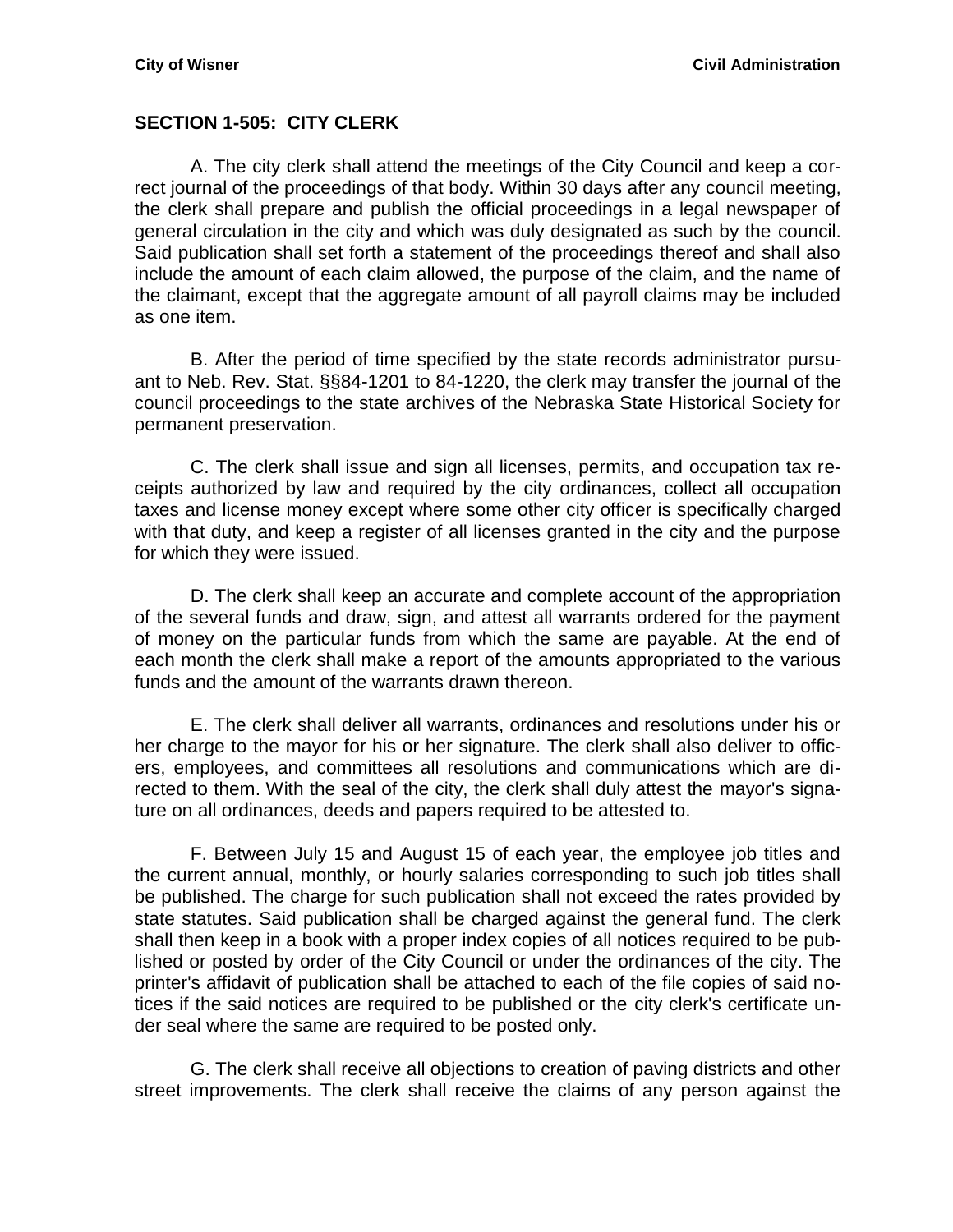city. In the event that any of said claims is disallowed in part or in whole, the clerk shall notify such claimant, his or her agent, or attorney by letter within five days after such disallowance and shall then prepare transcripts on appeals of any disallowance of a claim in all proper cases.

H. The clerk shall keep all city records, including a record of all licenses issued in a book with a proper index. The clerk shall include as part of the records all petitions under which the City Council shall order public work to be done at the expense of the property fronting thereon, together with references to all resolutions and ordinances relating to the same. The clerk shall endorse the date and hour of filing upon every paper or document so filed in the city office. All such filings shall be properly docketed. Included in the records shall be all standard codes, amendments thereto, and other documents incorporated by reference and arranged in a manner convenient for reference.

I. The clerk shall permit no records, public papers, or other documents of the city kept and preserved in the office to be taken therefrom except by such officers of the city as may be entitled to the use of the same but only upon their leaving a receipt therefor. Nothing herein shall be construed to prevent any citizen, official, or other person from examining any public records during office hours. The city clerk may charge a reasonable fee for certified copies of any record in his or her office as set by resolution of the City Council.

(Neb. Rev. Stat. §§17-605, 19-1102, 84-1201 through 84-1220, 84-712) (Am. Ord. No. 682, 7/19/93)

#### <span id="page-31-0"></span>**SECTION 1-506: CITY TREASURER**

A. The treasurer of the city shall be the custodian of all money belonging to the corporation, keeping a separate account of each fund or appropriation and the debts and credits belonging thereto. The treasurer shall give every person paying money into the treasury a receipt therefor, specifying the date of payment and on what account paid. The treasurer shall also file copies of such receipts with his or her monthly reports and shall, at the end of every month and as often as may be required, render an account to the City Council, under oath, showing the state of the treasury at the date of such account and the balance of money in the treasury. The treasurer shall also accompany such accounts with a statement of all receipts and disbursements, together with all warrants redeemed and paid, which warrants, with any and all vouchers held, shall be filed with his or her account in the clerk's office. If the treasurer fails to render an account within 20 days after the end of the month or by a later date established by the City Council, the mayor, with the advice and consent of the council members, may use this failure as cause to remove the treasurer from office.

B. The treasurer shall keep a record of all outstanding bonds against the city, showing the number and amount of each bond, for and to whom the bonds were issued, and the date upon which any bond is purchased, paid, or canceled. The annual statement submitted pursuant to Neb. Rev. Stat. [§19-1101](http://www.casemakerlegal.com/bDocView.aspx?categoryAlias=STATUTES&state=NE&strdataType=STAT&catCalled=Statutes&statecd=NE&codesec=19-1101&sessionyr=2013&Title=19&datatype=S&noheader=0&nojumpmsg=0) shall be accompanied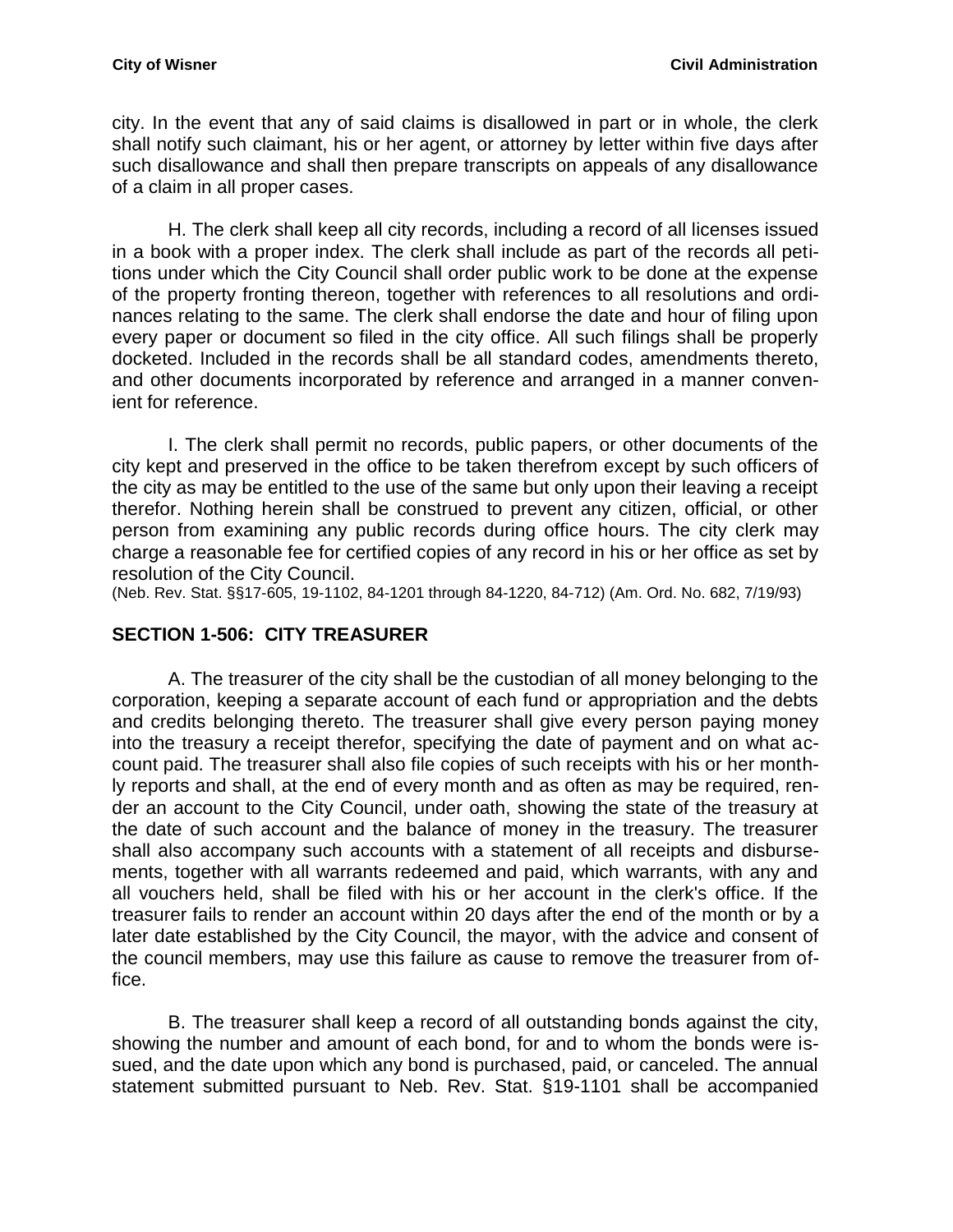with a description of the bonds issued and sold in that year and the terms of sale, with every item of expense thereof.

C. The treasurer shall deposit and at all times keep on deposit for safekeeping in banks, capital stock financial institutions, or qualifying mutual financial institutions of approved and responsible standing all money collected, received, or held as city treasurer. Such deposits shall be subject to all regulations imposed by law or adopted by the City Council for the receiving and holding thereof. The fact that a stockholder, director, or other officer of such bank, capital stock financial institution, or qualifying mutual financial institution is also serving as a member of the City Council, as a member of a Board of Public Works, or as any other officer of the city shall not disqualify such bank, capital stock financial institution, or qualifying mutual financial institution from acting as a depository for such municipal funds. Neb. Rev. Stat. [§77-2366](http://www.casemakerlegal.com/bDocView.aspx?catCalled=Statutes&categoryAlias=STATUTES&state=Nebraska&statecd=NE&codesec=77-2366&sessionyr=2013&Title=77&datatype=S&noheader=0&nojumpmsg=0) shall apply to deposits in capital stock financial institutions. Neb. Rev. Stat. [§77-](http://www.casemakerlegal.com/bDocView.aspx?catCalled=Statutes&categoryAlias=STATUTES&state=Nebraska&statecd=NE&codesec=77-2365.01&sessionyr=2013&Title=77&datatype=S&noheader=0&nojumpmsg=0) [2365.01](http://www.casemakerlegal.com/bDocView.aspx?catCalled=Statutes&categoryAlias=STATUTES&state=Nebraska&statecd=NE&codesec=77-2365.01&sessionyr=2013&Title=77&datatype=S&noheader=0&nojumpmsg=0) shall apply to deposits in qualifying mutual financial institutions.

D. The City Council shall require from all banks, capital stock financial institutions, or qualifying mutual financial institutions (1) a bond in such penal sum as may be the maximum amount on deposit at any time less the amount insured or guaranteed by the Federal Deposit Insurance Corporation or, in lieu thereof, (2) security given as provided in the Public Funds Deposit Security Act to secure the payment of all such deposits and accretions. The council shall approve such bond or giving of security. The city treasurer shall not be liable for any loss of any money sustained by reason of the failure of any such depository so designated and approved.

E. When the treasurer holds funds of the city in excess of the amount required for maintenance or set aside for betterments and improvements, the mayor and City Council may, by resolution, direct and authorize said treasurer to invest said surplus funds in the outstanding bonds or registered warrants of said city, bonds and debentures issued either singly or collectively by any of the 12 federal land banks, the 12 intermediate credit banks, or the 13 banks for cooperatives under the supervision of the Farm Credit Administration, or in interest-bearing bonds or the obligations of the United States. The interest on such bonds or warrants shall be credited to the fund out of which said bonds or warrants were purchased.

F. The mayor and City Council may by resolution direct and authorize the treasurer to dispose of the surplus electric light, water, or gas funds or the funds arising from the sale of electric light, water, or natural gas distribution properties by the payment of outstanding electric light, water, or gas distribution bonds or water warrants then due. The excess, if any, after such payments, may be transferred to the general fund of the city.

G**.** It shall be the duty of the treasurer to prepare and publish annually within 60 days following the close of the city's municipal fiscal year a statement of receipts and expenditures of funds for the preceding fiscal year. Not more than the legal rate provided for in Neb. Rev. Stat. §33-141 shall be charged and paid for such publica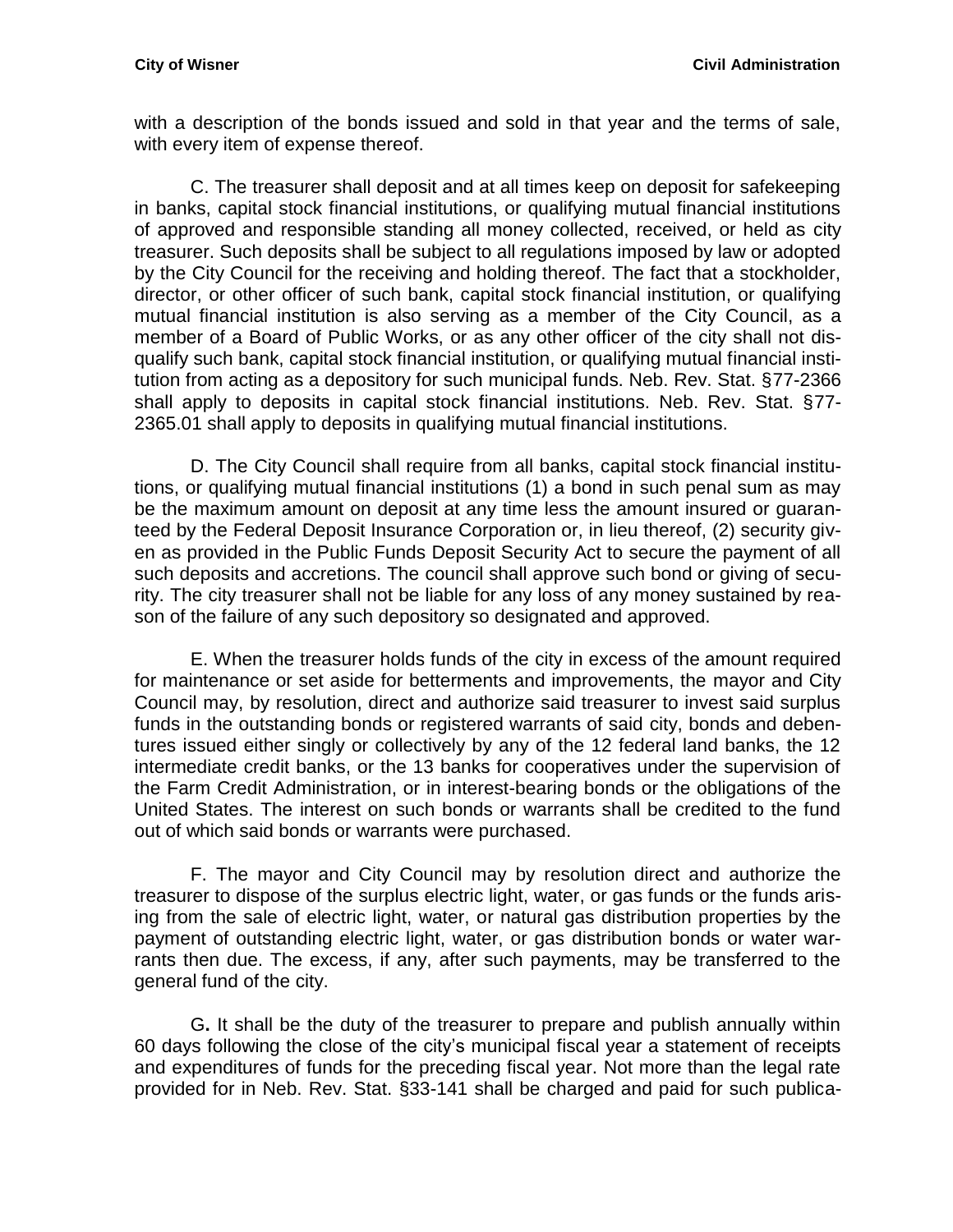tion.

(Neb. Rev. Stat. §§17-606 through 17-609, 19-1101) (Am. Ord. No. 2002-938, 5/20/02)

#### <span id="page-33-0"></span>**SECTION 1-507: CITY ATTORNEY**

The city attorney shall be the legal advisor of the city and shall commence, prosecute, and defend all suits and actions necessary to be commenced, prosecuted, or defended on behalf of the city or that may be ordered by the City Council; attend council meetings when requested; give an opinion upon matters submitted to him or her, either orally or in writing, as may be required; draft and review for legal correctness any ordinances, contracts, franchises, and other instruments as may be required; perform such other duties as may be imposed upon him or her by general law or ordinance. The council shall have the right to pay the city attorney compensation for legal services performed by him or her on such terms as the council and attorney may agree and to employ additional legal assistance and pay for such legal assistance out of the funds of the city. (Neb. Rev. Stat. §17-610)

### <span id="page-33-1"></span>**SECTION 1-508: SPECIAL ENGINEER**

The City Council may employ a special engineer to make any particular estimate, survey, or other work. He shall make a record of the minutes of his surveys and all other work done for the city. When directed by the council, he shall accurately make all plats, sections, profiles, and maps as may be necessary in the judgment of the council. He shall, upon request, make estimates of the costs of labor and material which may be done or furnished by contract with the city and make all surveys, estimates, and calculations necessary for the establishment of grades, bridges, or culverts and for the building, constructing, or repairing of any public improvement of the city. All records of the special engineer shall be public records which shall belong to the city and shall be turned over to his successor. He shall, when directed by the City Council, inspect all works of public improvement and if found to be properly done, shall accept the same and report his acceptance to the council. He shall estimate the cost of all proposed city utilities and public improvements, together with any extensions thereof which the council may propose to construct or improve. (Neb. Rev. Stat. §§17-405, 17-568, 17-919) (Am. Ord. No. 518, 11/7/83)

#### <span id="page-33-2"></span>**SECTION 1-509: CITY PHYSICIAN**

A. The city physician shall be a member of the Board of Health and perform the duties devolving upon him or her as the medical advisor of the said board. In all injuries where a liability may be asserted against the city, the city physician shall immediately investigate the said injuries, the extent thereof, and the circumstances and shall then report the results of the investigation with the name of the party injured and all other persons who may have personal knowledge of the matter. He or she shall make all physical examinations and necessary laboratory tests incident thereto and issue such health certificates as are required by ordinance.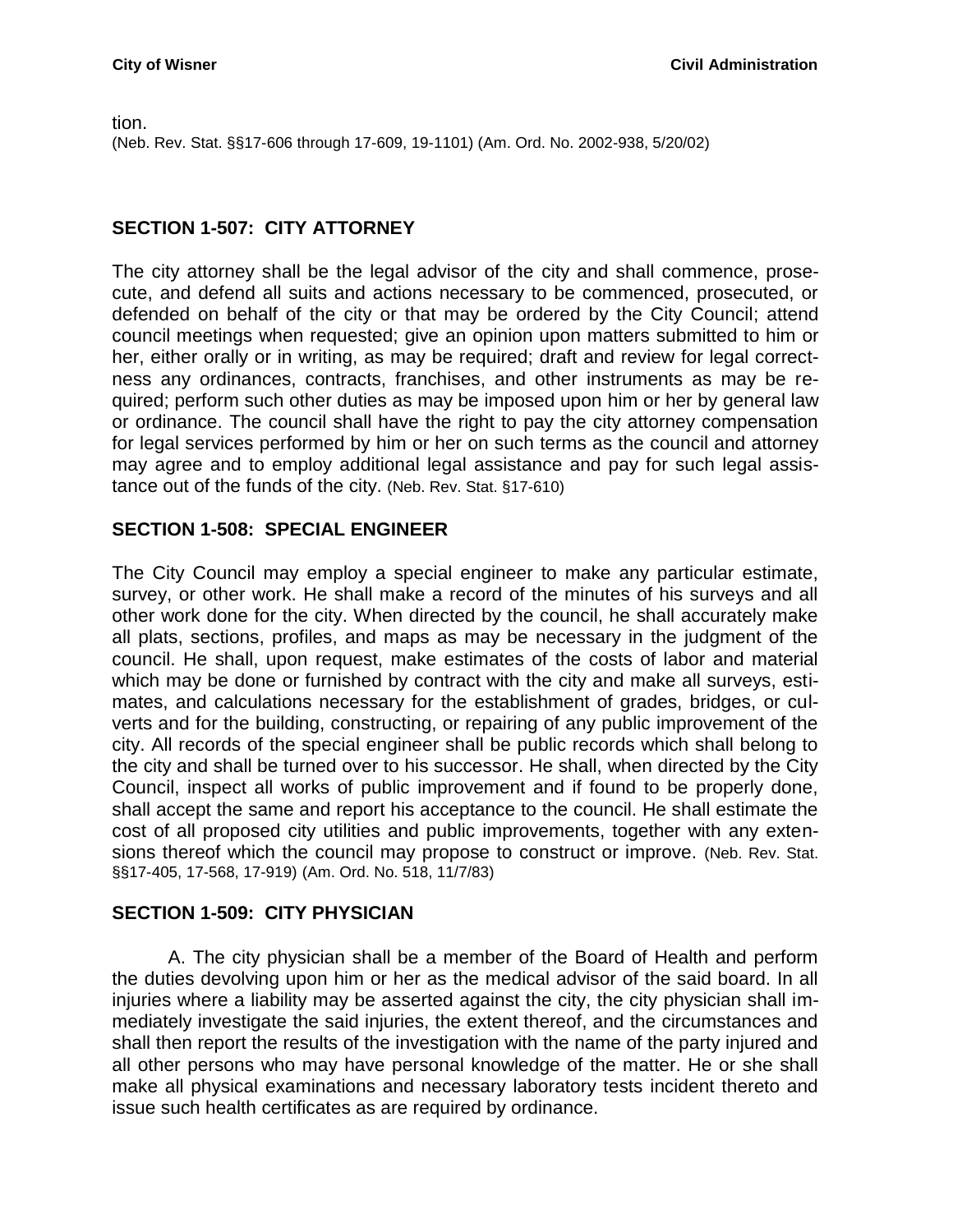B. For the purpose of making examinations of the sanitary conditions of any property and the state of health of the inhabitants therein, the city physician shall have the right at all reasonable hours to go upon and enter all premises, buildings, or other structures in the city. When ordered to do so by the City Council, he or she shall disinfect or fumigate the premises or persons in or about the premises when the same are quarantined, call upon indigent sick persons, and perform other professional services at the direction of the City Council. He or she shall perform such other duties as may be required by state laws and city ordinances.

C. The city physician shall receive as compensation for his or her services such sum as the City Council may set from time to time. (Neb. Rev. Stat. §17-121)

# <span id="page-34-0"></span>**SECTION 1-510: POLICE DEPARTMENT; CONTRACT WITH COUNTY SHERIFF**

A. The city may enter into a contract with the County Board of Cuming County for police and law enforcement services to be provided by the Cuming County Sheriff's Office. Whenever any such contract has been entered into, the sheriff or his deputies shall, in addition to their other powers and duties, have all the powers and duties of the city police chief within and for the city. One copy of such contract shall be on file at the office of the city clerk, available for public inspection during office hours.

B. If contracted, the county sheriff may be appointed to serve on the Board of Health as secretary and quarantine officer and act as health inspector except in the event the city appoints another person.

(Neb. Rev. Stat. §§17-208, 17-213, 19-3801)

#### <span id="page-34-1"></span>**SECTION 1-511: POLICE; POWERS AND DUTIES**

A. If the mayor and City Council have provided for the appointment of a police chief, the Police Department shall consist of the chief of police and such further number of regular police officers as may be appointed. The chief of police shall, subject to the direction of the mayor, have control and management of all matters relating to the Police Department and its officers and members and shall have the custody and control of all property and books belonging to the department. The chief shall devote his or her time to city affairs and interests of the city and to the preservation of peace, order, safety, and cleanliness thereof.

B. The department shall execute and enforce all laws and also the orders of the mayor. It shall be the duty of the department to protect the rights of persons and property. The department shall take notice of all nuisances, impediments, obstructions, and defects in the streets, avenues, alleys, business places, and residences of the city. The department shall execute, or cause to be executed, the processes issued and shall cause all persons arrested to be brought before the proper court for trial as speedily as possible. City police officers shall have full power and authority to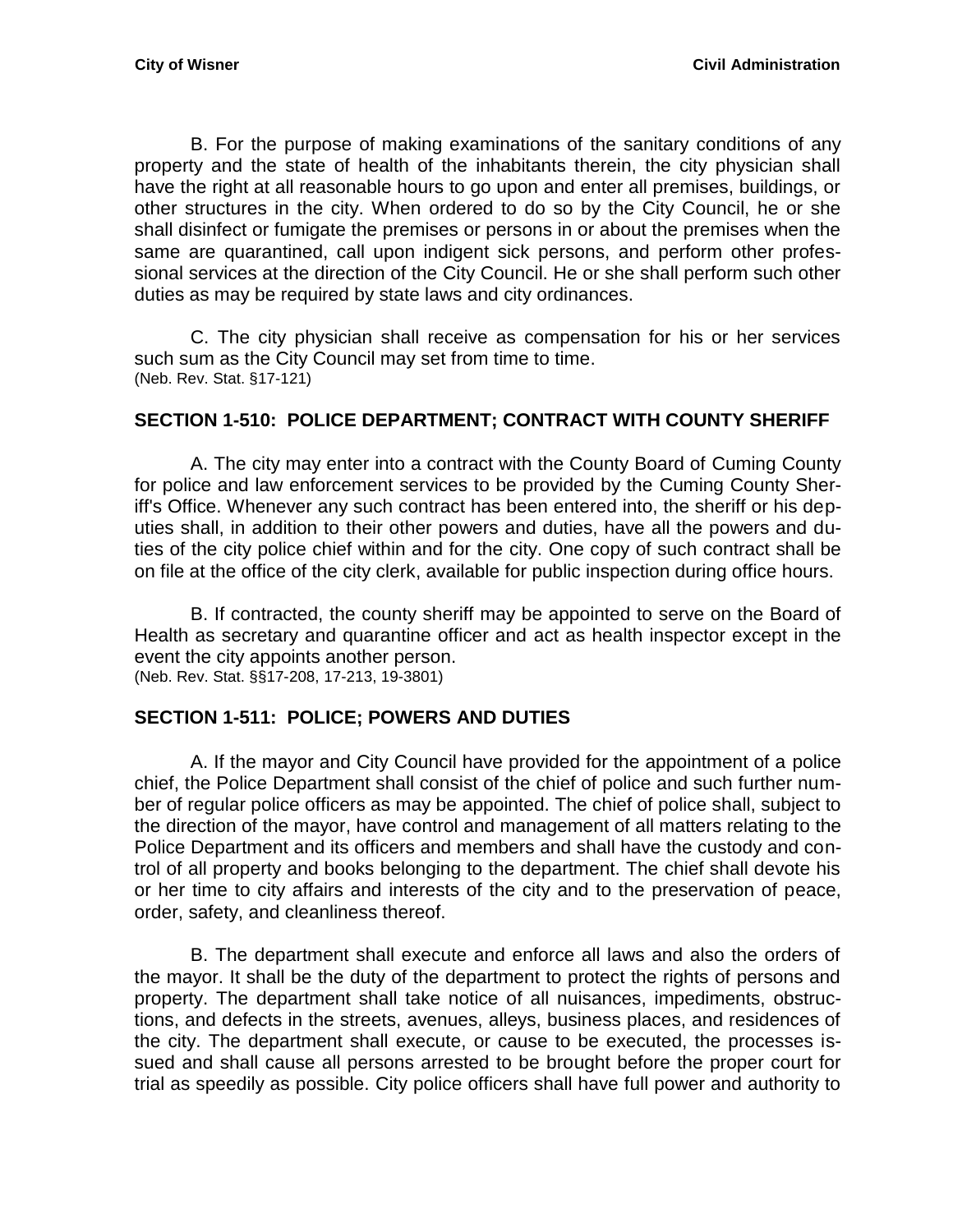call on any person whenever necessary to assist them in performing public duties and failure, neglect or refusal to render such assistance shall be deemed an offense.

C. The city police, whether regular or special, shall have the power to arrest all offenders against the laws of the state or the city and keep the said offenders in the city jail or some other place to prevent their escape until trial can be held before the proper official. Every city police officer shall be expected to be conversant with and knowledgeable of the city and state laws No law enforcement official shall have any interest in any establishment having a liquor license. City police shall have the duty to file such complaints and reports as may be required by city ordinances and state laws.

D. City police who shall purposely and willfully fail, neglect, or refuse to make an arrest or purposely and willfully fail to make a complaint after an arrest is made shall be charged with a misdemeanor and upon conviction shall be fined. It shall be unlawful for the City Council to retain any city police officer in such position upon conviction of any Class I misdemeanor, Class W misdemeanor, or any felony violation of the United States, the State of Nebraska, or any other comparable offenses of any other jurisdiction.

E. It shall be the duty of every city police officer making a lawful arrest to search all persons in the presence of some other person whenever possible and shall carefully keep and produce to the proper judicial official upon the trial everything found upon the person of such prisoners. All personal effects so taken from prisoners aforesaid shall be restored to them upon their release.

F. Suitable uniforms and badges shall be furnished to the city police by the city. Any member who shall lose or destroy the same shall be required to pay the replacement costs and in the event that any member shall leave the force, he or she shall immediately deliver his or her badge to the city police chief. The City Council may from time to time provide the city police with such uniforms, equipment, and transportation as may be essential in the performance of their official duties. (Neb. Rev. Stat. §§17-107, 17-118, 17-124)

# <span id="page-35-0"></span>**SECTION 1-512: FIRE CHIEF**

The duties of the fire chief shall be as provided in Section 8-103.

#### <span id="page-35-1"></span>**SECTION 1-513: UTILITIES SUPERINTENDENT**

A. As soon as a system of waterworks or mains or portion or extension of any system of waterworks or water supply has been established in the city, the mayor shall nominate and, by and with the advice and consent of the City Council members, shall appoint any competent person who shall be known as the water commissioner and whose term of office shall be for one fiscal year or until his successor is appointed and qualified. Annually at the first regular meeting of the council in December, the water commissioner shall be appointed as provided in this section. He may be re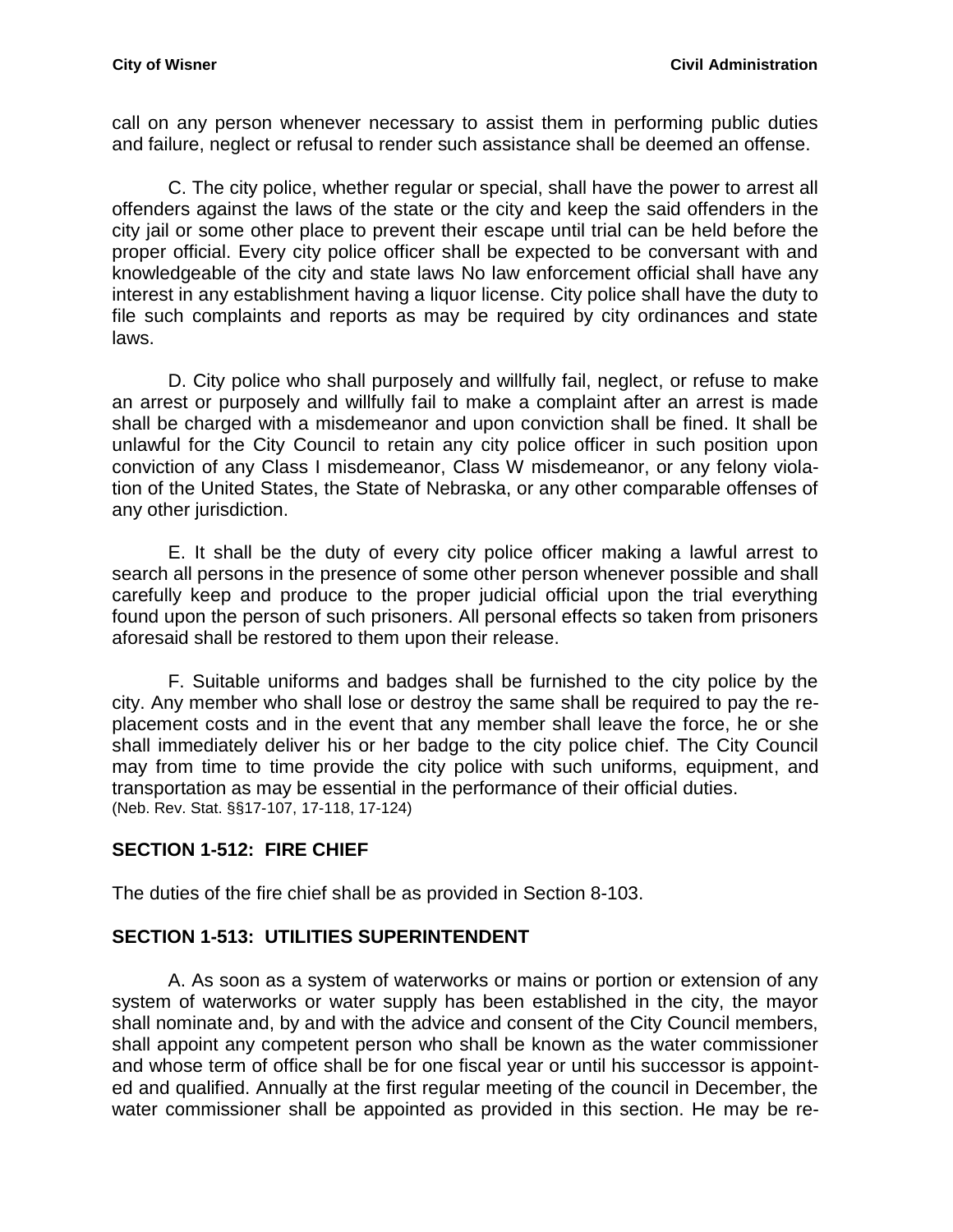moved at any time for sufficient cause by a two-thirds vote of the council. Any vacancy occurring in the office of water commissioner by death, resignation, removal from office, or removal from the city may be filled in the manner provided above in this section for the appointment of such commissioner.

B. The water commissioner shall, before entering upon the discharge of his du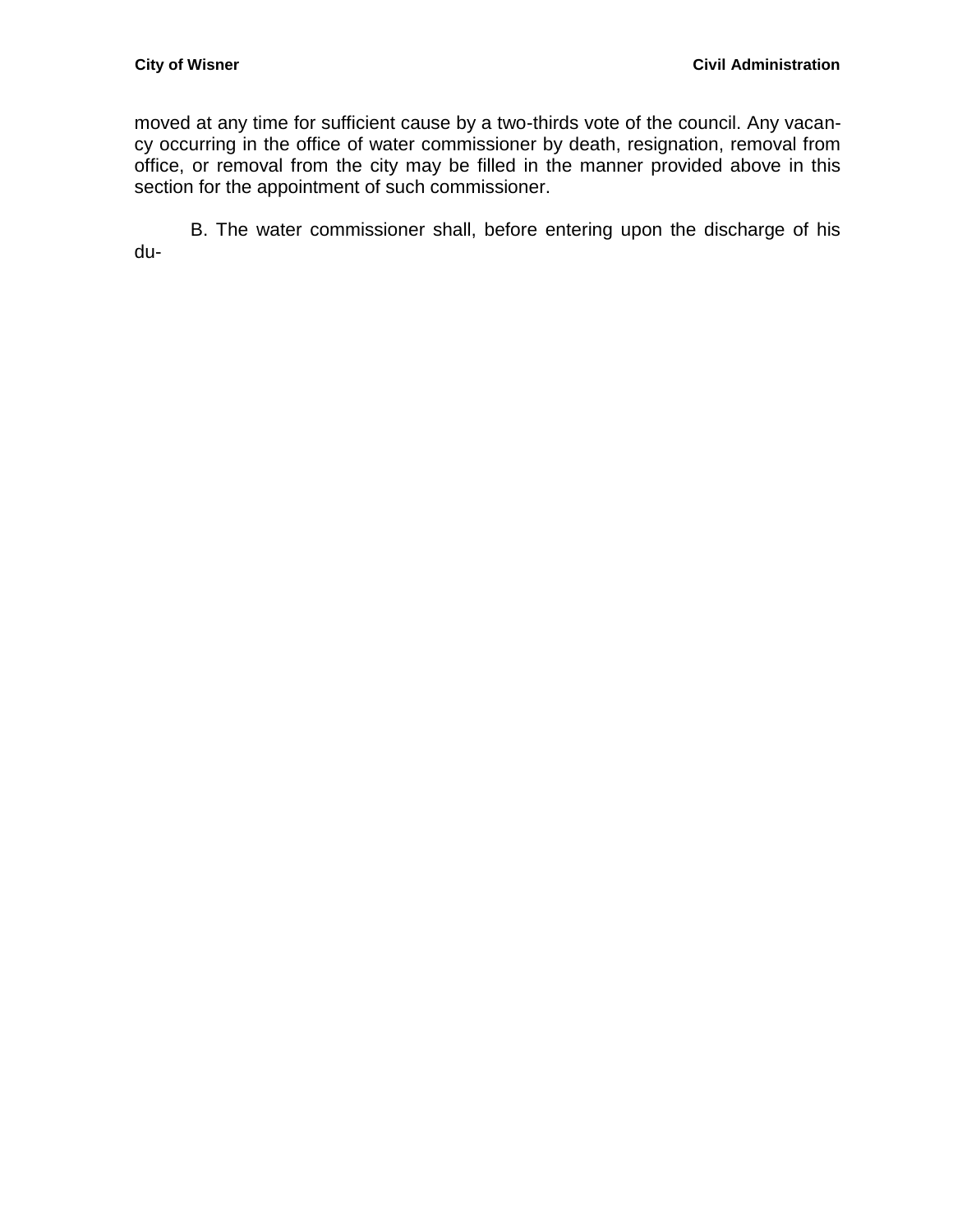ties, execute a bond or provide evidence of equivalent insurance to the city in a sum to be fixed by the City Council but not less than \$5,000.00, conditioned upon the faithful discharge of his duties. Such bond shall be signed by two or more good and sufficient sureties, to be approved by the council or executed by a corporate surety. The water commissioner, subject to the supervision of the council, shall have the general management and control of the system of waterworks or mains or portion or extension of any system of waterworks or water supply in the city. If the city has no Board of Public Works and has other public utilities than its waterworks system, the council shall by ordinance designate the water commissioner as public works commissioner, also called utilities superintendent, with authority to manage not only the system of waterworks but also other public utilities, and all of the provisions of this section applying to the water commissioner shall apply to the public works commissioner.

C. The utilities superintendent shall perform such other duties as may be prescribed by the mayor and council. He shall be paid such salary as the council may by ordinance provide and, upon his written recommendation, the mayor and council shall employ such laborers and clerks as they deem necessary. In the event the city shall have created a Board of Public Works as provided in Neb. Rev. Stat. §17-801, the utilities superintendent shall, subject to confirmation by the mayor and council, be employed thereafter by the board at such reasonable compensation as may be agreed upon at the time of such employment and shall thereafter by under the jurisdiction of the board, any of the provisions of Neb. Rev. Stat. §§17-401 to 17-426, 17- 501 to 17-560, and 19-1401 to 19-1404 to the contrary notwithstanding. Any utilities superintendent under the jurisdiction and control of the Board of Public Works may be removed by the board, after an opportunity to be heard before the mayor and council if so requested, for malfeasance, misfeasance or neglect in office.

D. The utilities superintendent, subject to the supervision of the City Council, shall have the general management and control of the following city utilities:

#### *Water System*

E. The utilities superintendent shall have general supervision and control over the city water system and shall be primarily responsible for its economic operation and prudent management. Included in the said water system shall be the water plant, the pump house, and all machinery and appliances used in connection with producing and distributing water to inhabitants of the city. The superintendent shall have the general control and supervisory authority over all employees of the water system which the City Council may from time to time hire to operate and maintain the said system. He shall make a detailed report to the council at least once every six months of the condition of the said water system, of all mains, pipes, hydrants, reservoirs, and machinery and such improvements, repairs, and extensions thereof as he may think proper. No money shall be expended for improvements, repairs, or extensions of the said waterworks system except upon the recommendation of the superintendent.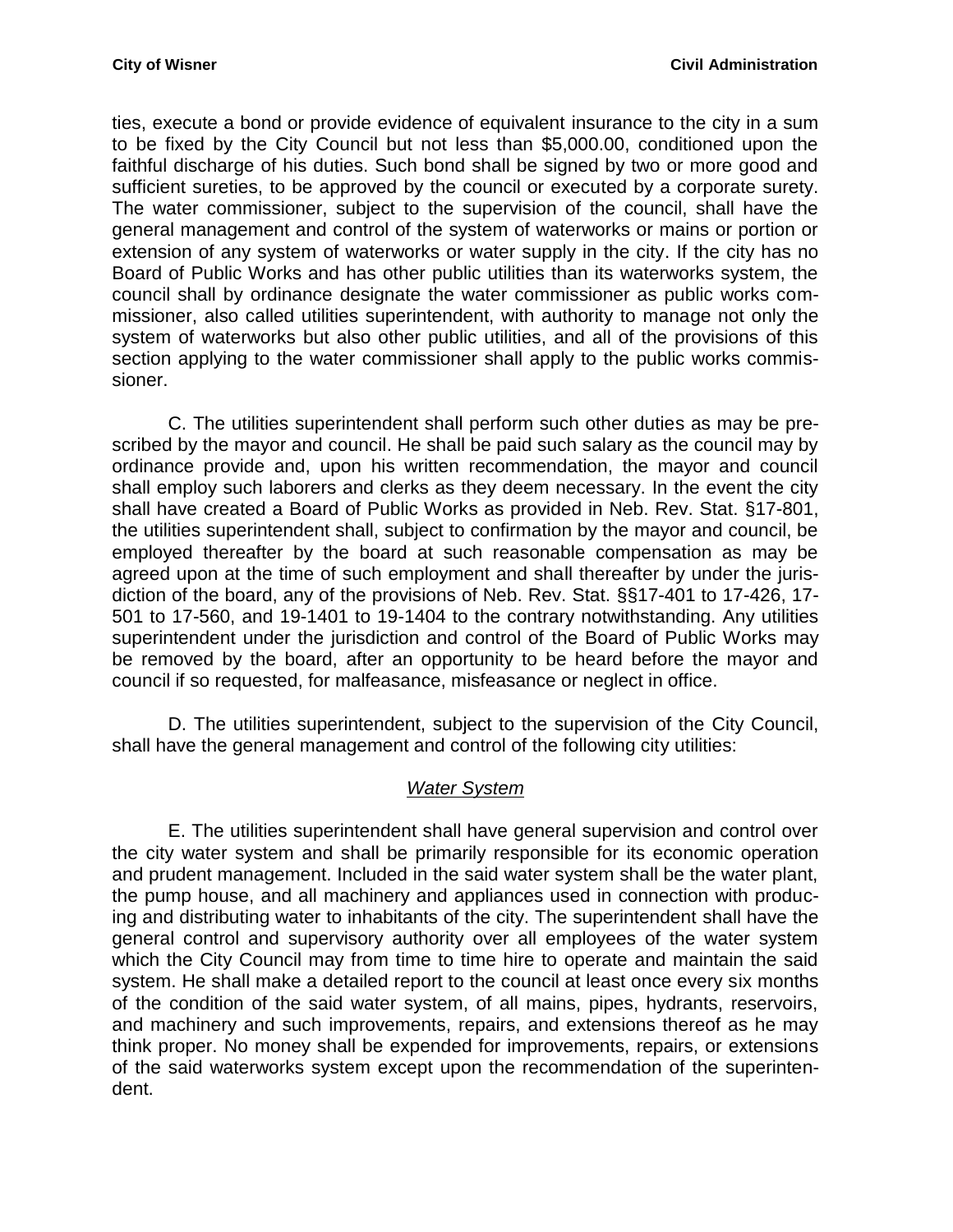# *Sewer System*

F. The utilities superintendent shall, subject to the orders and directives of the City Council, have the immediate control and supervision over all the employees and property that make up the city sewer system. He shall, at least every six months, make a detailed report to the council on the condition of the sewer system and shall direct its attention to such improvements, repairs, extensions, additions, and additional employees as he may believe are needed, along with an estimate of the cost thereof. He shall inspect and supervise all repairs made to the said system. No money shall be expended for improvements, repairs, or extensions of the said sewer system except upon the recommendation of the superintendent.

# *Electric System*

G. The utilities superintendent shall, subject to the orders and directives of the City Council, have the immediate control and supervision over all the employees and property that make up the city electric system. He shall, at least every six months, make a detailed report to the council on the condition of the electric system and shall direct its attention to such improvements, repairs, extensions, additions, and additional employees as he may believe are needed, along with an estimate of the costs thereof. He shall inspect and supervise all repairs made to the said system. No money shall be expended for improvements, repairs, or extensions of the said sewer system except upon the recommendation of the superintendent.

# *Natural Gas System*

H. The utilities superintendent shall, subject to the orders and directives of the City Council, have the immediate control and supervision over all the employees and property that make up the city natural gas system. He shall, at least every six months, make a detailed report to the council on the condition of the natural gas system and shall direct its attention to such improvements, repairs, extensions, additions, and additional employees as he may believe are needed, along with an estimate of the costs thereof. He shall inspect and supervise all repairs made to the said system. No money shall be expended for improvements, repairs, or extensions of the said natural gas system except upon the recommendation of the superintendent.

# *Trash Compactor and Transfer Station*

I. The utilities superintendent shall, subject to the orders and directives of the City Council, have the general supervision and control over the city trash compactor and transfer station and shall be primarily responsible for its economic operation and prudent management. He shall make a detailed report to the council at least once every six months of the condition of the station.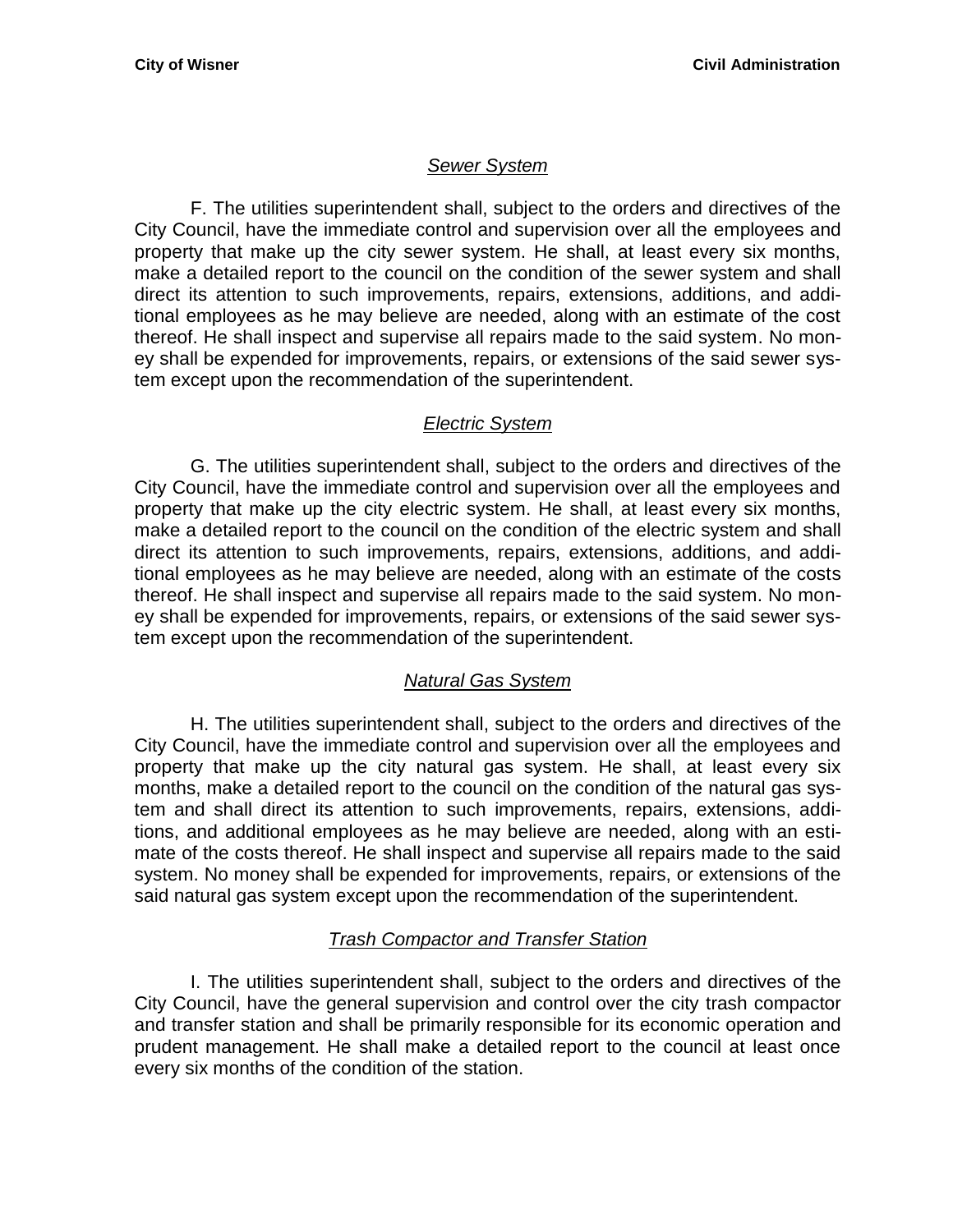#### *Streets*

J. In addition to the above utilities, the utilities superintendent shall, subject to the orders and directives of the City Council, have general charge, direction, and control of all work on the streets, sidewalks, culverts, alleys, and bridges of the city. He shall inspect and supervise all repairs made to the same. He shall, at least every six months, make a detailed report to the council on the condition of the streets, sidewalks and other public ways and shall direct its attention to such improvements and repairs as he may believe are needed, along with an estimate of the costs thereof.

### *Municipal Buildings and Property*

K. In addition to the above utilities, the utilities superintendent shall, subject to the orders and directives of the City Council, have general charge, direction, and control of all municipal buildings and property of the city. He shall, at least every six months, make a detailed report to the council on the condition of the municipal buildings and property and shall direct its attention to such improvements and repairs as he may believe are needed, along with an estimate of the costs thereof.

### *Dangerous/Unsafe Buildings*

L. In addition to managing the above utilities, the utilities superintendent shall serve as building inspector regarding unsafe/dangerous buildings. His duties are defined in Section 3-602.

(Neb. Rev. Stat. §§17-119, 17-214, 17-541, 17-543, 17-804)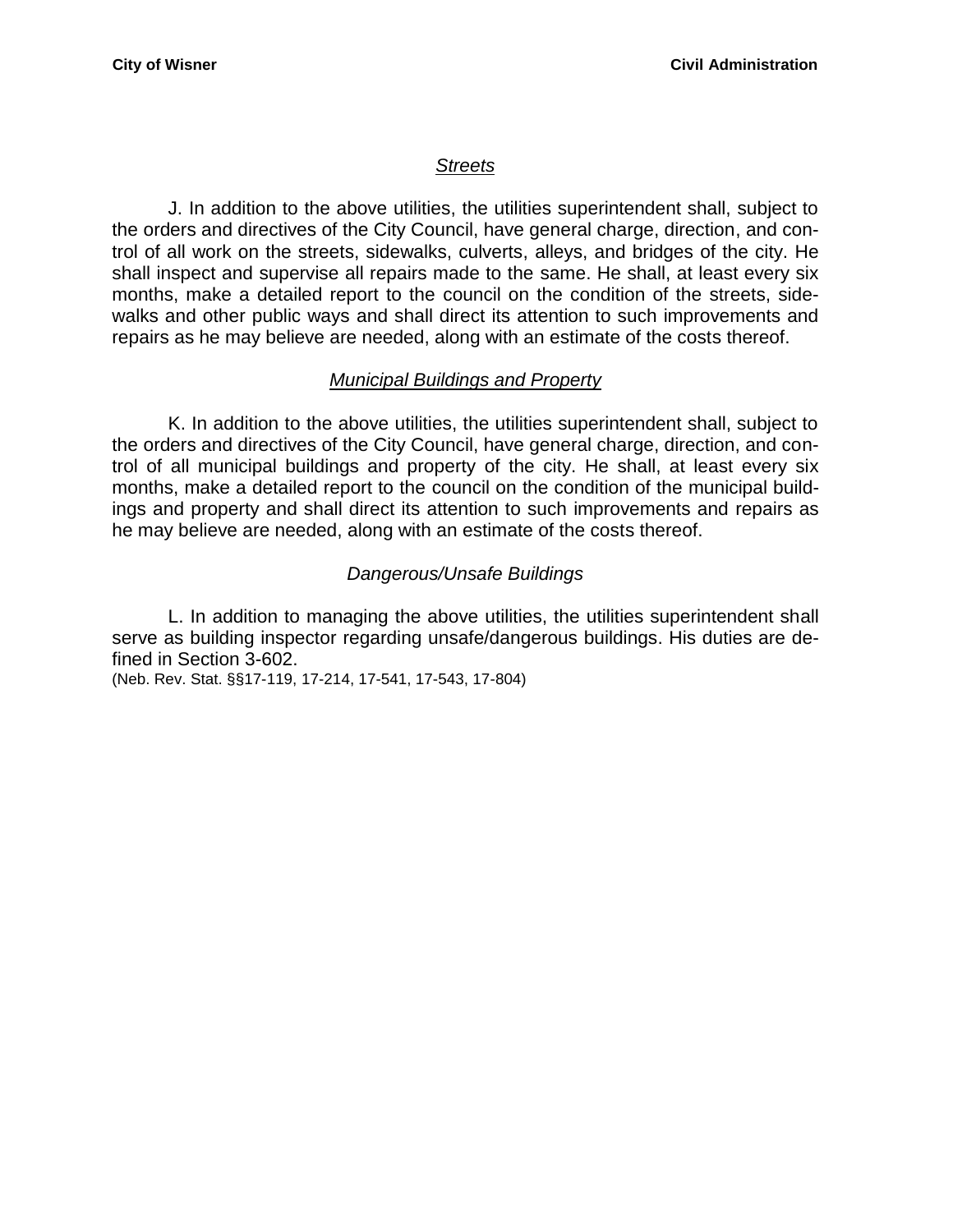# **Article 6 – Fiscal Management**

### <span id="page-40-1"></span><span id="page-40-0"></span>**SECTION 1-601: FISCAL YEAR**

The fiscal year of the city and any public utility of the city commences on October 1 and extends through the following September 30 except as provided in the Municipal Proprietary Function Act. (Neb. Rev. Stat. §17-701)

### <span id="page-40-2"></span>**SECTION 1-602: PUBLIC FUNDS DEFINED**

"Public funds" shall mean all money, including non-tax money, used in the operation and functions of governing bodies. For purposes of a city which has a lottery established under the Nebraska County and City Lottery Act, only those net proceeds which are actually received by the city from a licensed lottery operator shall be considered public funds, and "public funds" shall not include amounts awarded as prizes. (Neb. Rev. Stat. §13-503)

#### <span id="page-40-3"></span>**SECTION 1-603: DEPOSIT OF FUNDS**

A. The city treasurer shall deposit and at all times keep on deposit for safekeeping in banks, capital stock financial institutions, or qualifying mutual financial institutions of approved and responsible standing all money collected, received, or held by him or her as city treasurer. Such deposits shall be subject to all regulations imposed by law or adopted by the City Council for the receiving and holding thereof. The fact that a stockholder, director, or other officer of such bank, capital stock financial institution or qualifying mutual financial institution is also serving as a member of the council, as a member of the Board of Public Works, or as any other officer of the city shall not disqualify such bank, capital stock financial institution, or qualifying mutual financial institution from acting as a depository for such city funds.

B. The City Council shall require from all banks, capital stock financial institutions, or qualifying mutual financial institutions (1) a bond in such penal sum as may be the maximum amount on deposit at any time less the amount insured by the Federal Deposit Insurance Corporation or, in lieu thereof, (2) security given as provided in the Public Funds Deposit Security Act to secure the payment of all such deposits and accretions. The council shall approve such bond or giving of security. The city treasurer shall not be liable for any loss of any money sustained by reason of the failure of any such depository so designated and approved.

C. The insurance afforded to depositors in banks, capital stock financial institutions, or qualifying mutual financial institutions through the Federal Deposit Insurance Corporation shall be deemed and construed to be a surety bond to the extent that the deposits are insured by such corporation and for deposits so insured, no other surety bond or other security shall be required.

D. Neb. Rev. Stat. §77-2366 shall apply to deposits in capital stock financial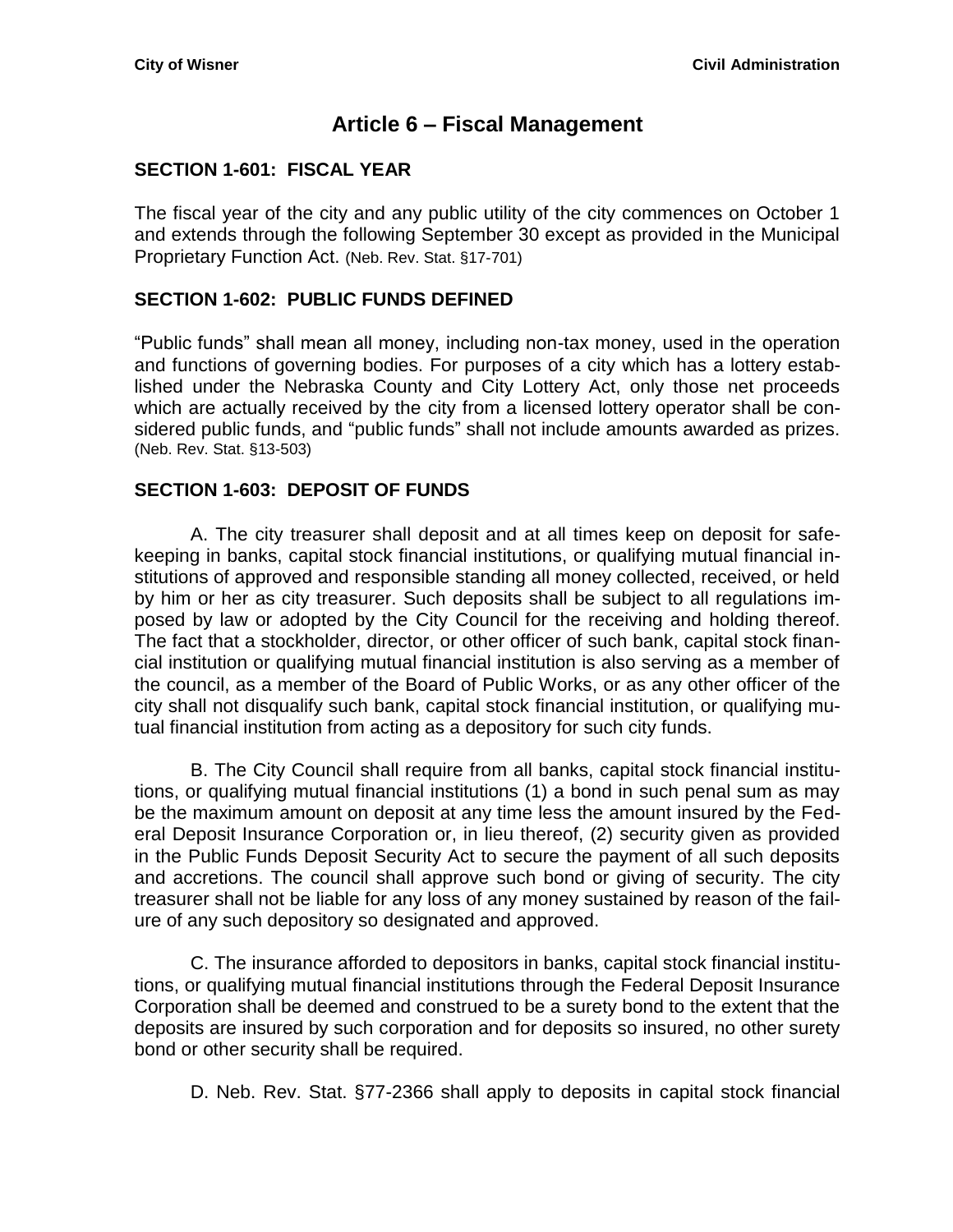institutions. Neb. Rev. Stat. §77-2365.01 shall apply to deposits in qualifying mutual financial institutions. (Neb. Rev. Stat. §§17-607, 77-2362 through 77-2364)

### <span id="page-41-0"></span>**SECTION 1-604: INVESTMENT OF FUNDS**

A. *Investment of Surplus; Securities Authorized.* Whenever the city has accumulated a surplus of any fund in excess of its current needs or has accumulated a sinking fund for the payment of its bonds and the money in such sinking fund exceeds the amount necessary to pay the principal and interest of any such bonds which become due during the current year, the City Council may invest any such surplus in excess of current needs or such excess in its sinking fund in certificates of deposit, in time deposits, and in any securities in which the state investment officer is authorized to invest pursuant to the Nebraska Capital Expansion Act and the Nebraska State Funds Investment Act and as provided in the authorized investment guidelines of the Nebraska Investment Council in effect on the date the investment is made.

B. *Interest-Bearing Deposits; Conditions*. Notwithstanding any other provision of law, to the extent that the funds of the city may be invested or deposited by the city treasurer in certificates of deposit or time interest-bearing deposits with banks, capital stock financial institutions, or qualifying mutual financial institutions, such authorization may include the investment or deposit of funds in certificates of deposit and time interest-bearing deposits in accordance with the following conditions as an alternative to the furnishing of securities or the providing of a deposit guaranty bond pursuant to the Public Funds Deposit Security Act:

- 1. The bank, capital stock financial institution, or qualifying mutual financial institution in this state through which the investment or deposit of funds is initially made arranges for the deposit of a portion or all of such funds in one or more certificates of deposit or time interest-bearing deposits with other banks, capital stock financial institutions, or qualifying mutual financial institutions located in the United States;
- 2. Each such certificate of deposit or time interest-bearing deposit is fully insured or guaranteed by the Federal Deposit Insurance Corporation;
- 3. The bank, capital stock financial institution, or qualifying mutual financial institution through which the investment or deposit of funds was initially made acts as a custodian for the city with respect to any such certificate of deposit or time interest-bearing deposit issued for the account of the city.

C. *State Investment Officer.* The state investment officer may provide assistance and furnish advice regarding the investment of money to the city whenever such advice is requested. In connection with the rendering of such service, the state investment officer may charge and collect any fee he determines to be reasonable.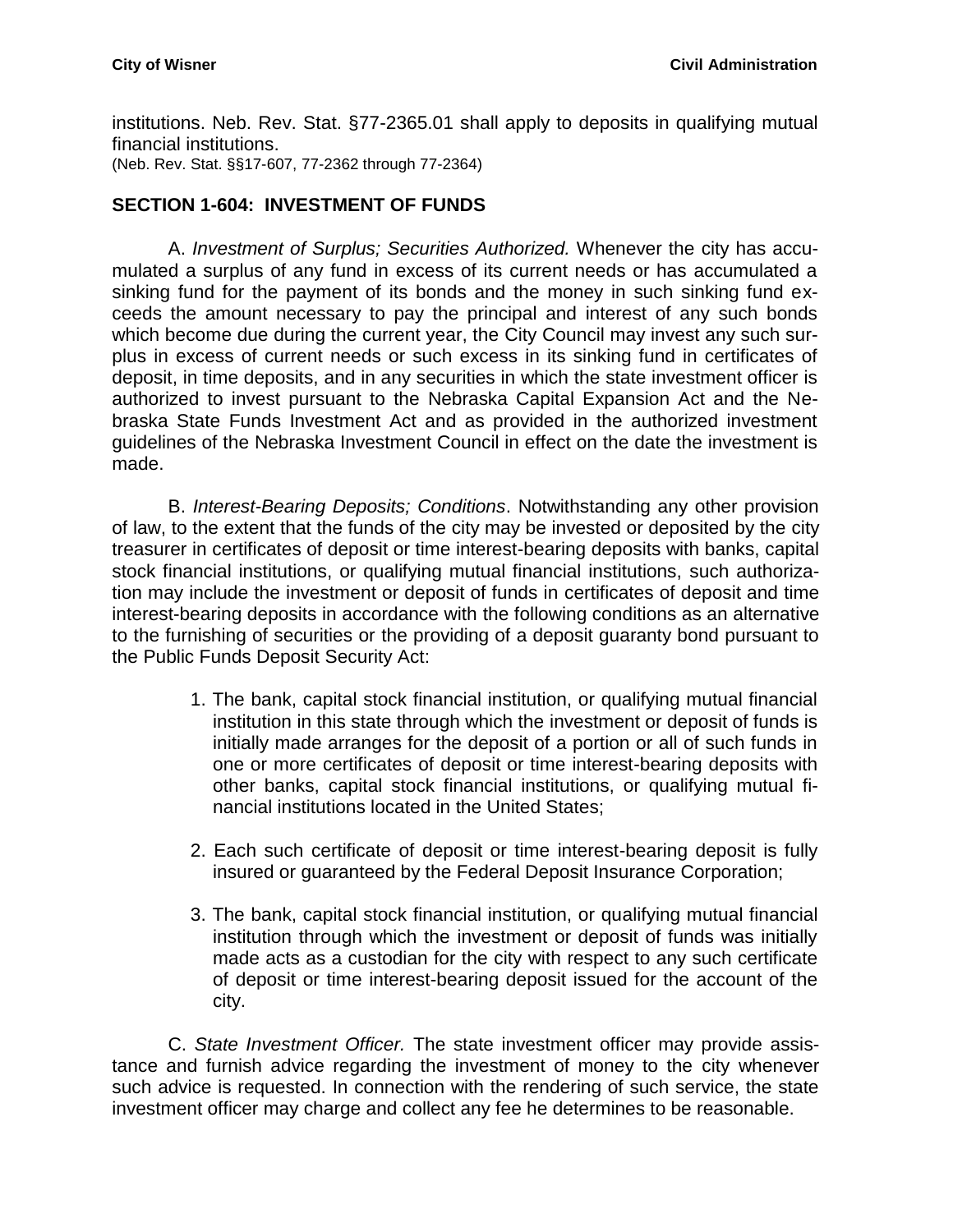(Neb. Rev. Stat. §§17-608, 17-609, 72-1259, 77-2341, 77-2365.02)

### <span id="page-42-0"></span>**SECTION 1-605: CREDIT CARDS; AUTHORITY TO ACCEPT**

A. The City Council may authorize city officials to accept credit cards, charge cards, or debit cards as a method of cash payment of any tax, levy, excise, duty, custom, toll, interest, penalty, fine, license, fee, or assessment of whatever kind or nature, whether general or special, as provided by Neb. Rev. Stat. §77-1702.

B. The total amount of such taxes, levies, excises, duties, customs, tolls, interest, penalties, fines, licenses, fees, or assessments of whatever kind or nature, whether general or special, paid for by credit card shall be collected by the city official.

C. The City Council may choose to accept credit cards, charge cards, or debit cards as a means of cash payment to any facility it operates in a proprietary capacity and may adjust the price for services to reflect the handling and payment costs.

D. The city official shall, for each transaction, obtain authorization for use of any credit card, charge card, or debit card used pursuant to this section from the financial institution, vending service company, credit card or charge card company, or third-party merchant bank providing such service.

E. The City Council may choose to accept the types of credit cards, charge cards, or debit cards accepted by and the services provided to the state pursuant to the contract entered into by the state with one or more credit card, charge card, or debit card companies or third-party merchant banks for services on behalf of the state and those political subdivisions that choose to participate in the state contract. The council may choose not to participate in the state contract and may choose types of credit cards, charge cards, and debit cards and may negotiate and contract independently or collectively as a governmental entity with one or more financial institutions, vending service companies, credit card, charge card, or debit card companies or third-party merchant banks for the provision of such services.

F. When authorizing acceptance of credit card or charge card payments, the City Council shall be authorized but not required to impose a surcharge or convenience fee, as set by resolution and placed on file in the city office, upon the person making a payment by credit card or charge card so as to wholly or partially offset the amount of any discount or administrative fees charged to the city. The surcharge or convenience fee shall be applied only when allowed by the operating rules and regulations of the credit card or charge card involved or when authorized in writing by the credit card or charge card company involved. When a person elects to make a payment to the city by credit card or charge card and such a surcharge or convenience fee is imposed, the payment of such surcharge or convenience fee shall be deemed voluntary by such person and shall be in no case refundable.

G. If payment is made electronically by credit card, charge card, debit card, or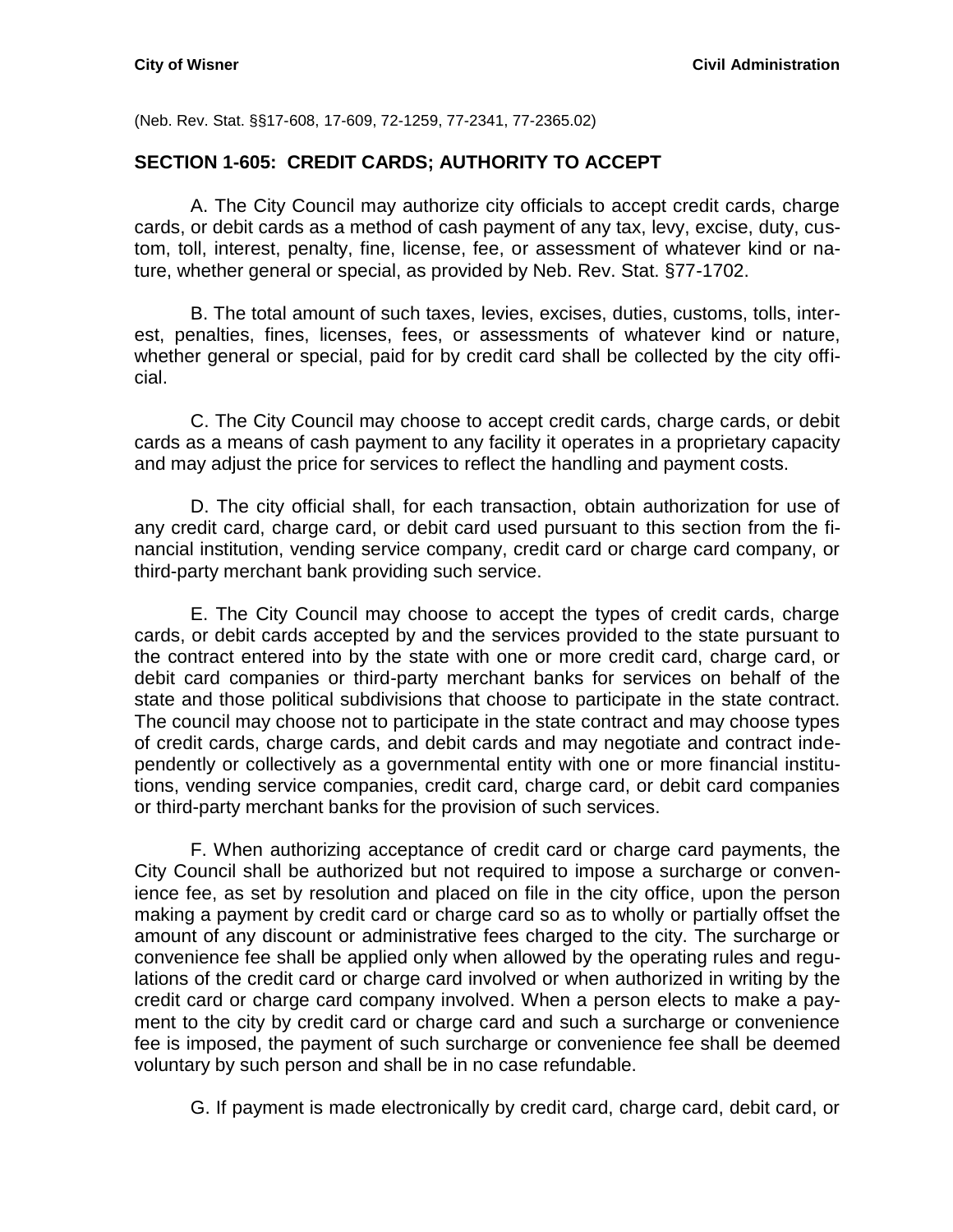electronic funds transfer as part of a system for providing or retrieving information electronically, the city shall be authorized but not required to impose an additional surcharge or convenience fee upon the person making a payment. "Electronic funds transfer" shall mean the movement of funds by non-paper means, usually through a payment system, including, but not limited to, an automated clearinghouse or the Federal Reserve's Fedwire system.

(Neb. Rev. Stat. §13-609)

#### <span id="page-43-0"></span>**SECTION 1-606: DEBT COLLECTION; AUTHORITY TO CONTRACT WITH COLLECTION AGENCY**

A. The city may contract to retain a collection agency licensed pursuant to Neb. Rev. Stat. §§45-601 to 45-622, within or without this state, for the purpose of collecting public debts owed by any person to the city. No debt owed pursuant to this subsection (A) may be assigned to a collection agency unless (1) there has been an attempt to advise the debtor by first-class mail, postage prepaid, at the last known address of the debtor, of the existence of the debt and that the debt may be assigned to a collection agency for collection if the debt is not paid; and (2) at least 30 days have elapsed from the time the notice was sent. A collection agency which is assigned a debt under this section shall have only those remedies and powers which would be available to it as an assignee of a private creditor.

B. For purposes of this section, "debt" shall include all delinquent fees or payments except delinquent property taxes or real estate. In the case of debt arising as a result of an order or judgment of a court in a criminal or traffic matter, a collection fee may be added to the debt. The collection fee shall \$25.00 or 4½% of the debt, whichever is greater. The collection fee shall be paid by the person who owes the debt directly to the person or agency providing the collection service. (Neb. Rev. Stat. §45-623)

#### <span id="page-43-1"></span>**SECTION 1-607: CLAIMS**

A. All liquidated and unliquidated claims and accounts payable against the city shall be presented in writing; state the name and address of the claimant and the amount of the claim; and fully and accurately identify the items or services for which payment is claimed or the time, place, nature and circumstances giving rise to the claim. As a condition precedent to maintaining an action for a claim, other than a tort claim as defined in Neb. Rev. Stat. §13-903, the claimant shall file such claim within 90 days of the accrual of the claim in the office of the city clerk. The clerk shall notify the claimant or his or her agent or attorney by letter mailed to the claimant's address within five days if the claim is disallowed by the City Council.

B. No costs shall be recovered against the city in any action brought against it for an unliquidated claim which has not been presented to the City Council to be audited nor upon claims allowed in part, unless the recovery shall be for a greater sum than the amount allowed, with the interest due. No order or warrant shall be drawn in excess of 85% of the current levy for the purpose for which it is drawn unless there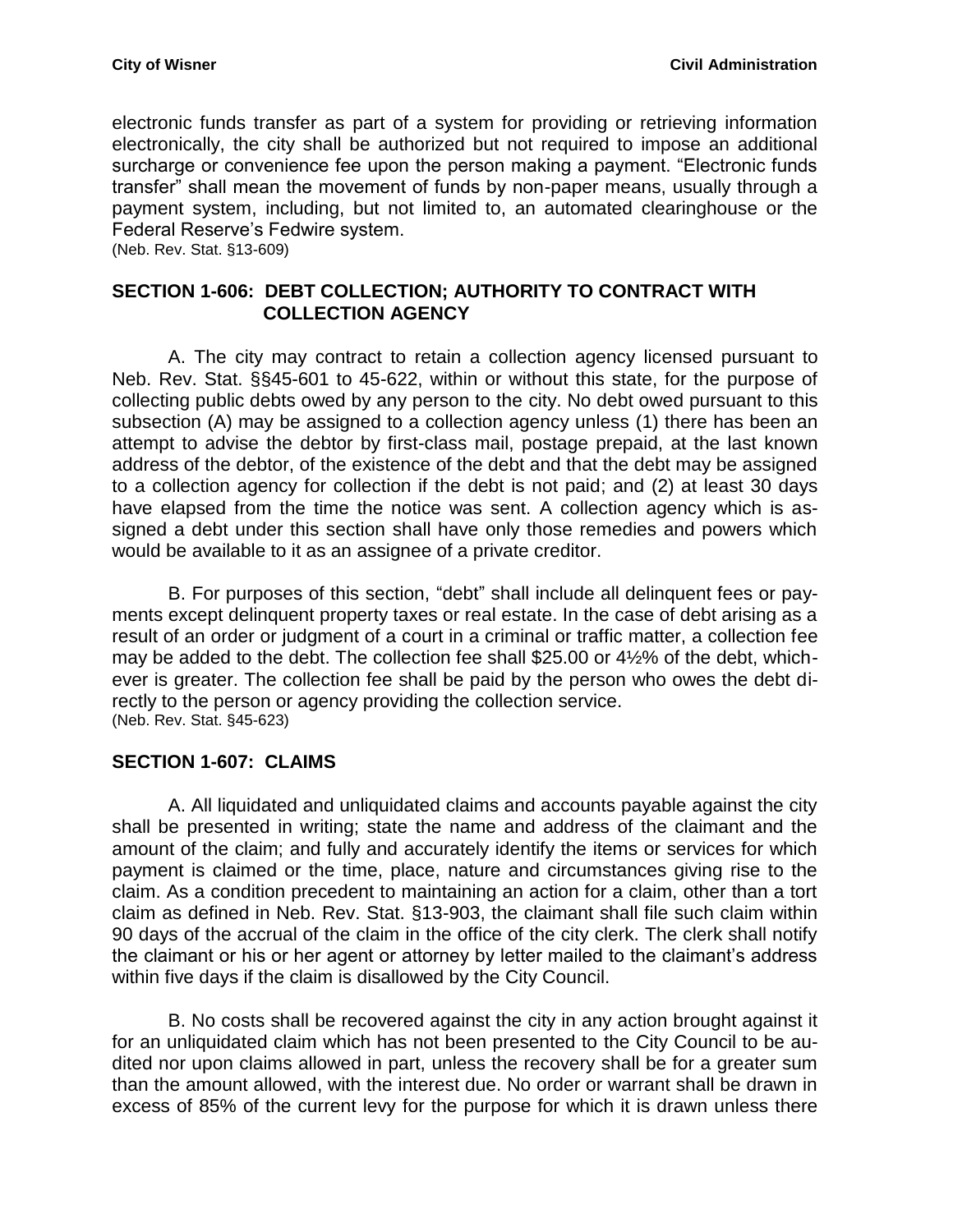shall be sufficient money in the city treasury for the appropriate fund against which it is to be drawn; provided, in the event there exist obligated funds from the federal and/or state government for the general purpose of such warrant, then such warrant may be drawn in excess of 85% but not more than 100% of the current levy for the purpose for which said warrant is drawn. (Neb. Rev. Stat. §§17-714, 17-715)

### <span id="page-44-0"></span>**SECTION 1-608: WARRANTS**

All warrants drawn upon the city treasury must be signed by the mayor and countersigned by the city clerk, stating the particular fund to which the warrant is chargeable, the person to whom it is payable, and the purpose of the expenditure. No money shall be otherwise paid than upon warrants so drawn. Each warrant shall specify the amount included in the adopted budget statement for the fund upon which it is drawn and the amount already expended of such fund. (Neb. Rev. Stat. §17-711)

#### <span id="page-44-1"></span>**SECTION 1-609: EXPENDITURES**

No city official shall have the power to appropriate, issue, or draw any order or warrant on the city treasury for money unless the same has been appropriated or ordered by ordinance. No expenditure for any improvement to be paid for out of the general fund of the city shall exceed in any one year the amount provided for that improvement in the adopted budget statement. (Neb. Rev. Stat. §17-708)

#### <span id="page-44-2"></span>**SECTION 1-610: BOND ISSUES**

The City Council may, after meeting all the requirements of state law, issue bonds, fund bonds, and retire bonds for such purposes as may be permitted by state law. The council shall have the authority to levy special assessments for the payment of interest and principal on such bonds and may spread the payments up to the maximum number of years permitted by state law. (Neb. Rev. Stat. §§10-209 through 10-411, 10- 606 through 10-612, 12-1001, 17-529.01, 17-529.08, 17-534, 17-905, 17-908, 17-911, 17-939, 17- 958, 17-968, 18-1801 through 18-1805, 23-3513, 39-836)

#### <span id="page-44-3"></span>**SECTION 1-611: SINKING FUNDS; GIFTS OF MONEY OR PROPERTY**

A. The city is hereby empowered to receive money or property by donation, bequest, gift, devise, or otherwise for the benefit of any one or more of the public purposes for which sinking funds are established by the provisions of this section, as stipulated by the donor. The title to the money or property so donated shall vest in the City Council or in its successors in office, who shall become the owners thereof in trust to the uses of the sinking fund or funds; provided, if the donation is real estate, the council may manage the same as in the case of real estate donated to the city for city library purposes under the provisions of Neb. Rev. Stat. §§51-215 and 51-216.

B. The City Council, subject to all the limitations set forth in this section, shall have the power to levy a tax of not to exceed \$0.105 on each \$100.00 in any one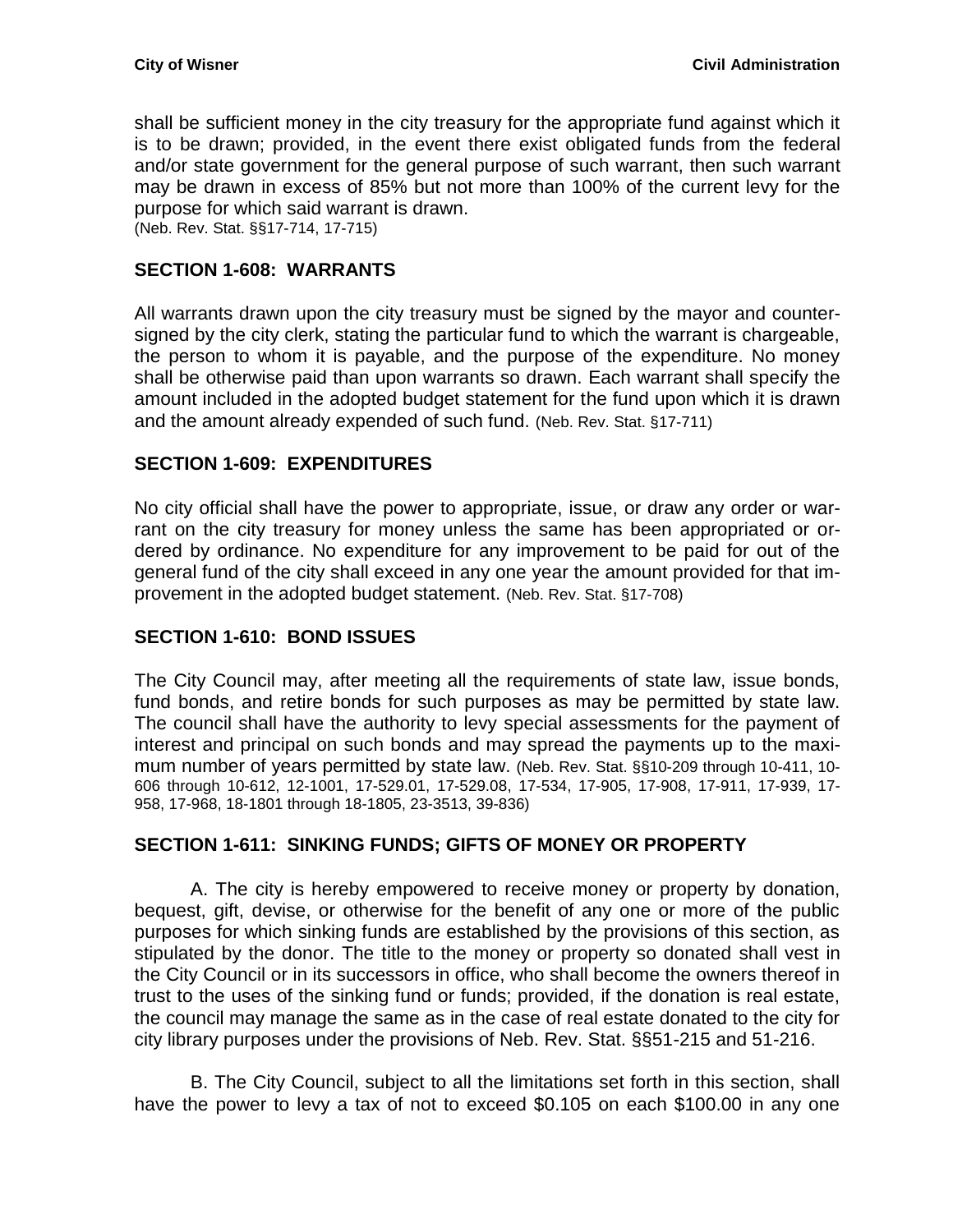year upon the taxable value of all the taxable property within the city for a term not to exceed ten years, in addition to the amount of tax which may be annually levied for the purposes of the adopted budget statement of the city, for the purpose of establishing a sinking fund for the construction, purchase, improvement, extension, original equipment, or repair, not including maintenance, of any one or more of the following public improvements, including acquisition of any land incident to the making thereof: city library; city auditorium or community house for social or recreational purposes; city hall; city public library, auditorium, or community house in a single building; city swimming pool and appurtenances thereto; city jail; city building to house equipment or personnel of a fire department, together with firefighting equipment or apparatus; city park; city cemetery; city medical clinic building, together with furnishings and equipment; or city hospital. The city shall not be authorized to levy the tax or to establish the sinking fund as provided in this subsection if, having bonded indebtedness, such city has been in default in the payment of interest thereon or principal thereof for a period of ten years prior to the date of the passage of the resolution providing for the submission of the proposition for establishment of the sinking fund as required in subsection (C).

C. Before any sinking fund or funds are established or before any annual tax is levied for any such planned city improvement mentioned in subsection (B) by the city, the City Council shall declare its purpose by resolution to submit to the qualified electors of the city at the next general city election the proposition to provide the city with the specific municipal improvement planned for consummation under this section. The resolution of submission shall, among other things, set forth a clear description of the improvement planned, the estimated cost according to the prevailing costs, the amount of annual levy over a definite period of years, not exceeding ten years, required to provide such cost, and the specific name or designation for the sinking fund sought to be established to carry out the planned improvement, together with a statement of the proposition for placement upon the ballot at such election. Notice of the submission of the proposition, together with a copy of the official ballot containing the same, shall be published in its entirety three successive weeks before the day of the election in a legal newspaper published in the city. No such sinking fund shall be established unless the same has been authorized by a majority or more of the legal votes of the city cast for or against the proposition. If less than a majority of the legal votes favor the establishment of the sinking fund, the planned improvement shall not be made, no annual tax shall be levied therefor, and no sinking fund(s) shall be established in connection therewith, but such resolution of submission shall immediately be repealed. If the proposition shall carry at such election in the manner prescribed in this subsection, the City Council and its successors in office shall proceed to do all things authorized under such resolution of submission but never inconsistent with this section. Provisions of the statutes of the state relating to election of officers, voting places, election apparatus and blanks, preparation and form of ballots, information to voters, delivery of ballots, conduct of elections, manner of voting, counting of votes, records and certificates of elections, and recounts of votes, so far as applicable, shall apply to voting on the proposition under this section.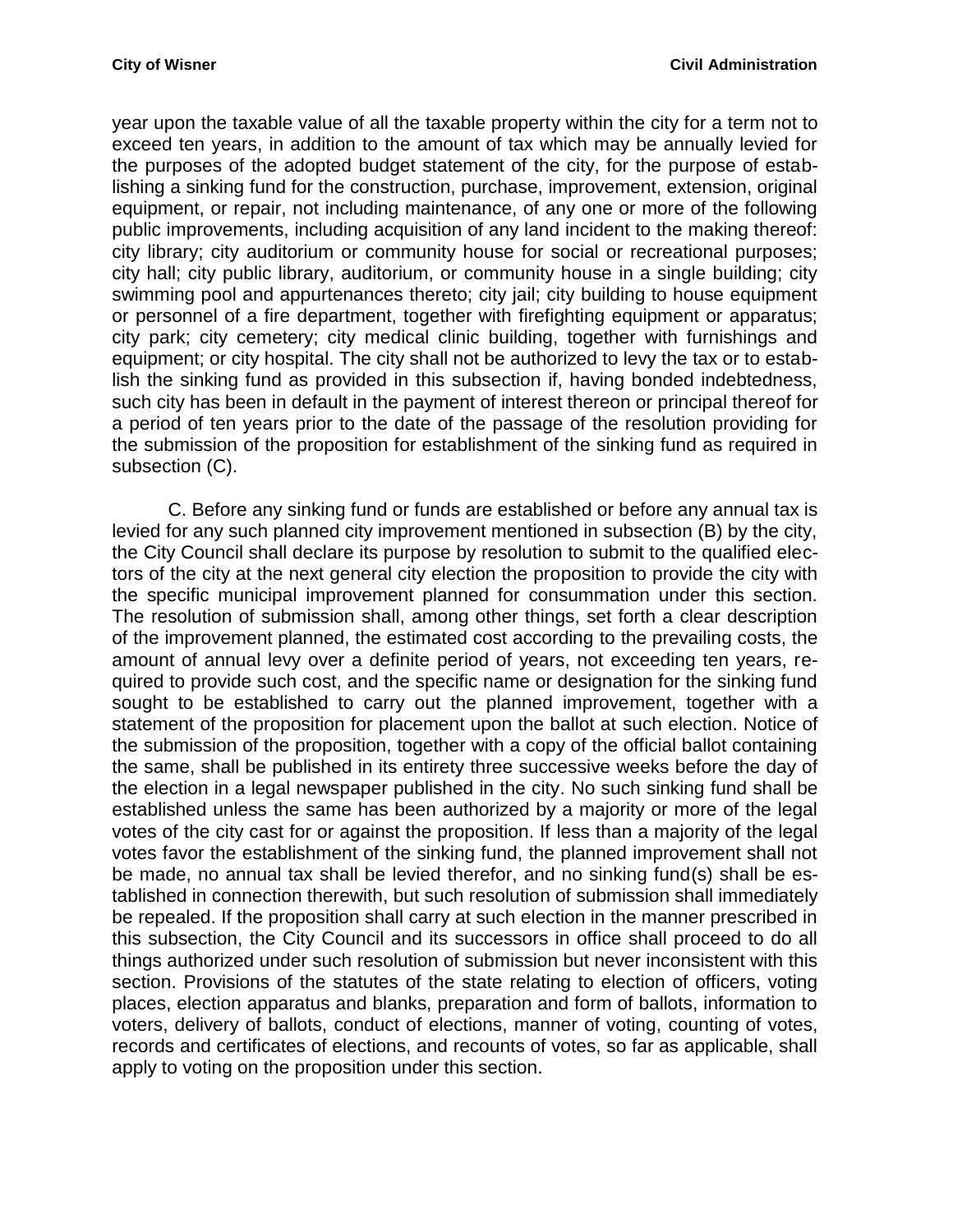D. All funds received by the city treasurer, by donation or by tax levy, as hereinbefore provided, shall be immediately invested by the treasurer as they accumulate, with the written approval of the City Council, in the manner provided in Neb. Rev. Stat. §77-2341. Whenever investments of such sinking fund or funds are made as aforesaid, the nature and character of the same shall be reported to the council and the investment report shall be made a matter of record by the city clerk in the proceedings of the council. The sinking fund(s) accumulated under the provisions of this section shall constitute a special fund for the purpose for which the same was authorized and shall not be used for any other purpose unless authorized by 60% of the qualified electors of the city voting at a general election favoring such change in the use of the sinking fund; provided, the question of the change in the use of the sinking fund, when it fails to carry, shall not be resubmitted in substance for a period of one year from and after the date of such election.

(Neb. Rev. Stat. §§19-1301 through 19-1304, 77-2337, 77-2339)

### <span id="page-46-0"></span>**SECTION 1-612: COLLECTION OF SPECIAL ASSESSMENTS; PROCEDURE**

A. The city shall collect the special assessments which it levies and perform all other necessary functions related thereto including foreclosure. Notice that special assessments are due shall be mailed or otherwise delivered to the last known address of the person against whom such special assessments are assessed or to the lending institution or other party responsible for paying such special assessments. Failure to receive such notice shall not relieve the taxpayer from any liability to pay such special assessments and any interest or penalties accrued thereon.

B. The city shall:

- 1. File notice of the assessments and the amount of assessment being levied for each lot or tract of land with the register of deeds; and
- 2. File a release of assessment upon final payment of each assessment with the register of deeds.

(Neb. Rev. Stat. §18-1216)

# <span id="page-46-1"></span>**SECTION 1-613: SPECIAL ASSESSMENT FUND**

All money received on special tax assessment shall be held by the city treasurer as a special fund to be applied to the payment of the improvement for which the assessment was made, and such money shall be used for no other purpose unless to reimburse the city for money expended for any such improvement. (Neb. Rev. Stat. §17-710)

# <span id="page-46-2"></span>**SECTION 1-614: CONTRACTS; APPROPRIATION**

No contracts shall hereafter be made by the City Council or any committee or member thereof and no expense shall be incurred by any of the officers or departments of the city, whether the object of the expenditures shall be ordered by the council or not, unless an appropriation shall have been previously made concerning such expense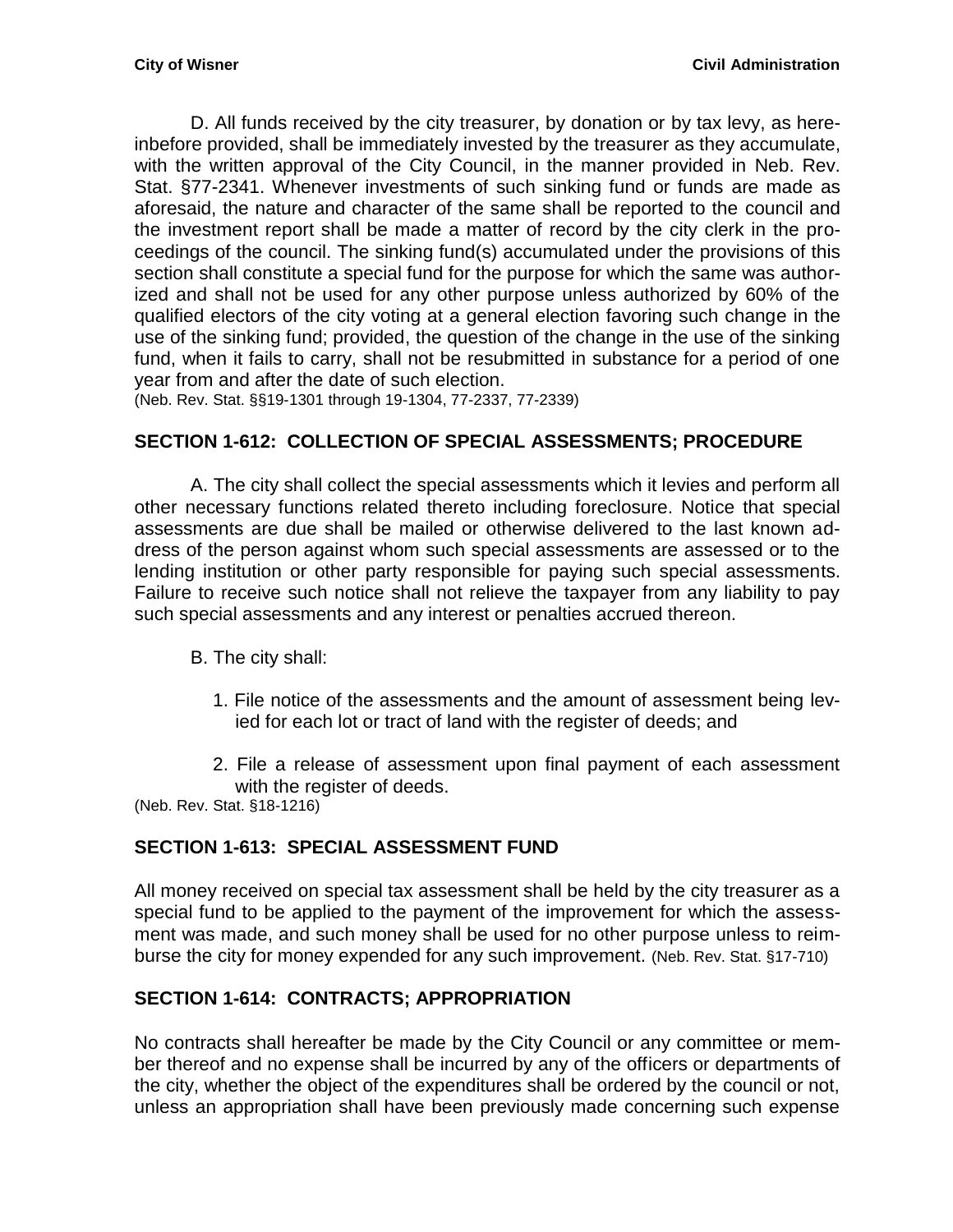or the funds necessary for the payment of such expense have been duly transferred according to law. (Neb. Rev. Stat. §§17-708, 17-709)

#### <span id="page-47-0"></span>**SECTION 1-615: CONTRACTS AND PURCHASES; BIDDING AND OTHER REQUIREMENTS**

A. Except as provided in Neb. Rev. Stat. §18-412.01 for a contract with a public power district to operate, renew, replace, or add to the electric distribution, transmission, or generation system of the city, no contract costing over \$30,000.00 shall be made for enlargement or general improvements such as water extensions, sewers, public heating system, bridges, work on streets, or any other work or improvement when the cost of such enlargement or improvement is assessed to the property, unless it is first approved by the City Council.

B. Except as provided in Neb. Rev. Stat. §18-412.01, before the City Council makes any contract in excess of \$30,000.00 for enlargement or general improvements, such as water extensions, sewers, public heating system, bridges, work on streets, or any other work or improvement when the cost of such enlargement or improvement is assessed to the property, an estimate of the cost shall be made by the city engineer and submitted to the council. In advertising for bids as provided herein, the council may publish the amount of the estimate.

C. Advertisements for bids shall be required for any contract costing over \$30,000.00 entered into for enlargement or general improvements, such as water extensions, sewers, public heating system, bridges, work on streets, or any other work or improvement when the cost of such enlargement or improvement is assessed to the property or for the purchase of equipment used in the construction of such enlargement or general improvements.

D. A municipal electric utility may enter into a contract for the enlargement or improvement of the electric system or for the purchase of equipment used for such enlargement or improvement without advertising for bids if the price is:

- 1. \$30,000.00 or less;
- 2. \$60,000.00 or less and the electric utility has gross annual revenue from retail sales in excess of \$1,000,000.00;
- 3. \$90,000.00 or less and the electric utility has gross annual revenue from retail sales in excess of \$5,000,000.00; or
- 4. \$120,000.00 or less and the electric utility has gross annual revenue from retail sales in excess of \$10,000,000.00.

E. The advertisement provided for in subsections (B) and (C) of this section shall be published at least seven days prior to the bid closing in a legal newspaper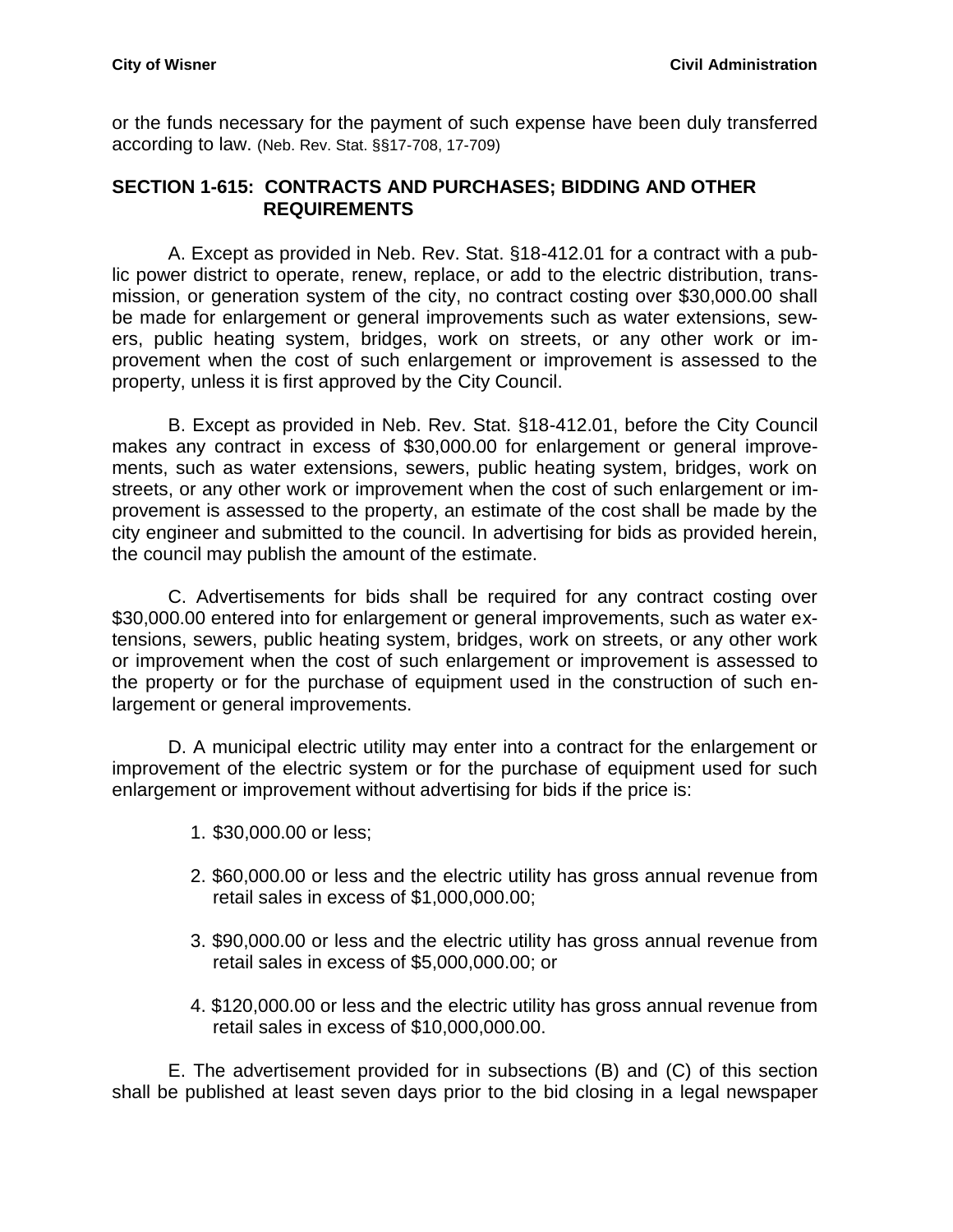published in or of general circulation in the city or, if no newspaper has general circulation in the city or county, by posting a written or printed copy thereof in each of three public places in the city at least seven days prior to the bid closing. In case of a public emergency resulting from infectious or contagious diseases, destructive windstorms, floods, snow, war, or an exigency or pressing necessity or unforeseen need calling for immediate action or remedy to prevent a serious loss of, or serious injury or damage to, life, health, or property, estimates of costs and advertising for bids may be waived in the emergency ordinance authorized by Neb. Rev. Stat. §17-613 when adopted by a three-fourths vote of the City Council and entered of record.

F. If, after advertising for bids as provided in this section, the City Council receives fewer than two bids on a contract or if the bids received by the council contain a price which exceeds the estimated cost, the council may negotiate a contract in an attempt to complete the proposed enlargement or general improvements at a cost commensurate with the estimate given.

G. If the materials are of such a nature that, in the opinion of the manufacturer and with the concurrence of the City Council, no cost can be estimated until the materials have been manufactured or assembled to the specific qualifications of the city, the council may authorize the manufacture and assemblage of such materials and may thereafter approve the estimated cost expenditure when it is provided by the manufacturer.

H. Any city bidding procedure may be waived by the City Council or Board of Public Works when materials or equipment are purchased at the same price and from the same seller as materials or equipment which have formerly been obtained pursuant to the state bidding procedure in Neb. Rev. Stat. §§81-145 to 81-162, when the contract is negotiated directly with a sheltered workshop pursuant to Neb. Rev. Stat. §48-1503, or when required to comply with any federal grant, loan or program. (Neb. Rev. Stat. §§17-568.01, 17-568.02)

# <span id="page-48-0"></span>**SECTION 1-616: ANNUAL AUDIT**

The City Council shall cause an audit of the city accounts to be made by a qualified accountant as expeditiously as possible following the close of the fiscal year. Such audit shall be made on a cash or accrual method at the discretion of the council. The said audit shall be completed and the annual audit report made not later than six months after the close of the fiscal year. The accountant making the audit shall submit no fewer than three copies of the audit report to the council. All public utilities or other enterprises which substantially generate their own revenue shall be audited separately and the results of such audits shall appear separately in the annual audit report. Such audits shall be on an accrual basis and shall contain statements and materials which conform to generally accepted accounting principles. The audit report shall set forth the financial position and results of financial operations for each fund or group of accounts of the city as well as an opinion by the accountant with respect to the financial statements. Two copies of the annual audit report shall be filed with the city clerk, becoming a part of the public records of the clerk's office, and will at all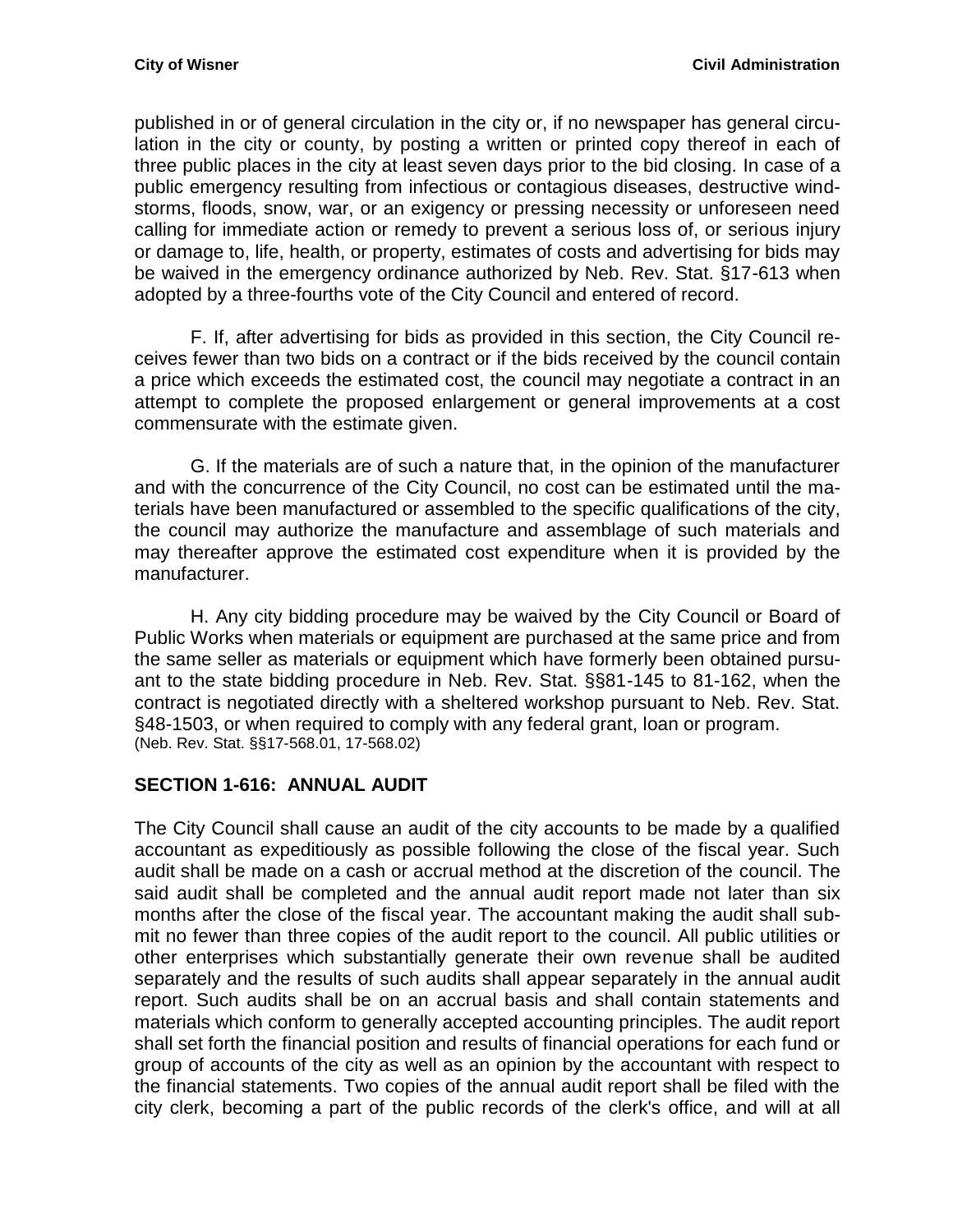times thereafter be open for public inspection. One copy shall be filed with the auditor of public accounts. The City Council shall provide and file with the city clerk, not later than August 1 of each year, financial statements showing the city's actual and budgeted figures for the most recently completed fiscal year. (Neb. Rev. Stat. §§13-606, 19- 2901 through 19-2909)

#### <span id="page-49-0"></span>**SECTION 1-617: GENERAL FUND**

All money not specifically appropriated in the annual appropriation bill shall be deposited in and known as the general fund.

### <span id="page-49-1"></span>**SECTION 1-618: BUDGET STATEMENT; APPROPRIATIONS**

The City Council shall adopt a budget statement pursuant to the Nebraska Budget Act, to be termed "The Annual Appropriation Bill," in which are appropriated such sums of money as may be deemed necessary to defray all necessary expenses and liabilities of the city. (Neb. Rev. Stat. §17-706) (Ord. No. 2004-986, 9/20/04)

#### <span id="page-49-2"></span>**SECTION 1-619: BUDGET PROCEDURE; FORM AND MANUAL INCORPORATED**

For the purpose of proper budget preparation, the *City/Village Budget Form* and the *Budget Form Instruction Manual*, prepared by the state auditor of public accounts, are incorporated by reference.

#### <span id="page-49-3"></span>**SECTION 1-620: EXPENDITURES PRIOR TO ADOPTION OF BUDGET**

A. On and after the first day of its fiscal year and until the adoption of the budget by the City Council in September, the council may expend any balance of cash on hand for the current expenses of the city. Except as provided in subsection (B) of this section, such expenditures shall not exceed an amount equivalent to the total amount expended under the last budget in the equivalent period of the prior budget year. Such expenditures shall be charged against the appropriations for each individual fund or purpose as provided in the budget when adopted.

B. The restriction on expenditures in subsection (A) of this section may be exceeded upon the express finding of the City Council that expenditures beyond an amount authorized are necessary to enable the city to meet its statutory duties and responsibilities. The finding and approval of the expenditures in excess of the statutory authorization shall be adopted by the council in open, public session. Expenditures authorized by this section shall be charged against appropriations for each individual fund or purpose as provided in the budget when adopted, and nothing in this section shall be construed to authorize expenditures by the city in excess of that authorized by any other statutory provision.

(Neb. Rev. Stat. §§13-509.01, 13-509.2)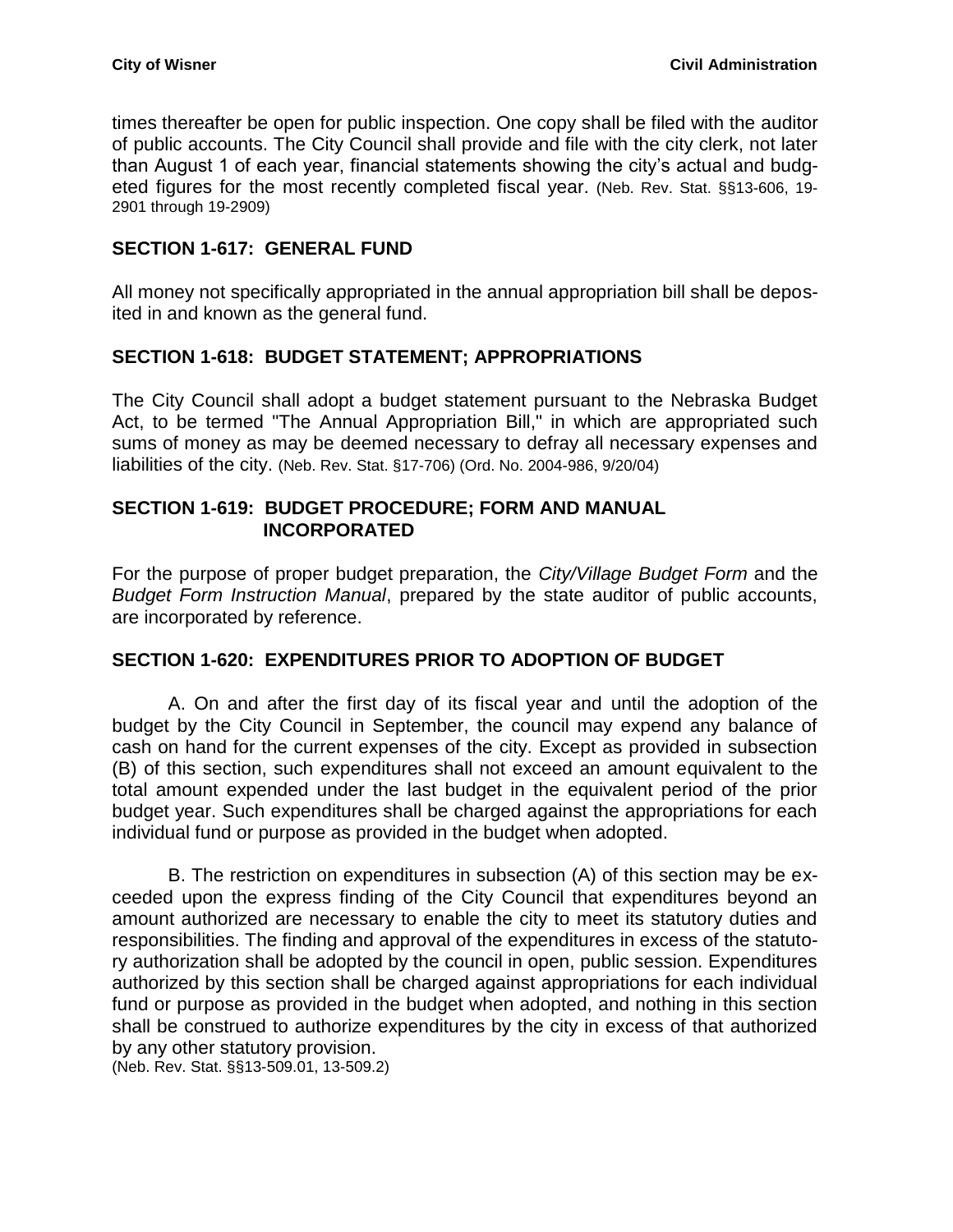# <span id="page-50-0"></span>**SECTION 1-621: EMERGENCY; TRANSFER OF FUNDS**

Whenever during the current fiscal year it becomes apparent to the City Council that due to unforeseen emergencies there is temporarily insufficient money in a particular fund to meet the requirements of the adopted budget of expenditures for that fund, the council may by a majority vote, unless otherwise provided by state law, transfer money from other funds to such fund. No expenditure during any fiscal year shall be made in excess of the amounts indicated in the adopted budget statement, except as authorized in Neb. Rev. Stat. §13-511. Any officer(s) of the City Council who obligate funds contrary to the provisions of this section shall be guilty of a Class V misdemeanor. (Neb. Rev. Stat. §§13-510)

### <span id="page-50-1"></span>**SECTION 1-622: PROPRIETARY FUNCTIONS; FISCAL YEAR; BUDGET STATEMENTS; FILING; HEARING; ADOPTION; RECONCILIATION**

A. Pursuant to the Municipal Proprietary Function Act, the City Council may prepare a proprietary budget statement for its proprietary functions separate and apart from its budget statement prepared pursuant to the Nebraska Budget Act. For purposes of this section, "proprietary function" shall mean a water supply or distribution utility, a wastewater collection or treatment utility, an electric generation, transmission, or distribution utility, a gas supply, transmission, or distribution utility, an integrated solid waste management collection, disposal, or handling utility, or a hospital or a nursing home owned by the city.

B. The City Council may establish a separate fiscal year for each proprietary function, except that any proprietary function which is subsidized by appropriations from the city's general fund shall have the same fiscal year as the city. For purposes of this section, "subsidization" shall mean that the costs of operation of a proprietary function are regularly financed by appropriations from the city's general fund in excess of the amount paid by the city to the proprietary function for actual service or services received.

C. If the city does not include its proprietary functions in its budget statement, a proposed proprietary statement shall be prepared in writing on forms provided by the state auditor and filed with the city clerk, at least 30 days prior to the start of the fiscal year of each proprietary function, containing the following information:

- 1. For the immediately preceding fiscal years, the revenue from all sources, the unencumbered cash balance at the beginning and end of the year, the amount received by taxation, and the amount of actual expenditure;
- 2. For the current fiscal year, the actual and estimated revenue from all sources separately stated as to each such source, the actual unencumbered cash balance available at the beginning of the year, the amount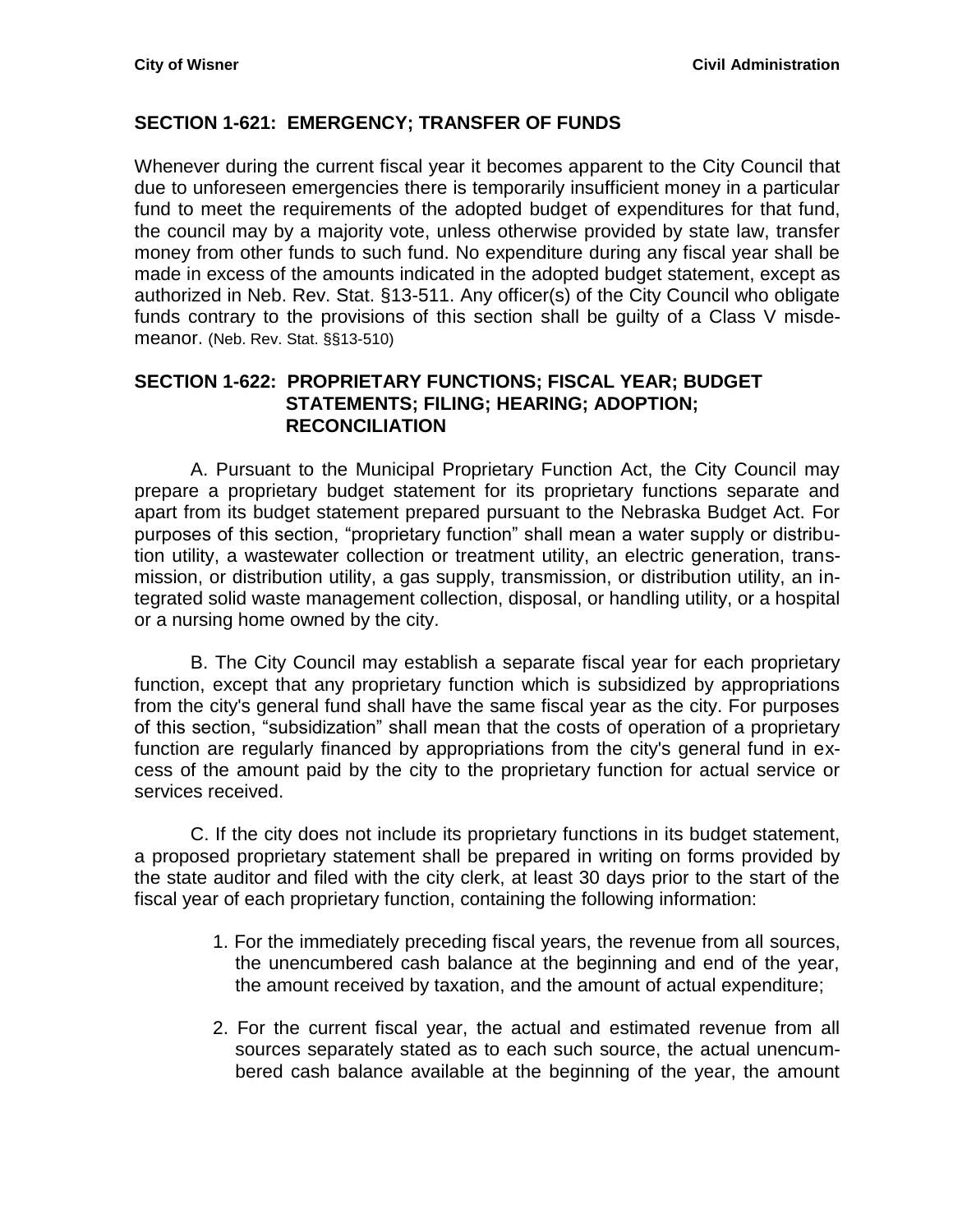received from taxation, and the amount of actual and estimated expenditure, whichever is applicable;

- 3. For the immediately ensuing fiscal year, an estimate of revenue from all sources separately stated as to each such source, the actual or estimated unencumbered cash balance, whichever is applicable, to be available at the beginning of the year, the amounts proposed to be expended during the fiscal year, and the amount of cash reserve based on actual experience of prior years; and
- 4. A uniform summary of the proposed budget statement which shall include a total of all funds maintained for the proprietary function. Such statement shall contain the estimated cash reserve for each fiscal year and shall whether or not such reserve is encumbered. The cash reserve projections shall be based upon the actual experience of prior years.

D. After the proposed proprietary budget statement is filed with the city clerk, the City Council shall conduct a public hearing on such statement. Notice of the time and place of the hearing, a summary of the proposed proprietary budget statement, and notice that the full proposed proprietary budget statement is available for public review with the city clerk during normal business hours, shall be published at least five days prior to the hearing in a newspaper of general circulation within the City Council's jurisdiction or by mailing each resident within the jurisdiction.

E. After such hearing, the proposed proprietary budget statement shall be adopted or amended and adopted as amended, and a written report shall be kept of such hearing. If the adopted proprietary budget statement reflects a change from the proposed proprietary statement presented at the hearing, a copy of the adopted proprietary budget statement shall be filed with the city clerk within 20 days after its adoption and published in a newspaper of general circulation within the City Council's jurisdiction or by mailing to each resident within the jurisdiction.

F. If the actual expenditures for a proprietary function exceed the estimated expenditures in the proprietary budget statement during its fiscal year, the City Council shall adopt a proprietary function reconciliation statement within 90 days after the end of such fiscal year which reflects any difference between the adopted proprietary budget statement for the previous fiscal year and the actual expenditures and revenue for such fiscal year. After the adoption of a proprietary function reconciliation statement, it shall be filed with the city clerk and published in a newspaper of general circulation within the City Council's jurisdiction or by mailing to each resident within the jurisdiction. If the difference between the adopted proprietary budget for the previous fiscal year and the actual expenditures and revenues for such fiscal year is greater than 10%, the proprietary function reconciliation statement shall only be adopted following a public hearing.

G. Any income from a proprietary function which is transferred to the general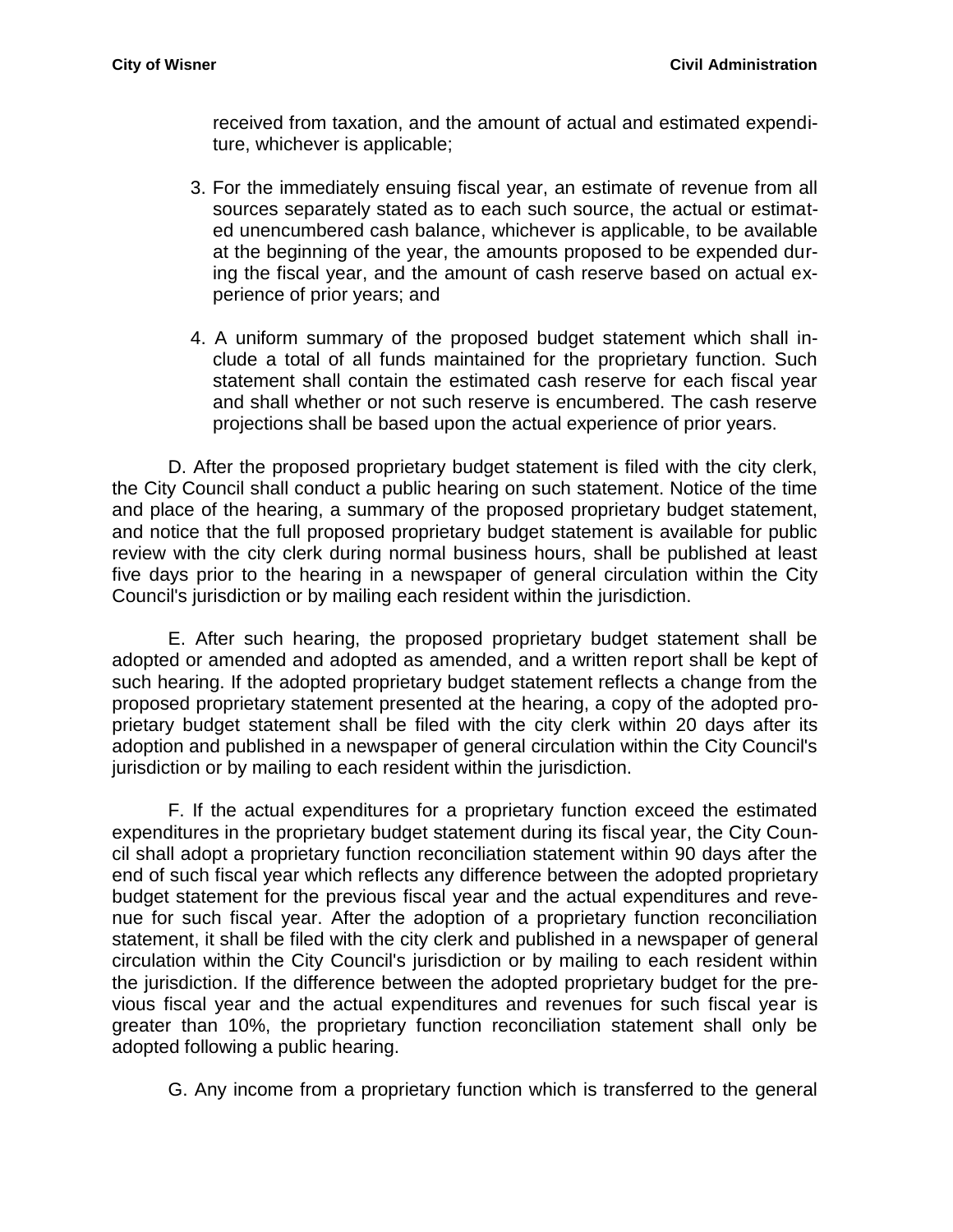fund of the city shall be shown as a source of revenue in the budget statement created pursuant to the Nebraska Budget Act. (Neb. Rev. Stat. §§18-2803 to 18-2808)

# <span id="page-52-0"></span>**SECTION 1-623: PROPERTY TAX; CERTIFICATION OF AMOUNT**

The City Council shall, at the time and in the manner provided by law, cause to be certified to the county clerk the amount of tax to be levied upon the taxable value of all the taxable property of the city which the city requires for the purposes of the adopted budget statement for the ensuing year, including all special assessments and taxes assessed as otherwise provided. The county clerk shall place the same on the property tax lists to be collected in the manner provided by law for the collection of county taxes in the county where the city is situated. In all sales for any delinquent taxes for municipal purposes, if there are other delinquent taxes due from the same person or a lien on the same property, the sale shall be for all the delinquent taxes. Such sales and all sales made under or by virtue of this section or the provision of law herein referred to shall be of the same validity and in all respects be deemed and treated as though such sales had been made for the delinquent county taxes exclusively. Subject to Neb. Rev. Stat. §77-3442, the maximum amount of tax which may be so certified, assessed, and collected shall not require a tax levy in excess of the amounts specified in Neb. Rev. Stat. §17-702. (Neb. Rev. Stat. §17-702)

### <span id="page-52-1"></span>**SECTION 1-624: ALL-PURPOSE LEVY; ALLOCATION; ABANDONMENT; EXTRAORDINARY LEVIES**

The City Council has decided to certify to the county clerk for collection one allpurpose levy required to be raised by taxation for all municipal purposes instead of certifying a schedule of levies for specific purposes added together. Subject to the limits in Neb. Rev. Stat. §77-3442, the all-purpose levy shall not exceed the annual levy specified in Neb. Rev. Stat. §19-1309, to be levied upon the taxable valuation of all taxable property in the city. The amount of the all-purpose levy shall be certified as a single amount for general fund purposes. The City Council shall allocate the amount raised by the all-purpose levy to the several departments of the city in its annual budget and appropriation ordinance or in other legal manner as the council deems wisest and best. The city shall be bound by its election to follow the allpurpose levy method during the ensuing fiscal year but may abandon such method in succeeding fiscal years. Otherwise authorized extraordinary levies to service and pay bonded indebtedness of the city may be made by the city in addition to the allpurpose levy. (Neb. Rev. Stat. §§19-1309 through 19-1312)

#### <span id="page-52-2"></span>**SECTION 1-625: PROPERTY TAX LEVY AND REQUEST; AUTHORITY TO SET**

A. The property tax request for the prior year shall be the property tax request for the current year for purposes of the levy set by the County Board of Equalization in Neb. Rev. Stat. §77-1601 unless the City Council passes by a majority vote a resolution or ordinance setting the tax request at a different amount. Such resolution or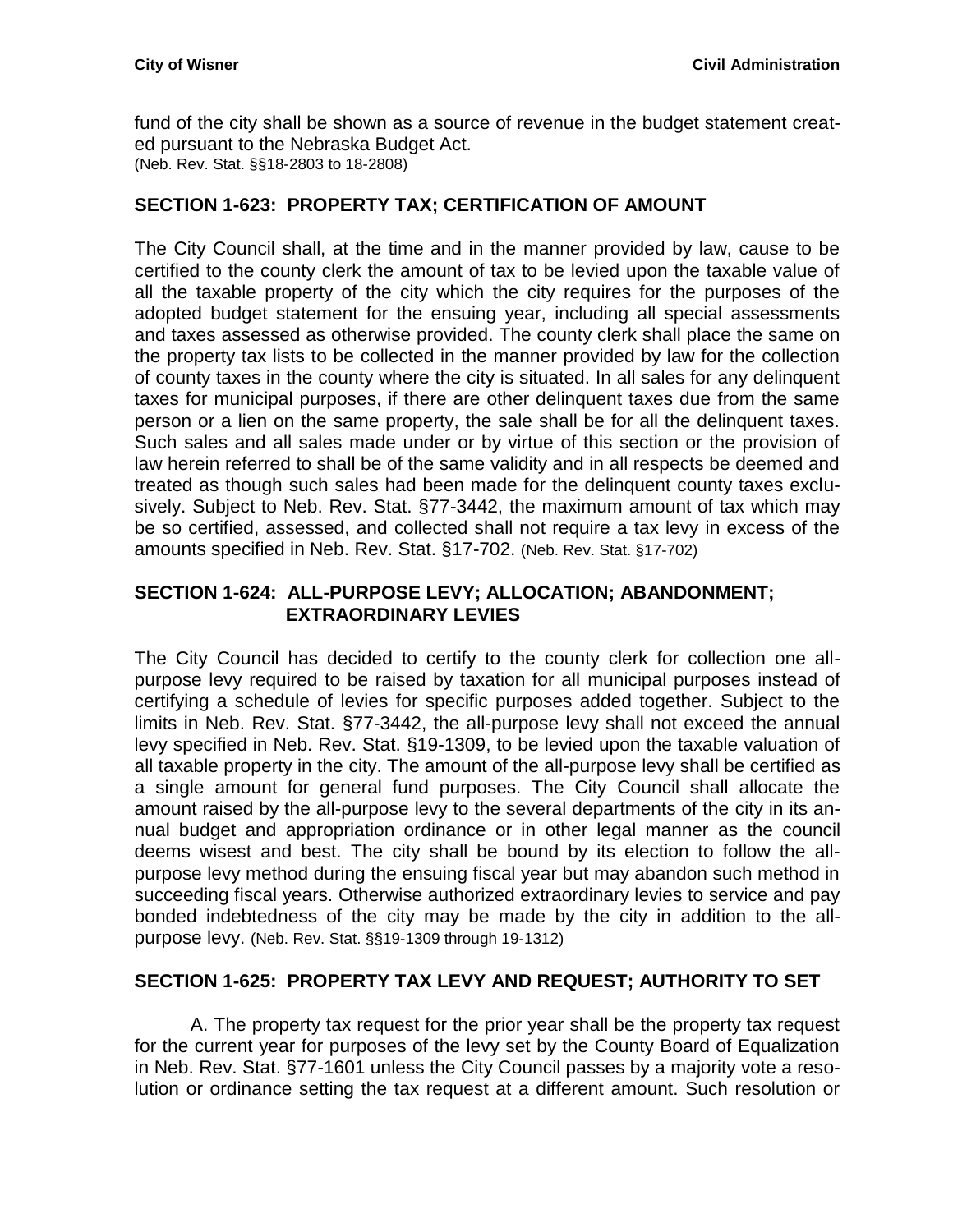ordinance shall only be passed after a special public hearing, called for such purpose, is held and after notice is published in a newspaper of general circulation in the city at least five days prior to the hearing.

- B. The hearing notice shall contain the following information:
	- 1. The dollar amount of the prior year's tax request and the property tax rate that was funding that tax request;
	- 2. The property tax rate that would be necessary to fund last year's tax request if applied to the current year's valuation; and
	- 3. The proposed dollar amount of the tax request for the current year and the property tax rate that will be necessary to fund that tax request.

C. Any resolution setting a tax request under this section shall be certified and forwarded to the county clerk on or before October 13 of the year for which the tax request is to apply.

D. Any tax levy which is not in compliance with this section and Neb. Rev. Stat. §77-1601 shall be construed as an unauthorized levy under Neb. Rev. Stat. §77-1606.

(Neb. Rev. Stat. §§77-1601, 77-1601.02)

#### <span id="page-53-0"></span>**SECTION 1-626: PROPERTY TAX LEVY; MAXIMUM; AUTHORITY TO EXCEED**

Provisions for property tax levy, maximum levy, and authority to exceed the maximum levy for the support of the city shall be as provided in Neb. Rev. Stat. §§77- 3442 through 77-3444.

#### <span id="page-53-1"></span>**SECTION 1-627: PROPERTY TAX LEVY FOR GENERAL REVENUE PURPOSES**

The city shall have power to levy taxes for general revenue purposes in any one year not to exceed \$0.35 on each \$100.00 upon the taxable value of all the taxable property in the city. The valuation of such property shall be ascertained from the books or assessment rolls of the county assessor. (Neb. Rev. Stat. §17-506)

#### <span id="page-53-2"></span>**SECTION 1-628: LEVY FOR OTHER TAXES AND SPECIAL ASSESSMENTS**

The city shall have power to levy any other tax or special assessment authorized by law. (Neb. Rev. Stat. §17-507)

#### <span id="page-53-3"></span>**SECTION 1-629: MOTOR VEHICLE FEE**

A. For the purpose of this section, the following definitions shall apply unless the context clearly indicates or requires a different meaning: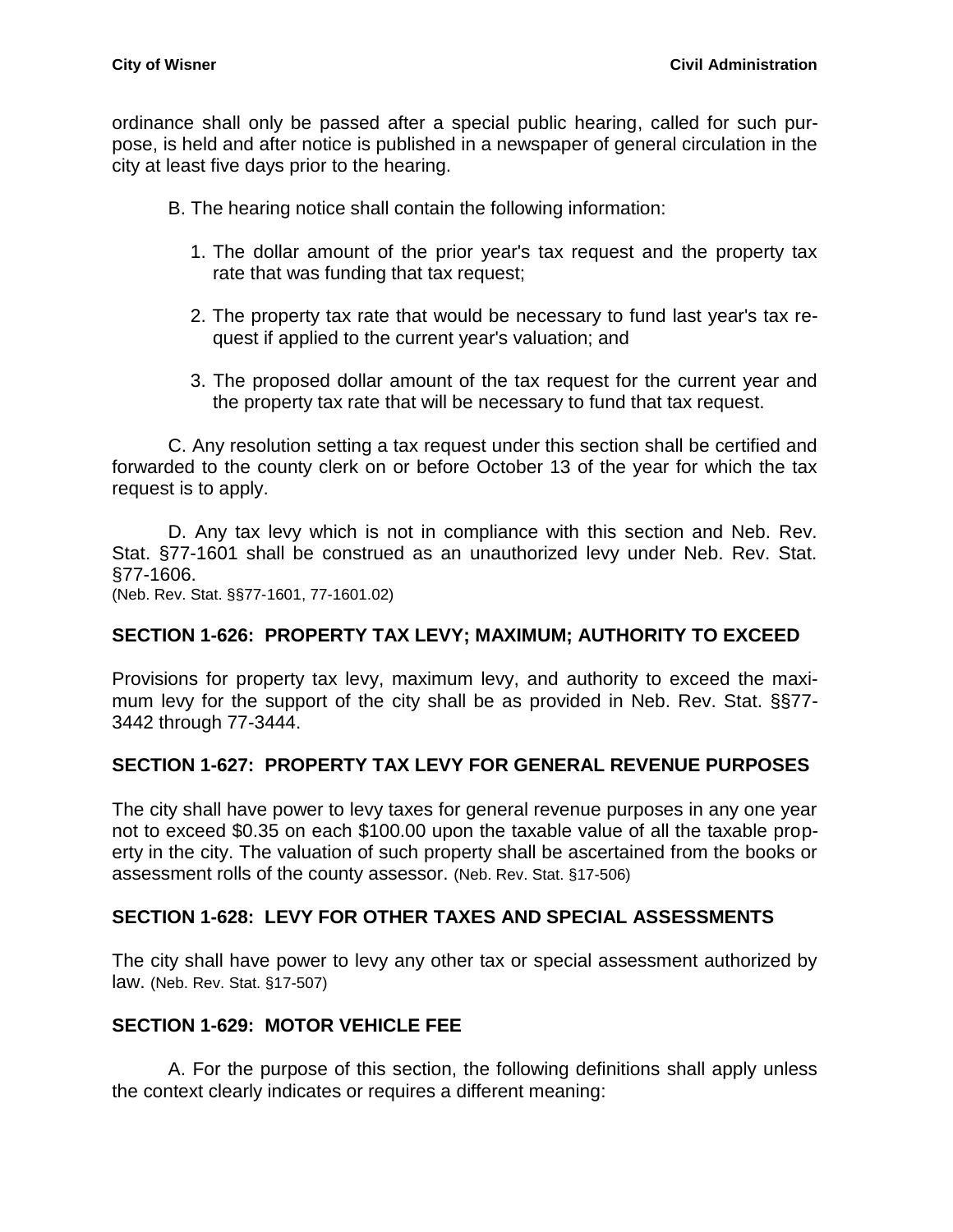- 1. "City limits" or "limits of the city" shall include the extraterritorial zoning jurisdiction of the city; and
- 2. "Person" shall include bodies corporate, societies, communities, the public generally, individuals, partnerships, limited liability companies, jointstock companies, cooperatives, and associations. "Person" does not include any federal, state or local government or any political subdivision thereof.

B. Except as otherwise provided in subsection (D) herein, the City Council shall have power to require any individual whose primary residence or person who owns a place of business which is within the limits of the city and owns and operates a motor vehicle within such limits to pay an annual motor vehicle fee and to require the payment of such fee upon the change of ownership of such vehicle. All such fees which may be provided for under this subsection shall be used exclusively for constructing, repairing, maintaining, or improving streets, roads, alleys, public ways, or parts thereof or for the amortization of bonded indebtedness when created for such purposes.

- C. No motor vehicle fee shall be required under this section if:
	- 1. A vehicle is used or stored but temporarily in the city for a period of six months or less in a 12-month period;
	- 2. An individual does not have a primary residence or a person does not own a place of business within the limits of the city and does not own and operate a motor vehicle within the limits of the city; or
	- 3. An individual is a full-time student attending a postsecondary institution within the limits of the city and the motor vehicle's status under the Motor Vehicle Certificate of Title Act is different from the place at which he or she is attending such institution.

D. After December 31, 2012, no motor vehicle fee shall be required of any individual whose primary residence is, or person who owns a place of business, within the extraterritorial zoning jurisdiction of the city.

E. The fee shall be paid to the county treasurer of the county in which the city is located when the registration fees as provided in the Motor Vehicle Registration Act are paid. These fees shall be credited by the county treasurer to the road fund of the city.

(Neb. Rev. Stat. §§18-1214, 60-301)

# <span id="page-54-0"></span>**SECTION 1-630: SALES AND USE TAX**

A. The mayor and City Council, by resolution, provided for submission to the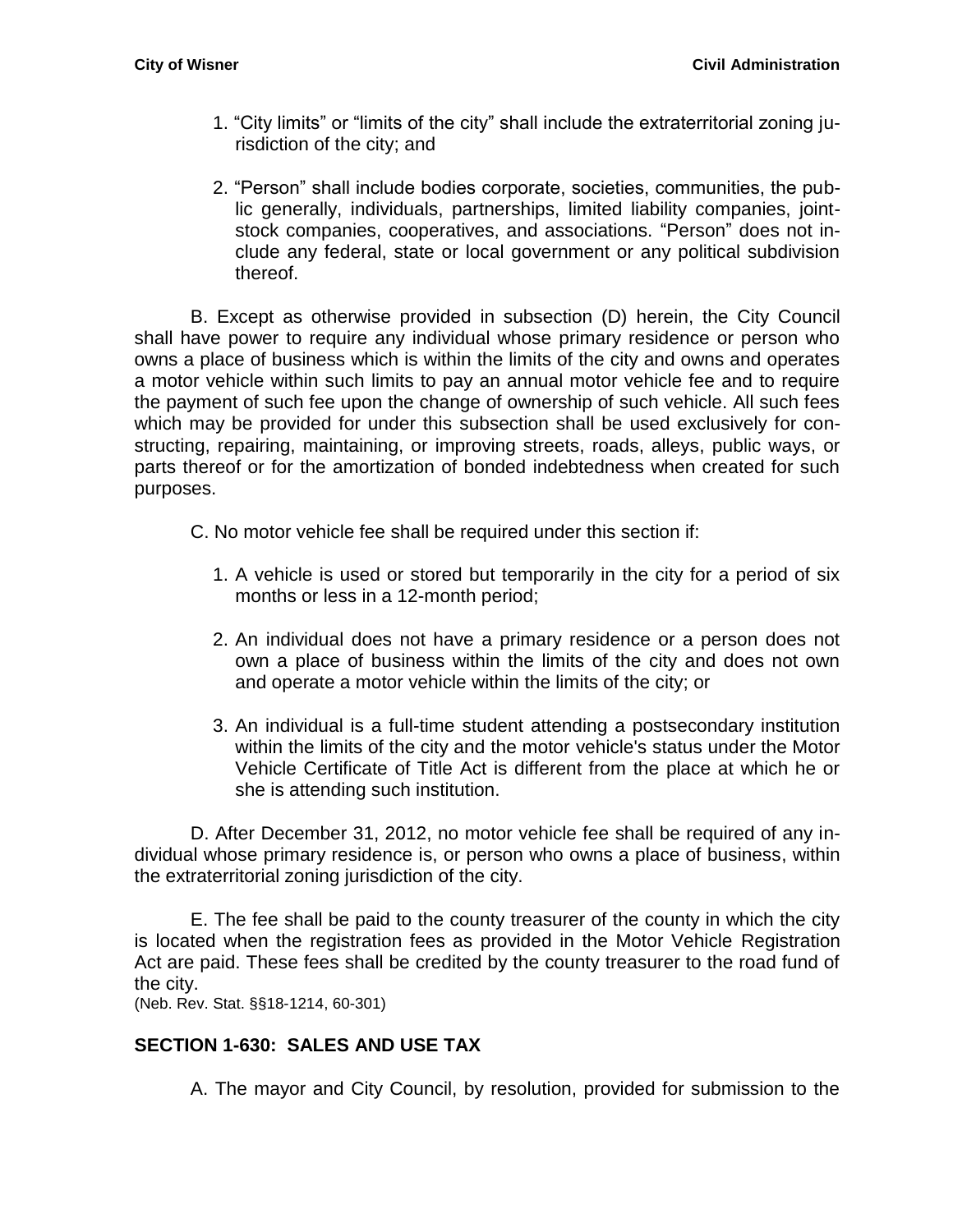qualified electors of the City of Wisner at an election held in conjunction with the statewide primary election on May 15, 2012 the proposition of whether the governing body of the City of Wisner should impose a sales and use tax of 1.50% upon the same transactions within the city on which the State of Nebraska is authorized to impose a tax. The proposition was submitted to the qualified electors of the City of Wisner at an election held in conjunction with the statewide primary election on May 15, 2012, at which election a majority of the qualified electors voting at said election approved such sales and use tax.

B. The City of Wisner hereby imposes a sales and use tax of 1.50% upon the same transactions which the State of Nebraska is authorized to impose a tax, which additional sales and use tax shall commence October 1, 2012, the revenue of which shall be used for the purpose of providing funding for the following: public safety; city library; parks and recreation; swimming pool; payment of interest and principal of any bonds used to finance capital improvement; and, capital improvements for improved community capacity consisting of public works and infrastructure to plan for and influence economic growth, as may be determined by the City Council, including the debt incurred for improvements.

(Neb. Rev. Stat. §77-27,142) (Ord. No. 2012-1056, 5/21/12)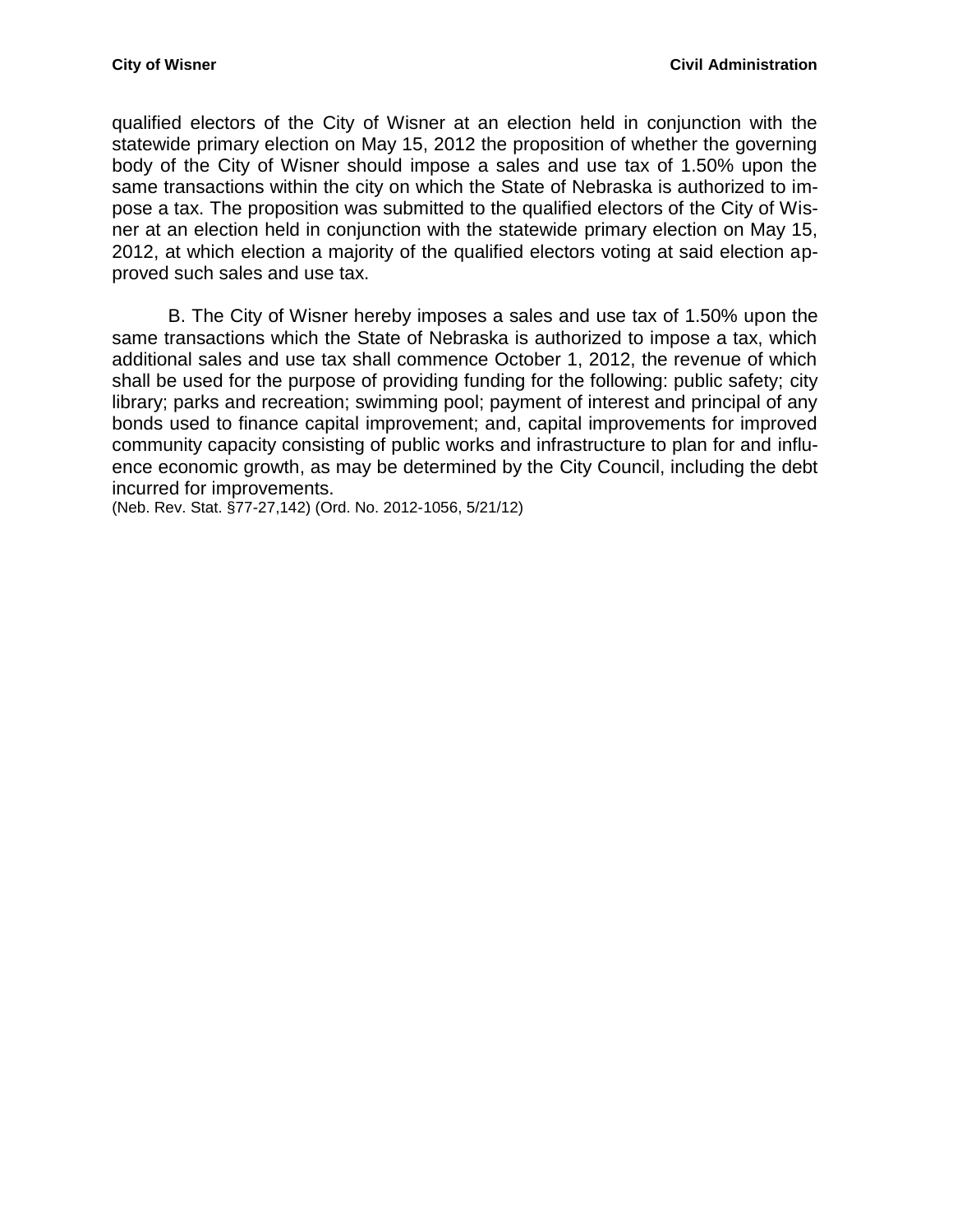# **Article 7 – Elections**

### <span id="page-56-1"></span><span id="page-56-0"></span>**SECTION 1-701: ELECTIONS GENERALLY**

A. The city primary and general election shall be held in accordance with the provisions of Neb. Rev. Stat. Chapter 32. Said elections shall be held in conjunction with the state primary and general election. The county clerk shall have charge of the election and shall have the authority to deputize the city clerk for city election purposes. Commencing with the statewide primary election in 1976 and every two years thereafter, those candidates for mayor and for positions on the City Council whose terms will be expiring shall be nominated at the statewide primary election and elected at the statewide general election. (Neb. Rev. Stat. §32-533)

B. All city issues and offices shall be combined on the statewide primary and general election ballots whenever possible. The issuance of separate ballots shall be avoided in a statewide election if city offices or issues can reasonably be combined with the nonpartisan ballot and state law does not require otherwise. Any other election held by the city shall be held as provided in the Election Act unless otherwise provided by the charter, code, or bylaws of the city. (Neb. Rev. Stat. §§32-404, 32-533, 32-556)

# <span id="page-56-2"></span>**SECTION 1-702: CERTIFICATIONS REQUIRED**

No later than January 5 of each even-numbered year, the City Council shall certify to the election commissioner or the county clerk, on forms prescribed by such official, the name of the city, the number of officers to be elected, the length of the terms of office, the vacancies to be filled by election and length of remaining term, and the number of votes to be cast by a registered voter for each office. (Neb. Rev. Stat. §32-404)

#### <span id="page-56-3"></span>**SECTION 1-703: CITY COUNCIL**

City Council members shall be elected from the city at large unless the residents of the city have voted to elect its council members by wards. Council members shall serve for terms of four years, until their successors are elected and have qualified, and shall be residents and qualified electors. "Elector" as used in this article shall mean a citizen of the United States whose residence is within the state and who is at least 18 years of age or is 17 years of age and will attain the age of 18 years on or before the first Tuesday after the first Monday in November of the then current calendar year. (Neb. Rev. Stat. §§32-110, 32-533, 32-602)

### <span id="page-56-4"></span>**SECTION 1-704: CANDIDATE QUALIFICATIONS**

Any person seeking elected office in the city shall be a registered voter prior to holding such office and shall not hold any other public elective public office. (Neb. Rev. Stat. §17-103)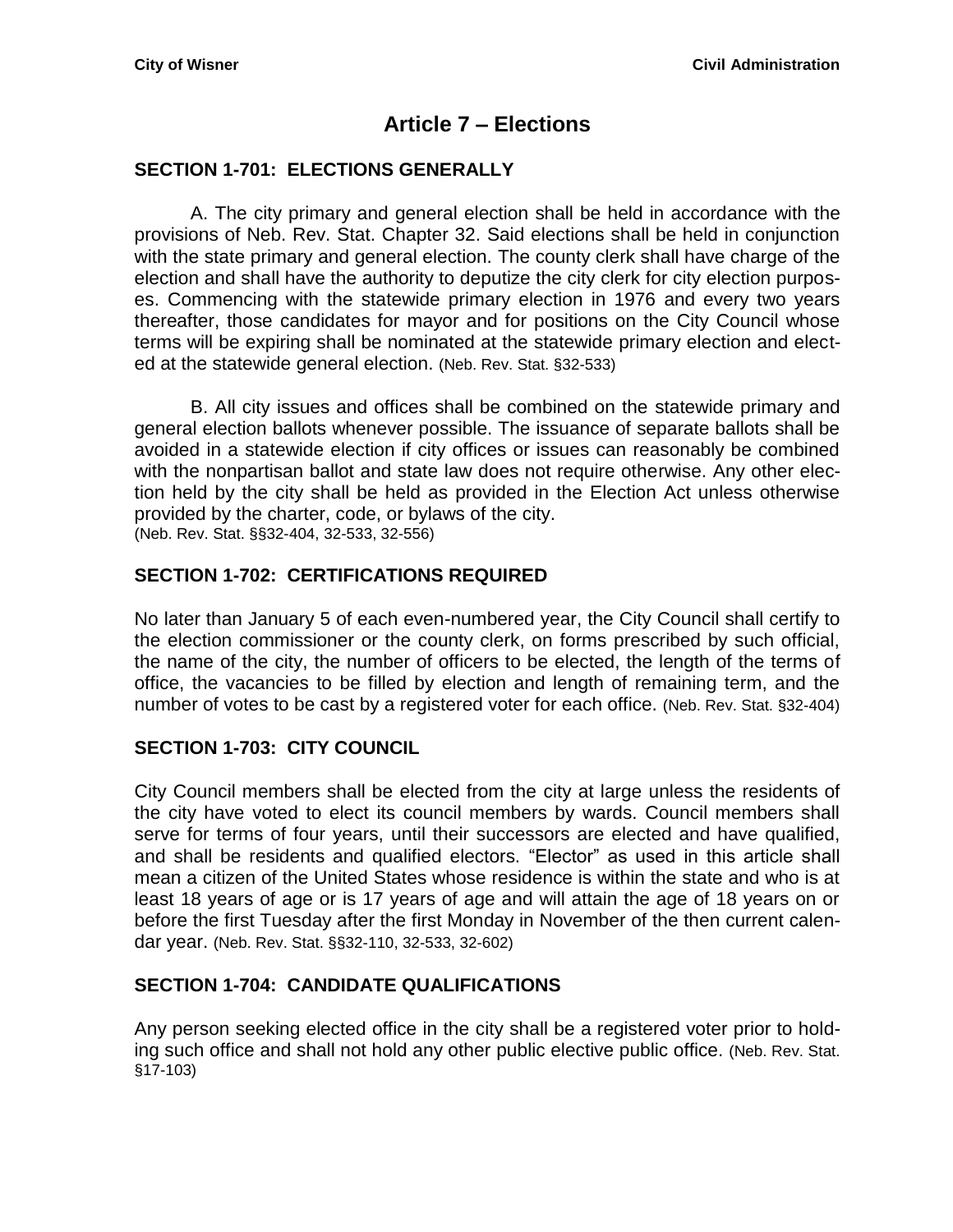### <span id="page-57-0"></span>**SECTION 1-705: PETITION CANDIDATES**

A. Petitions for nomination of candidates for City Council shall conform to the requirements of Neb. Rev. Stat. §32-628. Petitions shall state the office to be filled and the name and address of the candidate. A sample copy of the petition shall be filed with the filing officer prior to circulation. Petitions shall be signed by registered voters residing in the city and shall be filed with the filing officer in the same manner as provided for candidate filing forms in Neb. Rev. Stat. §32-607. Petition signers and petition circulators shall conform to the requirements of Neb. Rev. Stat. §§32-629 and 32-630. No petition for nomination shall be filed unless there is attached thereto a receipt showing the payment of the filing fee required. Such petitions shall be filed by September 1 in the year of the general election.

B. The number of signatures of registered voters needed to place the name of a nonpartisan candidate upon the ballot for a city office for the general election shall be at least 10% of the total number of registered voters voting for governor or president of the United States at the immediately preceding general election in the city, not to exceed 2,000.

C. The filing officer shall verify the signatures according to Neb. Rev. Stat. §32-631. Within three days after the signatures on a petition for nomination have been verified pursuant to such section and the filing officer has determined that pursuant to Neb. Rev. Stat. §32-618 a sufficient number of registered voters signed the petitions, the filing officer shall notify the candidate so nominated by registered or certified mail and the candidate shall, within five days after the date of receiving such notification, file with such officer his or her acceptance of the nomination or his or her name will not be printed on the ballot.

D. A candidate placed on the ballot by petition shall be termed a candidate by petition. The words "By Petition" shall be printed upon the ballot after the name of each candidate by petition. (Neb. Rev. Stat. §§32-617, 32-618)

#### <span id="page-57-1"></span>**SECTION 1-706: WRITE-IN CANDIDATES**

Any candidate engaged in or pursuing a write-in campaign shall file a notarized affidavit of his or her intent, together with the receipt for any filing fee, with the filing officer as provided in Neb. Rev. Stat. §32-608 no later than ten days prior to the election. Any registered voter who was not a candidate in the primary election and who was not registered to vote with a party affiliation on or after March 1 and before the general election in the calendar year of the general election may have his or her name placed on the general election ballot for a partisan office by filing petitions as prescribed in Neb. Rev. Stat. §§32-617 to 32-621 or by nomination by political party convention or committee pursuant to Neb. Rev. Stat. §§32-627 or 32-710. A candi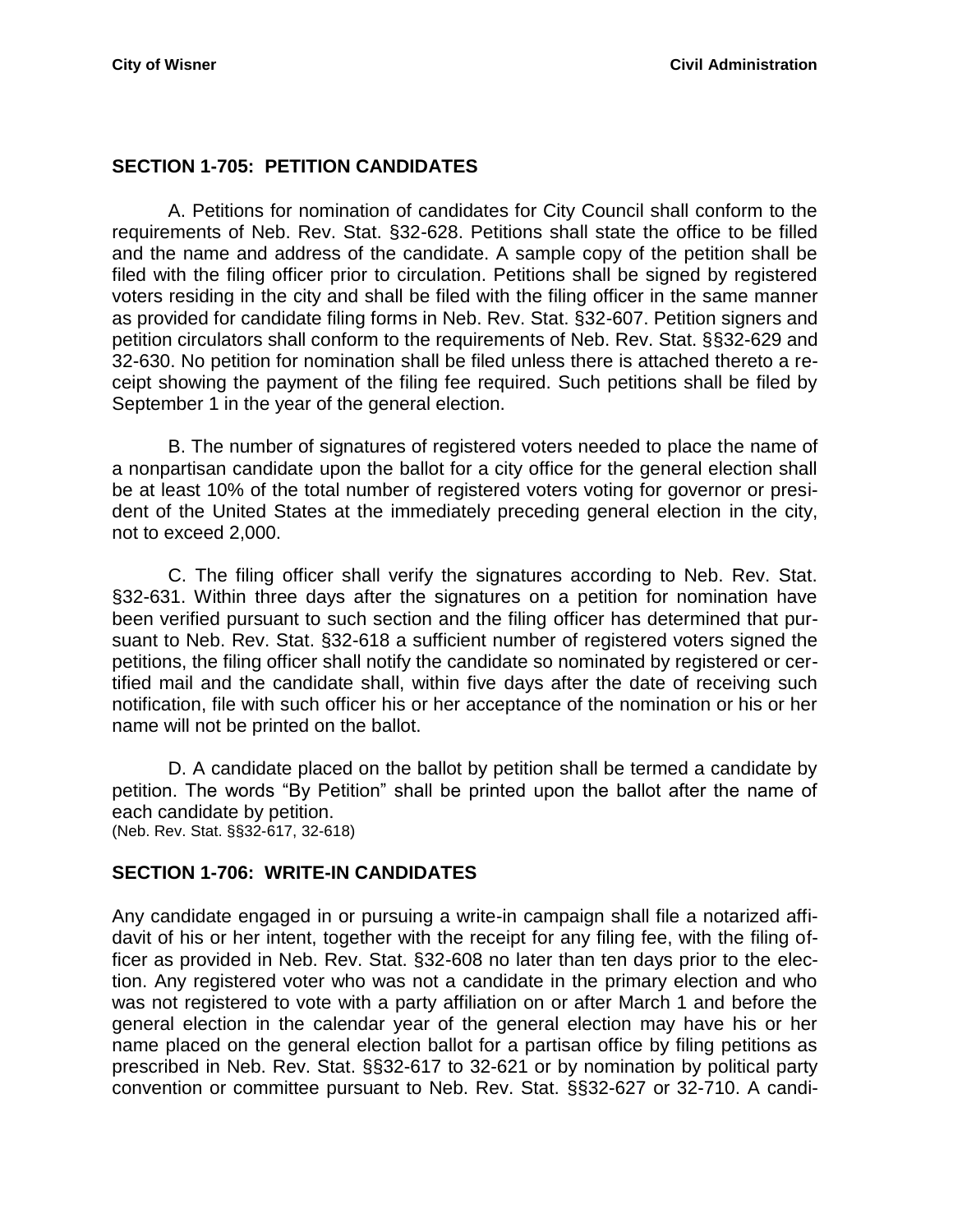date who has been defeated as a candidate in the primary election or defeated as a write-in candidate in the primary election shall not be eligible as a write-in candidate for the same office in the general election unless a vacancy on the ballot exists pursuant to Neb. Rev. Stat. §32-625(2), and the candidate files for the office by petition as prescribed in Neb. Rev. Stat. §§32-617 and 32-618 and files as a write-in candidate or is nominated by political party convention or committee as prescribed herein. A candidate who files a notarized affidavit shall be entitled to all write-in votes for the candidate even if only the last name of the candidate has been written if such last name is reasonably close to the proper spelling. (Neb. Rev. Stat. §§32-615, 32-616)

# <span id="page-58-0"></span>**SECTION 1-707: CAUCUS CANDIDATES**

A. The City Council may by ordinance call a caucus for the purpose of nominating candidates for offices to be filled in the city election. Such caucus shall be held at least ten days prior to the filing deadline for such election. Notice of such caucus must be published at least once in each of two consecutive weeks prior to said caucus in a newspaper of general circulation in the city.

B. The chairperson of the caucus at which candidates are nominated shall notify in writing the city clerk of the candidates so nominated, not later than two days following the caucus. The city clerk shall then notify the persons so nominated of their nomination, such notification to take place not later than five days after such caucus. No candidate so nominated shall have his or her name placed upon the ballot unless, not more than ten days after the holding of such caucus, he or she files with the city clerk a written statement accepting the nomination of the caucus and pays the filing fee, if any, for the office for which he or she was nominated.

C. The provisions of Neb. Rev. Stat. §§17-601.01 and 17-601.02 shall not preclude in any manner any person from filing for the offices to which such sections are applicable, either by direct filing or by petition. (Neb. Rev. Stat. §§17-601.01 through 17-601.03)

# <span id="page-58-1"></span>**SECTION 1-708: PRIMARY ELECTION; NUMBER OF CANDIDATES FILING**

If the number of candidates properly filed for nomination at the primary election does not exceed two for each vacancy to be filled, all candidates properly filed shall be considered nominated and no primary election for their nomination shall be required.

# <span id="page-58-2"></span>**SECTION 1-709: PRIMARY ELECTION CANDIDATES; INCUMBENTS; FILING**

Any candidate may place his or her name on the primary election ballot by filing a candidate filing form prescribed by the secretary of state as provided in Neb. Rev. Stat. §32-607. If a candidate is an incumbent of any elective office, the filing period for filing the candidate filing form shall be between December 1 and February 15 prior to the date of the primary election. No incumbent who resigns from elective office prior to the expiration of his or her term shall file for any office after February 15 of that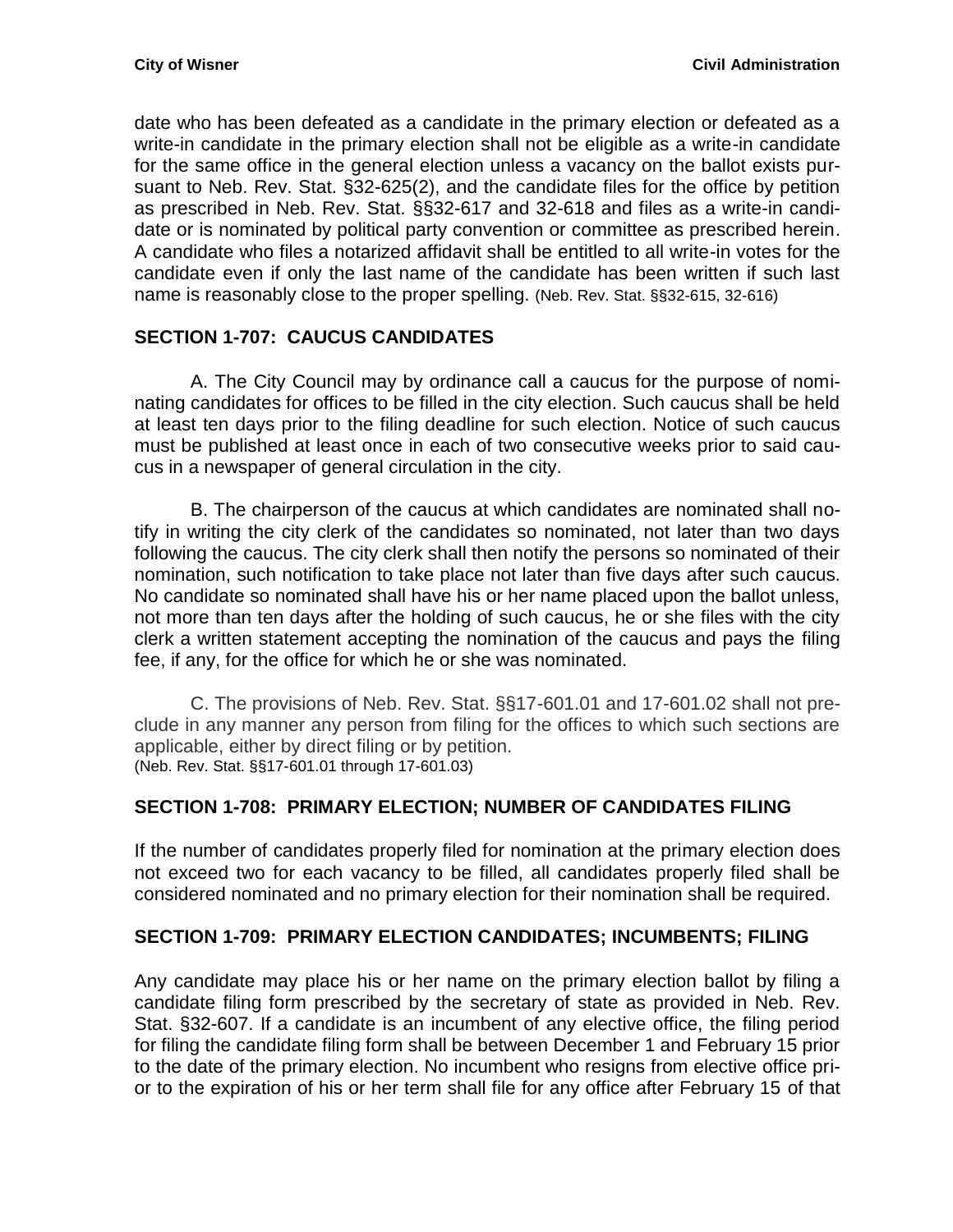election year. All other candidates shall file for office between December 1 and March 1 prior to the date of the primary election. Candidate filing forms shall be filed in the office of the election commissioner or county clerk. (Neb. Rev. Stat. §§32-606, 32-607) **SECTION 1-710: FILING FEE** 

<span id="page-59-0"></span>A. Except as provided in subsection (C) or (D) of this section, a filing fee shall be paid to the city treasurer by or on behalf of each candidate prior to filing for office. The fee shall be a sum equal to 1% of the annual salary as of November 30 of the year preceding the election for the office for which the candidate files and shall be placed in the general fund of the city. No candidate filing forms shall be filed until the proper receipt showing payment of such filing fee is presented to the filing officer. On the day of the filing deadline, the city treasurer's office shall remain open to receive filing fees until the hour of the filing deadline.

B. All declared write-in candidates shall pay the filing fees that are required for the office at the time that they present the write-in affidavit to the filing officer. Any undeclared write-in candidate who is nominated or elected by write-in votes shall pay the filing fee required for the office within ten days after the canvass of votes by the Canvassing Board and shall file the receipt with the person issuing the certificate of nomination or the certificate of election prior to the certificate being issued.

C. No filing fee shall be required on any candidate filing for an office in which a per diem is paid rather than a salary or for which there is a salary of less than \$500.00 per year.

D. No filing fee shall be required of any candidate completing an affidavit requesting to file for elective office *in forma pauperis*. The definition of "pauper" and requirements regarding income and assets shall be as provided in Neb. Rev. Stat. §32- 608.

E. If any candidate dies prior to an election, the spouse of the candidate may file a claim for refund of the filing fee with the City Council prior to the date of the election. Upon approval of the claim by the board, the filing fee shall be refunded. (Neb. Rev. Stat. §32-608)

#### <span id="page-59-1"></span>**SECTION 1-711: BALLOTS**

It shall be the duty of the county clerk to provide printed ballots for every general city election, and the expense of printing and delivering the ballots and cards of instruction shall be a charge upon the city. (Neb. Rev. Stat. §§32-805, 32-1202)

# <span id="page-59-2"></span>**SECTION 1-712: PRIMARY OR GENERAL ELECTION NOTICE**

The county clerk shall publish in a newspaper designated by the County Board the notice of the election no fewer than 40 days prior to the primary or general election. This notice will serve the notice requirement for all city elections which are held in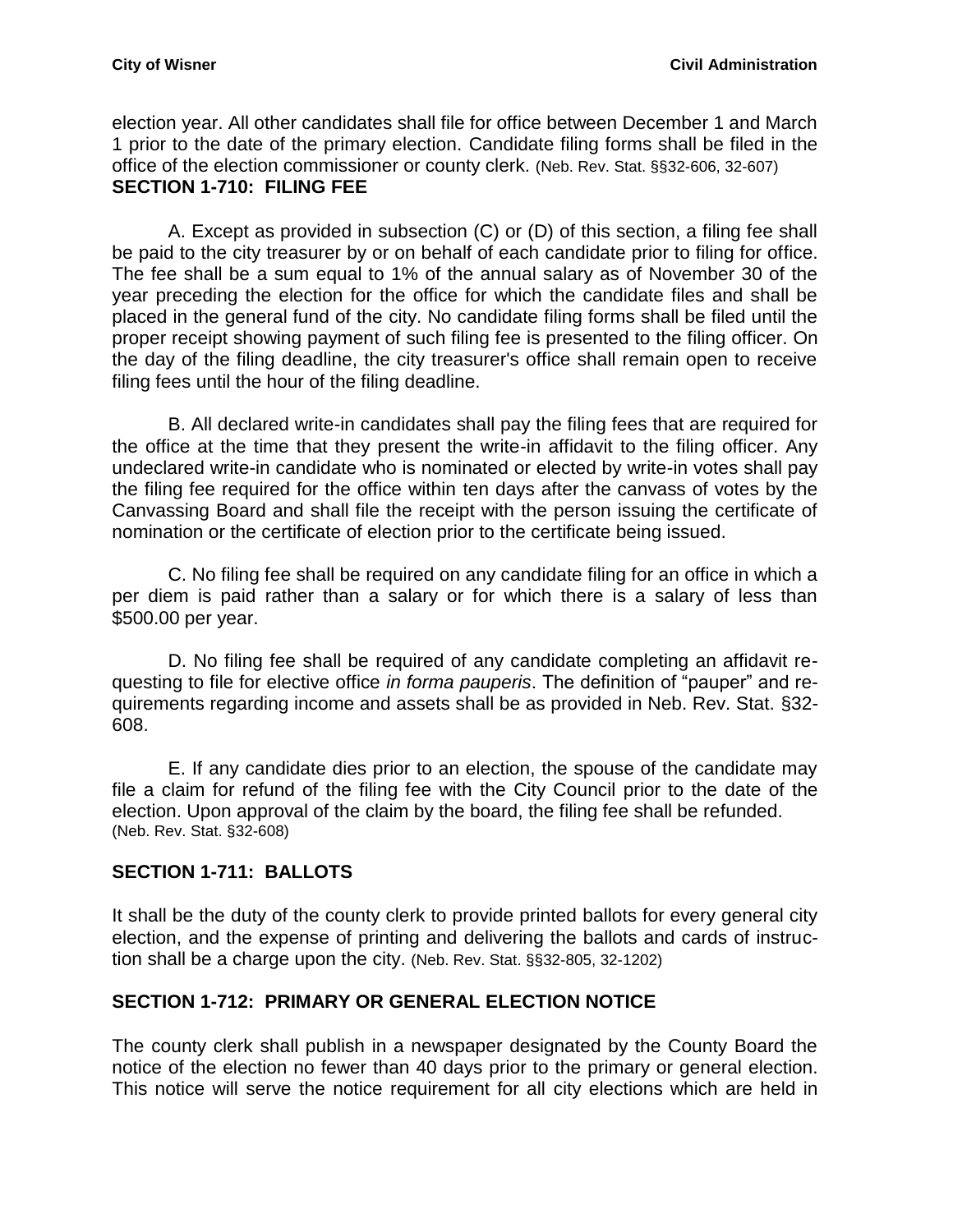<span id="page-60-0"></span>conjunction with the county. (Neb. Rev. Stat. §32-802)

#### **SECTION 1-713: GENERAL ELECTION; PREPARATION OF BALLOT**

A. When more than one person becomes a candidate by filing, petition, or write-in procedures for the same position in the primary, the county clerk, in preparing the official ballot for the general election, shall place thereon the names of the persons who received the greatest number of votes in the primary but in no event shall the names on the general election ballot be more than twice the number of vacancies to be filled at the general election.

B. The county clerk shall place the names of the candidates on the general election ballot in the direct order according to the number of votes received at the primary election. If no primary election was held, the name of the candidates shall be placed upon the general election ballot in the order of their filing. The candidates receiving the greatest number of votes shall be elected to terms of the longest duration, and those receiving the next greatest number of votes shall be elected to the remaining term or terms.

#### <span id="page-60-1"></span>**SECTION 1-714: SPECIAL CITY ELECTION**

A. In lieu of submitting the issue at a special election, the city may submit the issue at a statewide primary or general election or at any scheduled county election, except that no such issue shall be submitted at a statewide election or scheduled county election unless the issue to be submitted has been certified by the city clerk to the election commissioner or county clerk by March 1 for the primary election and by September 1 for the general election. The city clerk shall be responsible for the publication or posting of any required special notice of the submission of such issue other than the notice required to be given of the statewide election issues.

B. The election commissioner or county clerk shall prepare the ballots and issue ballots for early voting and shall also conduct the submission of the issue, including the receiving and counting of ballots on the issue. The election returns shall be made to the election commissioner or county clerk. The ballots shall be counted and canvassed at the same time and in the same manner as the other ballots. Upon completion of the canvass of the vote by the County Canvassing Board, the election commissioner or county clerk shall certify the election results to the City Council. The canvass by the Canvassing Board shall have the same force and effect as if made by the council.

C. Any special election under the Election Act shall be held on the first Tuesday following the second Monday of the selected month unless otherwise specifically provided. No special election shall be held under the Election Act in April, May, June,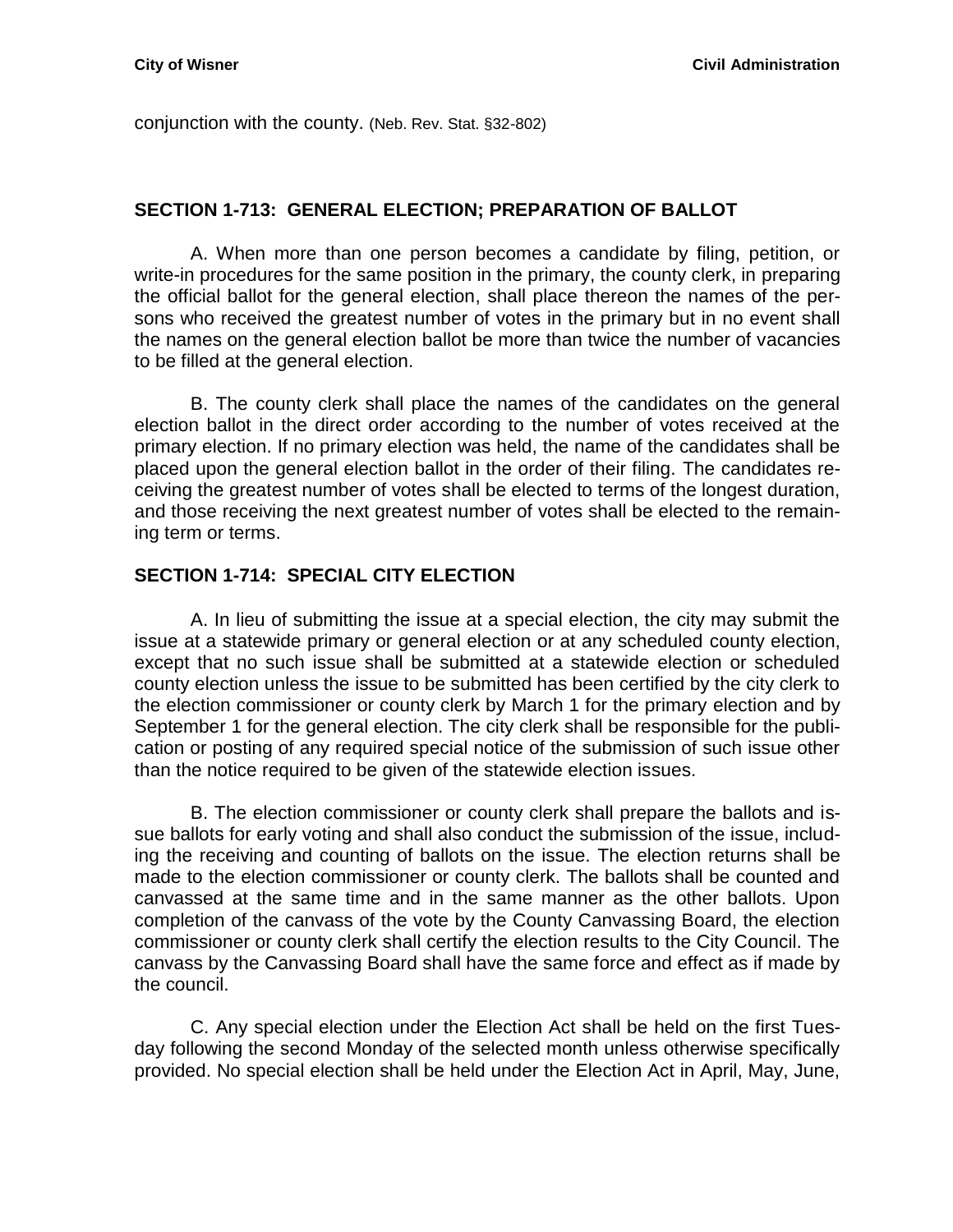October, November, or December of an even-numbered year unless it is held in conjunction with the statewide primary or general election. (Neb. Rev. Stat. §§32-405, 32-559)

### <span id="page-61-0"></span>**SECTION 1-715: EXIT POLLS**

No person shall conduct any exit poll, public opinion poll, or any other interview with voters on Election Day seeking to determine voter preference within 20 feet of the entrance of any polling place room or, if inside the polling place building, within 100 feet of any voting booth. (Neb. Rev. Stat. §32-1525)

### <span id="page-61-1"></span>**SECTION 1-716: RECOUNT OF BALLOTS**

The losing candidate for any office at the city election may request a recount of the ballots cast when the official canvass of such votes cast reveals that there is a difference of 25 votes or fewer between the total cast for the winner and the loser. Such recount shall be made if the losing candidate files a written request therefor with the city clerk within three days following the completion of the official canvass. (Neb. Rev. Stat. §§19-3042 through 19-3050)

#### <span id="page-61-2"></span>**SECTION 1-717: CERTIFICATE OF ELECTION**

After the canvass of the vote at the city election, the city clerk shall prepare a certificate of election for each person whom the Canvassing Board has declared to have received the highest vote, and in the form as nearly as possible prescribed by state law, which shall be signed by the mayor under the seal of the city and countersigned by the city clerk. The said certificates shall then be delivered to the persons so elected.

#### <span id="page-61-3"></span>**SECTION 1-718: RECALL PROCEDURE**

Any or all of the elected officials of the city may be removed from office by recall pursuant to Neb. Rev. Stat. §§32-1301 to 32-1309.